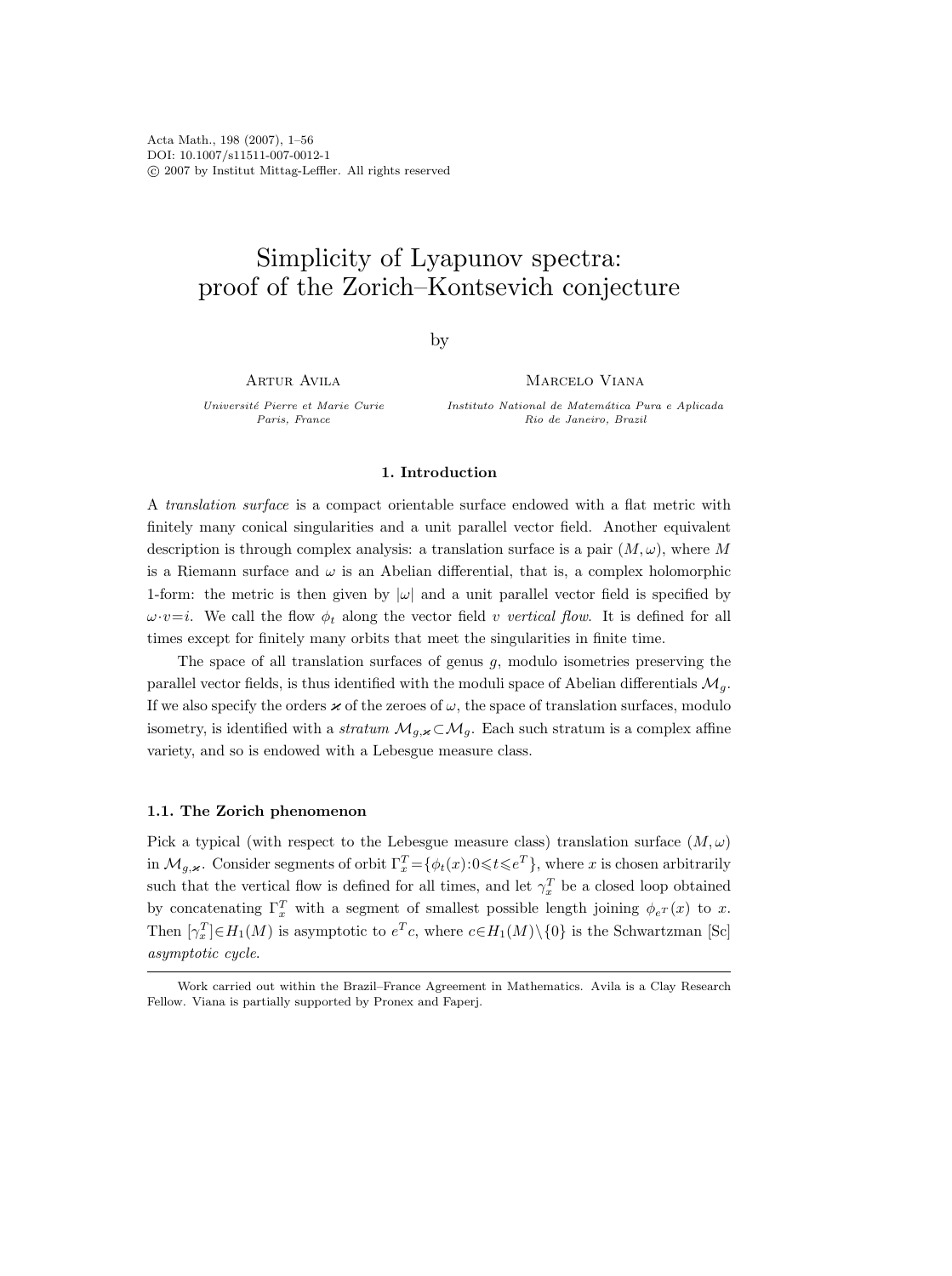If  $g=1$  then this approximation is quite good: the deviation from the line  $F_1$  spanned by the asymptotic cycle is bounded. When  $g=2$ , one gets a richer picture:  $[\gamma_x^T]$  oscillates around  $F_1$  with amplitude roughly  $e^{\lambda_2 T}$ , where  $0 < \lambda_2 < 1$ . Moreover, there is an asymptotic isotropic 2-plane  $F_2$ : deviations from  $F_2$  are bounded. More generally, in genus  $g$ >1, there exists an asymptotic Lagrangian flag, that is, a sequence of nested isotropic spaces  $F_i$  of dimension i,  $1 \leq i \leq g$ , and numbers  $1 > \lambda_2 > ... > \lambda_g > 0$  such that  $[\gamma_x^T]$  oscillates around  $F_i$  with amplitude roughly  $e^{\lambda_{i+1}T}$ ,  $1 \leq i \leq g-1$ , and the deviation from  $F_g$  is bounded:

$$
\limsup_{T \to \infty} \frac{1}{T} \log \text{dist}([\gamma_x^T], F_i) = \lambda_{i+1} \quad \text{for every } 1 \leq i \leq g-1,
$$
  

$$
\sup \text{dist}([\gamma_x^T], F_g) < \infty.
$$

Moreover, the deviation spectrum  $\lambda_2$ >...> $\lambda_q$  is universal: it depends only on the connected component of the stratum to which  $(M, \omega)$  belongs.

The picture we just described is called the Zorich phenomenon, and was discovered empirically by Zorich [Zo1]. It was shown by Kontsevich and Zorich [Zo1], [Zo2], [KZ] that this picture would follow from a statement about the Lyapunov exponents of the Kontsevich–Zorich cocycle, that we now discuss.

#### 1.2. The Kontsevich–Zorich cocycle

The Kontsevich–Zorich cocycle can be described roughly as follows. It is better to work on (the cotangent bundle of) the Teichm¨uller space, that is, to consider translation structures on a surface up to isometry isotopic to the identity. The moduli space is obtained by taking the quotient by the modular group. Let  $(M_T, \omega_T)$  be obtained from  $(M, \omega)$  by applying the Teichmüller flow for time T, that is, we change the flat metric by contracting (by  $e^{-T}$ ) the vertical direction, and expanding (by  $e^{T}$ ) the orthogonal horizontal direction. The Riemann surface  $M_T$  now looks very distorted but it can be brought back to a fundamental domain in the Teichm¨uller space by applying an element  $\Phi_T(M,\omega)$  of the mapping class group. The action of  $\Phi_T$  on the cohomology  $H^1(M)$  is, essentially, the Kontsevich–Zorich cocycle.

The Kontsevich–Zorich cocycle is, thus, a linear cocycle over the Teichmüller flow. It was shown by Masur [Ma] and Veech [Ve1] that the Teichmüller flow restricted to each connected component of strata is ergodic, provided we normalize the area. The cocycle is measurable (integrable), and so it has Lyapunov exponents  $\lambda_1 \geq \ldots \geq \lambda_{2g}$ . The statement about the cocycle that implies the Zorich phenomenon is that the cocycle has simple Lyapunov spectrum, that is, its Lyapunov exponents are all distinct:

$$
\lambda_1 > \lambda_2 > \ldots > \lambda_{2g-1} > \lambda_{2g} \tag{1.1}
$$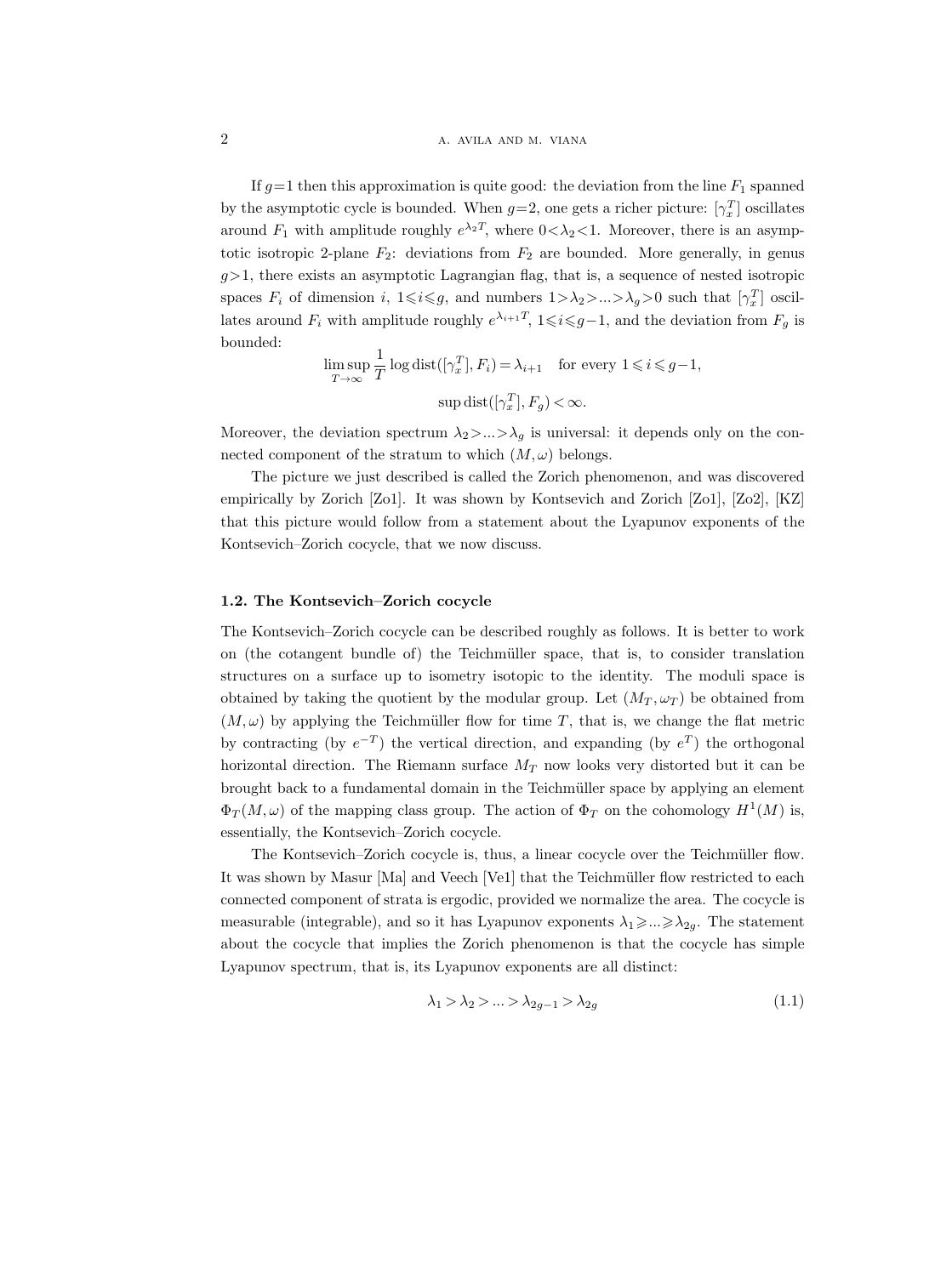(see [Zo4, Theorem 2 and Conditional theorem 4]). The  $\lambda_i$ 's,  $1 \lt i \leq g$ , are the same that appear in the description of the Zorich phenomenon, and the asymptotic flag is related to the Oseledets decomposition. One has  $\lambda_i=-\lambda_{2g-i+1}$  for all i, because the cocycle is symplectic. It is easy to see that  $\lambda_1=1=-\lambda_{2g}$ . The  $\lambda_i$ 's are also related to the Lyapunov exponents of the Teichmüller flow on the corresponding connected component of strata: the latter are, exactly,

$$
2 \geqslant 1 + \lambda_2 \geqslant \ldots \geqslant 1 + \lambda_g \geqslant 1 = \ldots = 1 \geqslant 1 + \lambda_{g+1} \geqslant \ldots \geqslant 1 + \lambda_{2g-1} \geqslant 0, \tag{1.2}
$$

together with their symmetric values. Zero is a simple exponent, corresponding to the flow direction. There are  $\sigma-1$  exponents equal to 1 (and to -1), arising from the action on relative cycles joining the  $\sigma$  singularities. It is clear that (1.1) is equivalent to saying that all the inequalities in (1.2) are strict.

It follows from the work of Veech [Ve2] that  $\lambda_2$ <1, and so the first and the last inequalities in  $(1.2)$  are strict. Thus, the Teichmüller flow is non-uniformly hyperbolic. Together with Kontsevich [Ko], Zorich conjectured that the  $\lambda_i$ 's are, indeed, all distinct. They also established formulas for the sums of Lyapunov exponents, but it has not been possible to use them for proving this conjecture. The fundamental work of Forni [Fo] established that  $\lambda_q > \lambda_{q+1}$ , which is the same as saying that no exponent vanishes. This means that 0 does not belong to the Lyapunov spectrum, that is, the Kontsevich–Zorich cocycle is non-uniformly hyperbolic. Besides giving substantial information on the general case, this result settles the conjecture in the particular case  $g=2$ , and has also been used to obtain other dynamical properties of translation flows [AF].

#### 1.3. Main result

Previously to the introduction of the Kontsevich–Zorich cocycle, Zorich had already identified and studied a discrete time version, called the Zorich cocycle. Its precise definition will be recalled in §3. While the base dynamics of the Kontsevich–Zorich cocycle is the Teichmüller flow on the space of translation surfaces, the basis of the Zorich cocycle is a renormalization dynamics in the space of interval exchange transformations. The link between interval exchange transformations and translation flows is well known: the first return map to a horizontal cross-section to the vertical flow is an interval exchange transformation, and the translation flow can be reconstructed as a special suspension over this 1-dimensional transformation. Typical translation surfaces in the same connected component of strata are special suspensions over interval exchange transformations whose combinatorics belong to the same Rauzy class. The Zorich cocycle is a measurable (integrable) linear cocycle (over the renormalization dynamics) acting on a vector space H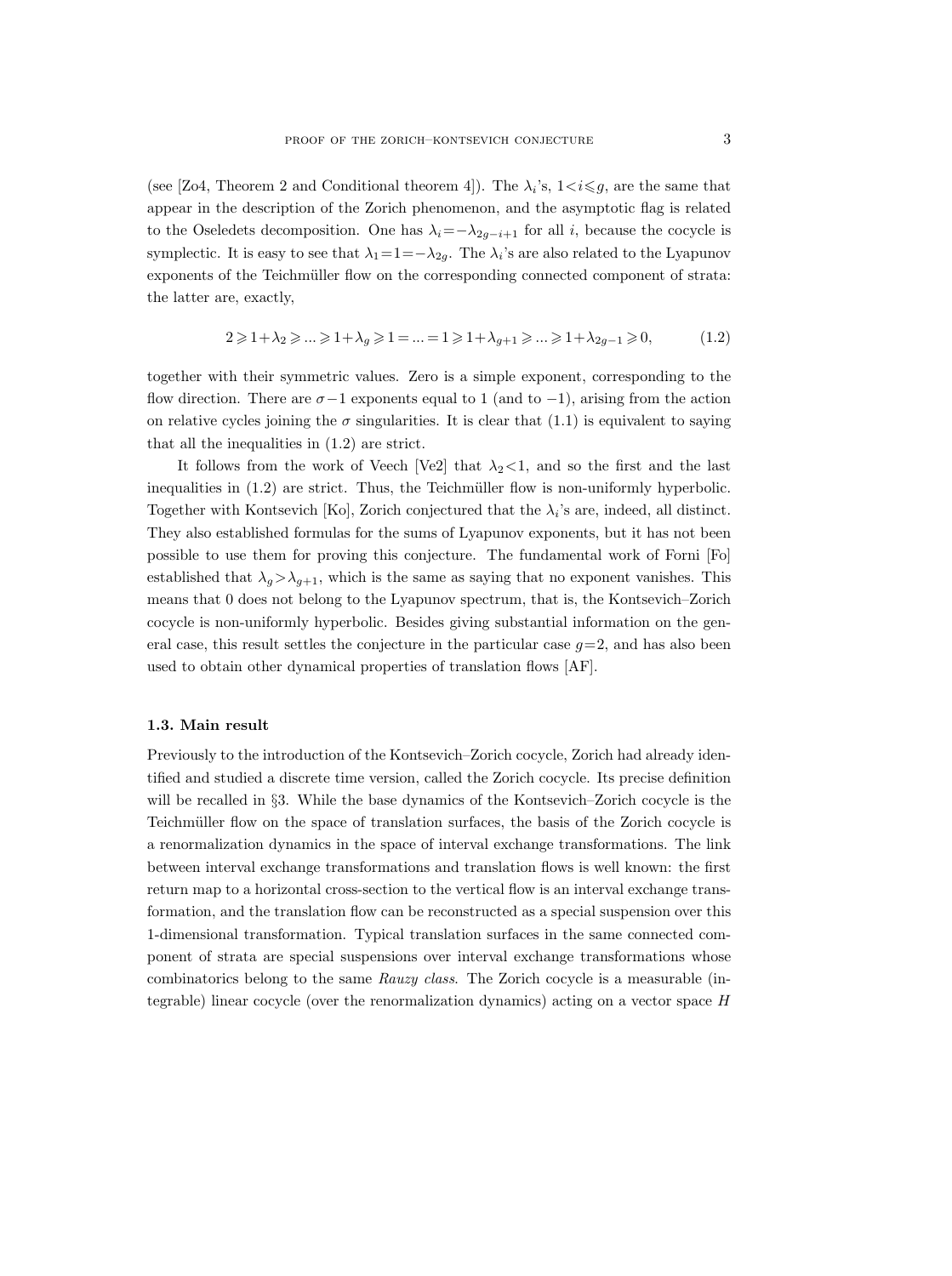that can be naturally identified with  $H_1(M)$ . So, it has Lyapunov exponents  $\theta_1 \geq \ldots \geq \theta_{2g}$ . The  $\theta_i$ 's are linked to the  $\lambda_i$ 's by

$$
\lambda_i\,{=}\,\frac{\theta_i}{\theta_1} \quad \text{for all } 1\,{\leqslant}\, i\,{\leqslant}\,2g
$$

(see [AF, §4.5] and references therein), so that properties of the  $\theta_i$ 's can be deduced from those of the  $\lambda_i$ 's, and conversely. The Zorich conjecture (see [Zo3, Conjecture 1] or [Zo4, Conjecture 2]) states that the Lyapunov spectrum of the Zorich cocycle is simple, that is, all the  $\theta_i$ 's are distinct. By the previous discussion, it implies the full picture of the Zorich phenomenon. Here we prove this conjecture.

THEOREM 1.1. The Zorich cocycle has simple Lyapunov spectrum on every Rauzy class.

The most important progress in this direction so far, the work of Forni [Fo], was via the Kontsevich–Zorich cocycle. Here we address the Zorich cocycle directly. Though many ideas can be formulated in terms of the Kontsevich–Zorich cocycle, our approach is mostly dynamical and does not involve the extra geometrical and complex analytic structures present in the Teichmüller flow (particularly the  $SL(2, \mathbf{R})$  action on the moduli space) that were crucial in [Fo]. Our arguments contain, in particular, a new proof of Forni's main result.

A somewhat more extended discussion of the Zorich–Kontsevich conjecture, including an announcement of our present results, can be found in [AV1].

Remark 1.2. Besides the Zorich phenomenon, the Lyapunov exponents of the Zorich cocycle are also linked to the behavior of ergodic averages of interval exchange transformations (a first result in this direction is given in [Zo2]) and translation flows or area-preserving flows on surfaces [Fo]. Let us point out that it is now possible to treat the case of interval exchange transformations in a very elegant way, using the results of Marmi–Moussa–Yoccoz [MMY]. A result for translation flows can then be recovered by suspension, which also implies the result for area-preserving flows.

# 1.4. A geometric motivation for the proof

Our proof of the Zorich conjecture has two distinct parts:

(1) a general criterion for the simplicity of the Lyapunov spectrum of locally constant cocycles;

(2) a combinatorial analysis of Rauzy diagrams to show that the criterion can be applied to the Zorich cocycle on any Rauzy class.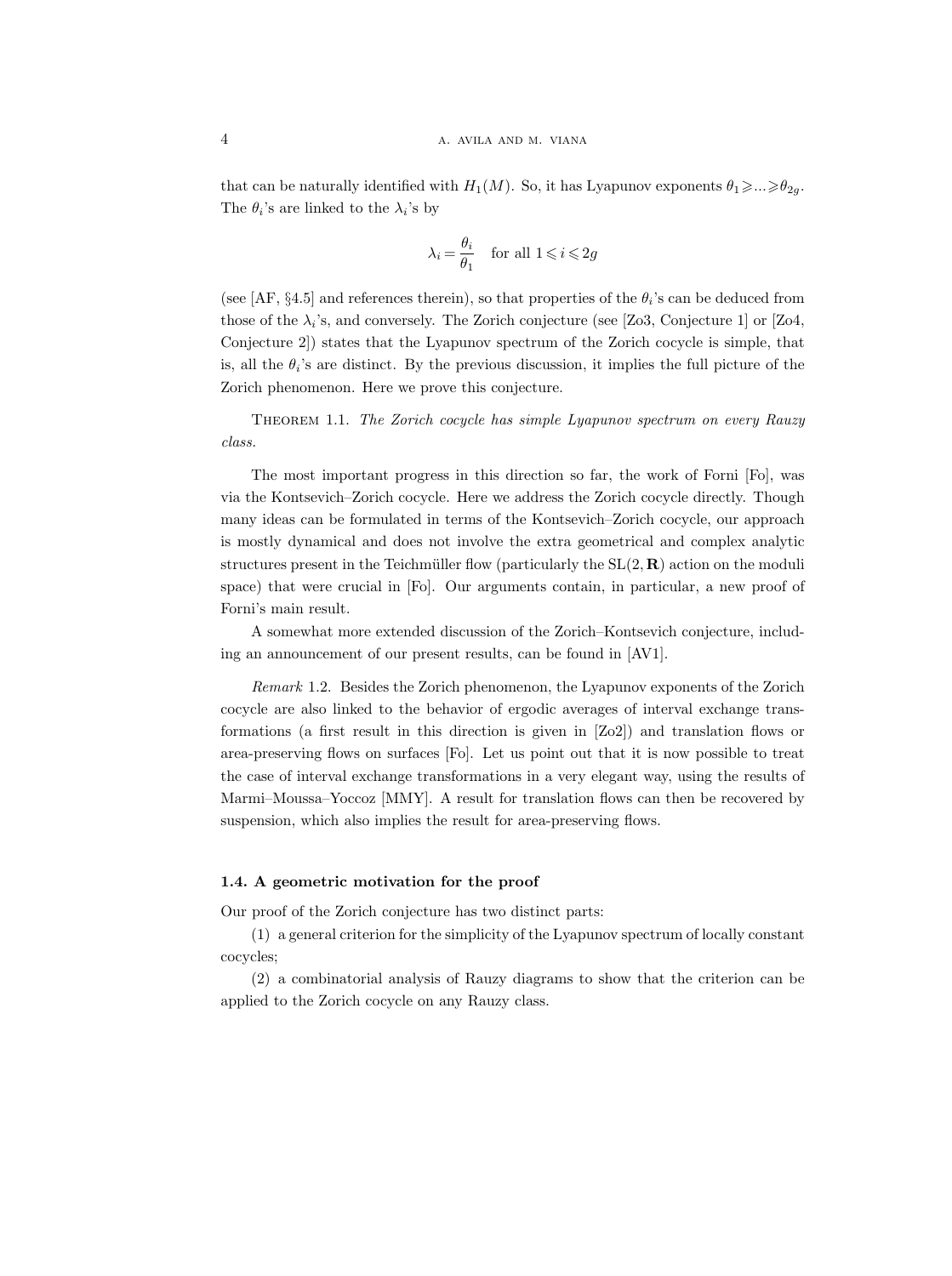The basic idea of the criterion is that it suffices to find orbits of the base dynamics over which the cocycle exhibits certain forms of behavior, that we call "twisting" and "pinching". Roughly speaking, twisting means that certain families of subspaces are put in general position, and pinching means that a large part of the Grassmannian (consisting of subspaces in general position) is concentrated in a small region, by the action of the cocycle. We will be a bit more precise in a while. We call the cocycle simple if it meets both requirements (notice that "simple" really means that the cocycle's behavior is quite rich). Then, according to our criterion, the Lyapunov spectrum is simple.

It should be noted that the orbits on which these types of behavior are observed are very particular and, a priori, correspond to zero measure subsets of the orbits. Nevertheless, they are able to "persuade" almost every orbit to have a simple Lyapunov spectrum. For this, one assumes that the base dynamics is rather chaotic (which is the case for the Teichmüller flow). In a purely random situation, this persuasion mechanism has been understood for quite some time, through the works of Furstenberg [Fu], Guivarc'h and Raugi [GR], and Goldsheid and Margulis [GM]. That this happens also in chaotic, but not random, situations was unveiled by the works of Ledrappier [Le] and Bonatti, Gomez-Mont, Viana [BGV], [BV], [Vi]. The particular situation needed for our arguments is, however, not covered in those works, and was dealt with in our twin paper  $[AV].$ 

The present paper is devoted to part (2) of the proof. However, to make the paper self-contained, in Appendix 7.1 we also prove an instance of the criterion (1) that covers the present situation.

The basic idea to prove that the Zorich cocycle is "rich", in the sense described above, is to use induction on the complexity. The geometric motivation is more transparent when one thinks in terms of the Kontsevich–Zorich cocycle. As explained, we want to find orbits of the Teichmüller flow inside any connected component of a stratum  $\mathcal C$  with some given behavior. To this end, we look at orbits that spend a long time near the boundary of C. While there, these orbits pick up the behavior of the boundary dynamics of the Teichmüller flow, which contains the dynamics of the Teichmüller flow restricted to connected components of strata  $\mathcal{C}'$  with simpler combinatorics (corresponding to certain ways to degenerate  $\mathcal{C}$ ).

This is easy to make sense of when the stratum  $\mathcal C$  is not closed in the moduli space, since the whole Teichmüller flow provides a broader ambient dynamics where everything takes place. It is less clear how to formalize the idea when  $\mathcal C$  is closed (this is the case when there is only one singularity). In this case, the boundary dynamics corresponds to the Teichmüller flow acting on surfaces of smaller genera, and here we will not attempt to describe geometrically what happens. Let us point out that Kontsevich–Zorich [KZ]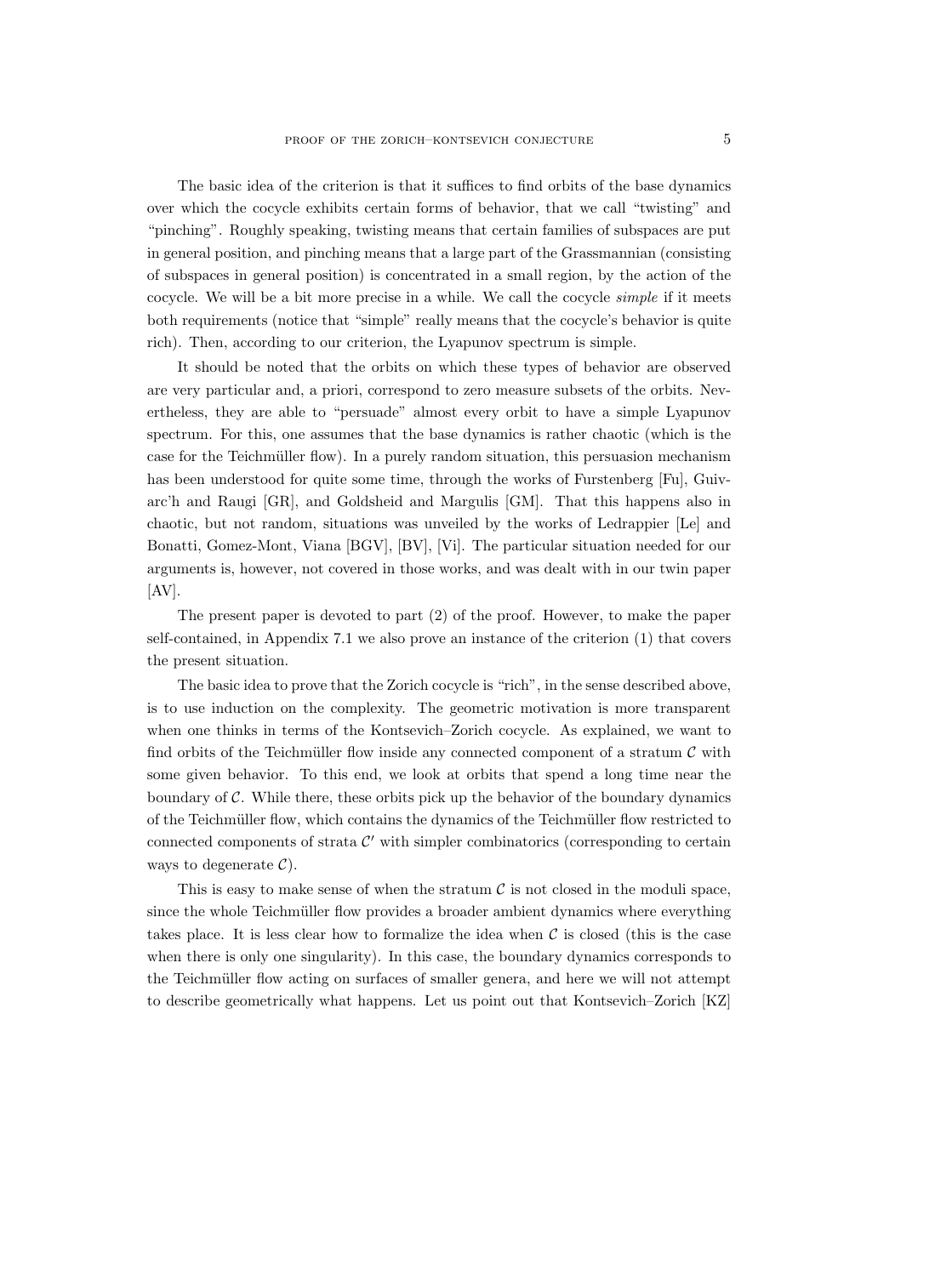considered the inverse of such a degeneration process, that they called "bubbling a handle". It is worth noting that, though they used many different techniques, and as much geometric reasoning as possible, this was one of the few steps that needed to be done using combinatorics of interval exchange transformations (encoded in Rauzy diagrams).

On the other hand, our degeneration process is very simple when viewed in terms of interval exchange transformations: we just make one interval very small. This small interval remains untouched by the renormalization process for a very long time, while the other intervals are acted upon by a degenerate renormalization process. This is what allows us to put in place an inductive argument. To really control the effect, we must choose our small interval very carefully. It is also sometimes useful to choose particular permutations in the Rauzy class we are analyzing. A particularly sophisticated choice is needed when we must change the genus of the underlying translation surface: at this point we use Lemma 20 of Kontsevich–Zorich [KZ], which allowed them to obtain the inverse process of "bubbling a handle".

Let us say a few more words on how the Zorich cocycle will be shown to be simple. The fact that the cocycle is symplectic is important for the arguments. By induction, we show that it acts minimally on the space of Lagrangian flags. This is used to derive that the cocycle is "twisting": certain orbits can be used to put families of subspaces in general position. In the induction, there must be some gain of information at each step, when we must change genus: in this case, this gain regards the action of the cocycle on lines, and it comes from the rather easy fact that this action is minimal.

Also by induction, we show that certain orbits of the cocycle are "pinching": they take a large amount of the Grassmannian and concentrate it into a small region. Here the gain of information when we must change genus has to come from the action on Lagrangian spaces, and it is far from obvious. One can use Forni's theorem [Fo] and, indeed, we did so in a previous version of the arguments. However, the proof we will give is independent of his result, so that our work gives a new proof of Forni's main theorem. Indeed, in the (combinatorial) argument that we will give, the pinching of Lagrangian subspaces comes from orbits that have a pair of zero Lyapunov exponents, but present some parabolic behavior in the central subspace.

# 1.5. Outline of the paper

In §2 general background on linear and symplectic actions of monoids is given. In §3 we collect well-known material on interval exchange transformations. We introduce the Zorich cocycle and discuss the combinatorics of the Rauzy diagram. The presentation follows [MMY] closely. The matrices appearing in the Zorich cocycle can be studied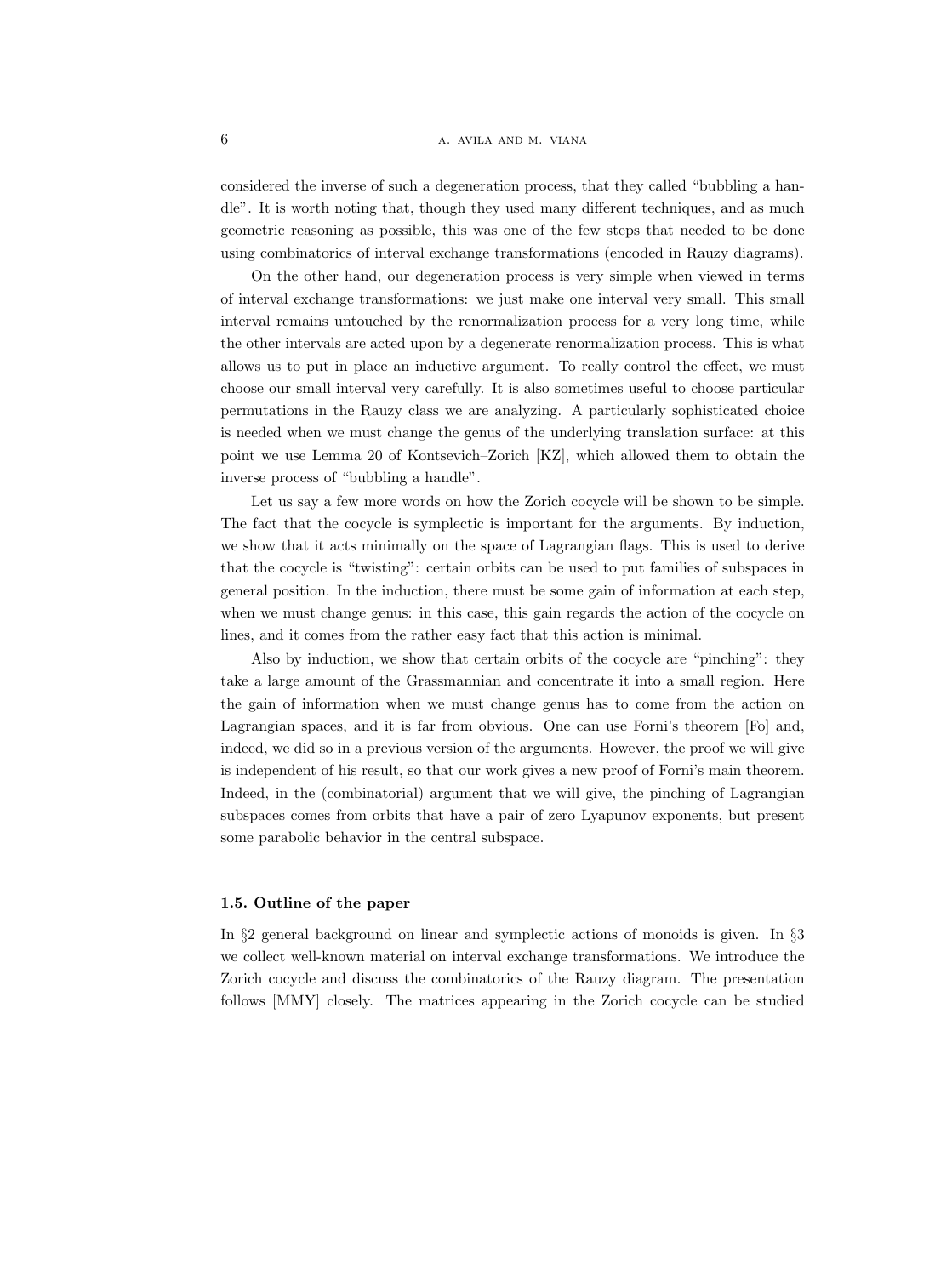in terms of the natural symplectic action of a combinatorial object that we call the Rauzy monoid. We give properties of the projective action of the Rauzy monoids, and discuss some special elements in Rauzy classes. In §4, we introduce the twisting and pinching properties of symplectic actions of monoids, and use them to define the notion of simplicity for monoid actions, which is our basic sufficient condition for simplicity of the Lyapunov spectrum. In §5 and §6 we prove the twisting and pinching properties, and thus simplicity, for the action of the Rauzy monoid. The proof involves a combinatorial analysis of relations between different Rauzy classes, as explained before. In §7, we state the basic sufficient criterion for simplicity of the Lyapunov spectrum (Theorem 7.1) and show that it is satisfied by the Zorich cocycle on any Rauzy class. Theorem 1.1 follows. For completeness, in Appendix 7.1 we give a proof of that sufficient criterion.

Acknowledgments. We would like to thank Jean-Christophe Yoccoz for several inspiring discussions, through which he explained to us his view of the combinatorics of interval exchange transformations. We also thank him, Alexander Arbieto, Giovanni Forni, Carlos Matheus and Weixiao Shen for listening to many sketchy ideas while this work developed, and Evgeny Verbitsky for a discussion relevant to §7.

#### 2. General background

# 2.1. Grassmannian structures

Throughout this paper, all vector spaces are finite-dimensional vector spaces over R. The notation  $\mathbf{P}H$  always represents the projective space, that is, the space of lines (1-dimensional subspaces) of a vector space  $H$ . More generally,  $Grass(k, H)$  will represent the Grassmannian of k-planes,  $1 \leq k \leq \dim H-1$ , in the space H. For  $0 \leq k \leq \dim H$ , we denote by  $\Lambda^k(H)$  the kth exterior product of H. If  $F \in \text{Grass}(k, H)$  is spanned by linearly independent vectors  $v_1, \ldots, v_k$ , then the exterior product of the  $v_i$ 's is defined up to multiplication by a scalar. This defines an embedding  $Grass(k, H) \to \mathbf{P}\Lambda^k(H)$ .

A geometric line in  $\Lambda^k H$  is a line that is contained in Grass $(k, H)$ . The duality between  $\Lambda^k H$  and  $\Lambda^{\dim H-k} H$  allows one to define a *geometric hyperplane* of  $\Lambda^k H$  as the dual of a geometric line of  $\Lambda^{\dim H-k}H$ . A *hyperplane section* is the intersection with Grass $(k, H)$  of the projectivization of a geometric hyperplane in  $\Lambda^k H$ . In other words, it is the set of all  $F \in \text{Grass}(k, H)$  having non-trivial intersection with a given  $E \in$ Grass(dim  $H-k$ , H). Thus, hyperplane sections are closed subsets of Grass(k, H) with empty interior. In particular,  $Grass(k, H)$  cannot be written as a finite, or even countable, union of hyperplane sections.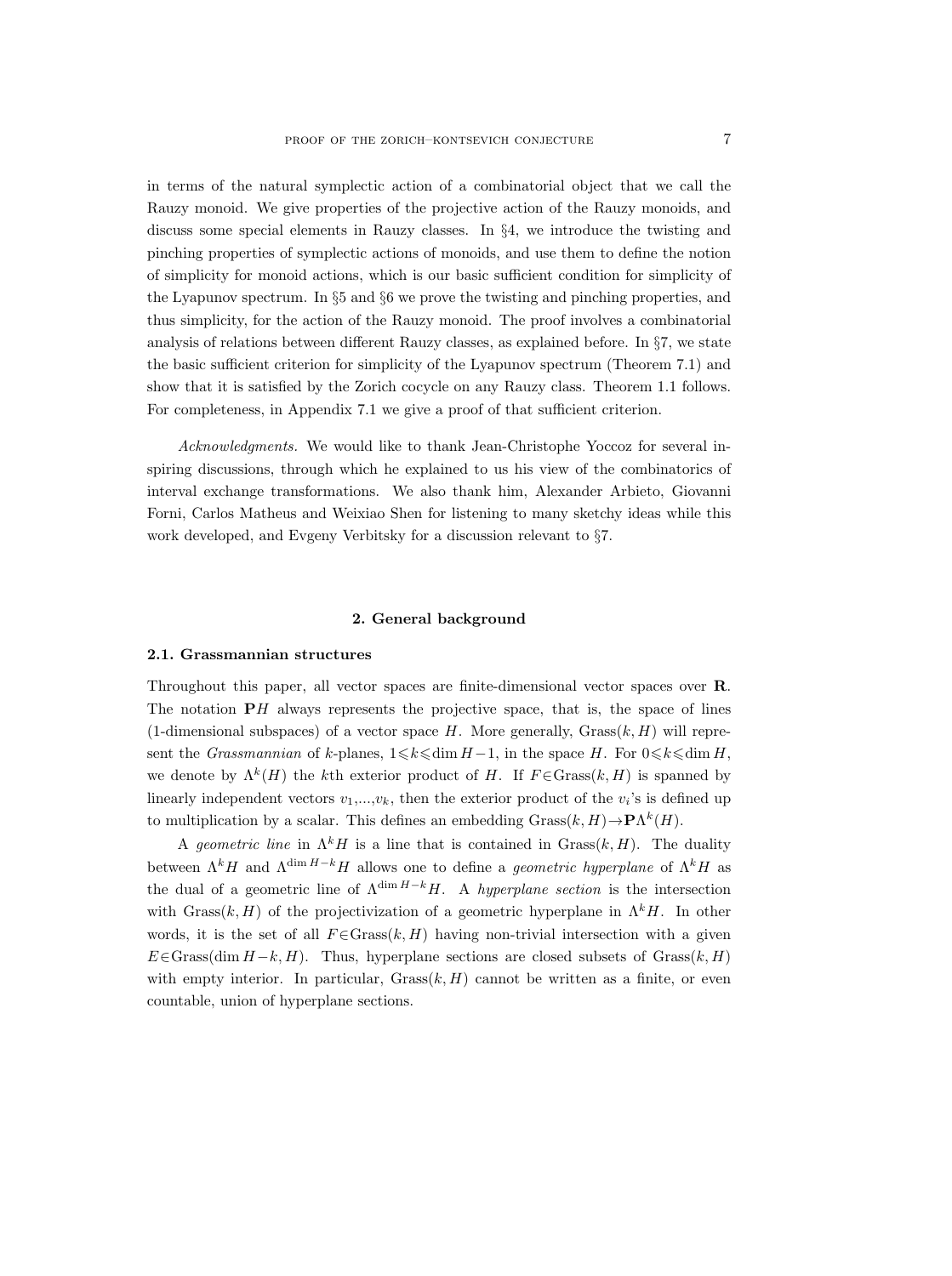A linear arrangement in  $\Lambda^k H$  is any finite union of finite intersections of geometric hyperplanes. The intersection of the projectivization of a linear arrangement with Grass $(k, H)$  will be called a linear arrangement in Grass $(k, H)$ . It will be called nontrivial if it is neither empty nor the whole  $Grass(k, H)$ .

The flag space  $\mathcal{F}(H)$  is the set of all  $(F_i)_{i=1}^{\dim H-1}$ , where  $F_i$  is a subspace of H of dimension i, and  $F_i \subset F_{i+1}$  for all i. It is useful to see  $\mathcal{F}(H)$  as a fiber bundle  $\mathcal{F}(H) \to \mathbf{P}H$ , through the projection  $(F_i)_{i=1}^{\dim H-1} \mapsto F_1$ . The fiber over  $\lambda \in \mathbf{P}H$  is naturally isomorphic to  $\mathcal{F}(H/\lambda)$ , via the isomorphism

$$
(F_i)_{i=1}^{\dim H-1} \longmapsto (F_{i+1}/\lambda)_{i=1}^{\dim H-2}.
$$

We are going to state a few simple facts about the family of finite non-empty unions of linear subspaces of any given vector space, and deduce corresponding statements for the family of linear arrangements. The proofs are elementary, and we leave them to the reader.

LEMMA 2.1. Any finite union  $W$  of linear subspaces of some vector space admits a canonical expression  $W=\bigcup_{V\in\mathcal{X}}V$  which is minimal in the following sense: if  $W=$  $\bigcup_{V\in\mathcal{Y}}V$  is another way to express  $W$  as a union of linear subspaces then  $\mathcal{X}\mathcal{\subset}\mathcal{Y}.$ 

It is clear that the family of finite unions of linear subspaces is closed under finite unions and finite intersections. The next statement implies that it is even closed under arbitrary intersections.

LEMMA 2.2. If  ${V^{\alpha}}:\alpha \in A$  is an arbitrary family of finite unions of linear subspaces of some vector space, then  $\bigcap_{\alpha \in A} V^{\alpha}$  coincides with the intersection of the  $V^{\alpha}$ 's over a finite subfamily.

COROLLARY 2.3. Any totally ordered (under inclusion) family  ${V^{\alpha}}:\alpha \in A$  of finite unions of linear subspaces of some vector space is well ordered.

COROLLARY 2.4. If  $V$  is a finite union of linear subspaces of some vector space and x is an isomorphism of the vector space such that  $x \cdot V \subset V$ , then  $x \cdot V = V$ .

Intersections of geometric hyperplanes are (special) linear subspaces of  $\Lambda^k H$ , and linear arrangements in  $\Lambda^k H$  are finite unions of those linear subspaces. So, the previous results apply, in particular, to the family of linear arrangements in the exterior product. Let us call a linear arrangement S in  $\Lambda^k H$  economical if it is contained in any other linear arrangement S' such that  $PS \cap Grass(k, H) = PS' \cap Grass(k, H)$ . There is a natural bijection between economical linear arrangements of the exterior product and linear arrangements of the Grassmannian that preserves the inclusion order. Hence, the previous results translate immediately to linear arrangements in the Grassmannian. We summarize this in the next corollary.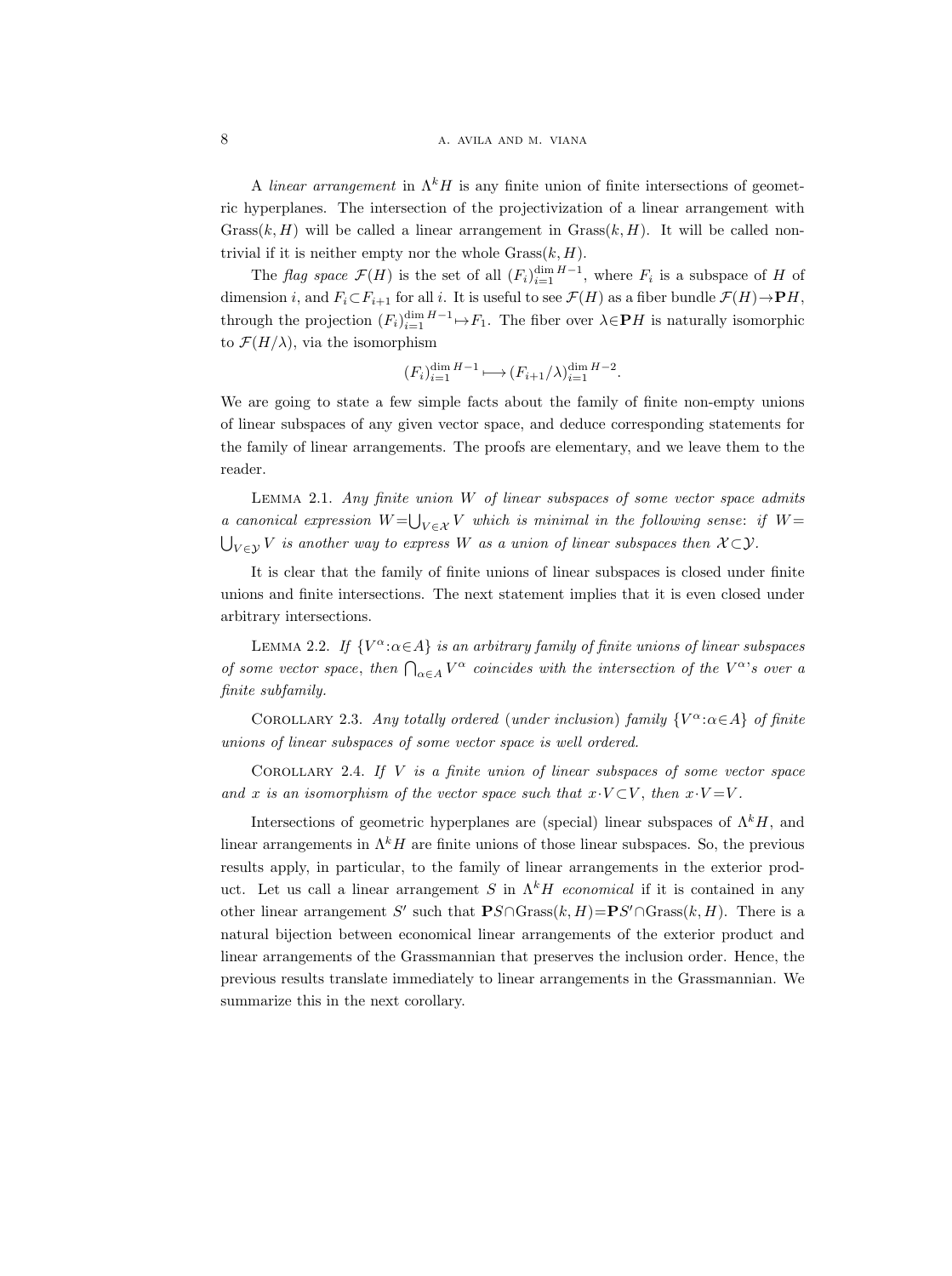COROLLARY 2.5. Both in  $\Lambda^k H$  and in Grass $(k, H)$ ,

(1) the set of all linear arrangements is closed under finite unions and arbitrary intersections;

(2) any totally ordered (under inclusion) set of linear arrangements is well ordered;

(3) if S is a linear arrangement and x is a linear isomorphism such that  $x \cdot S \subset S$ , then  $x \cdot S = S$ .

# 2.2. Symplectic spaces

A symplectic form on a vector space  $H$  is a bilinear form which is antisymmetric, that is,  $\omega(u, v) = -\omega(v, u)$  for all u and v, and non-degenerate, that is, for every  $u \in H \setminus \{0\}$  there exists  $v \in H$  such that  $\omega(u, v) \neq 0$ . We say that  $(H, \omega)$  is a symplectic space. Notice that dim H is necessarily an even number 2g. A symplectic isomorphism  $A: (H, \omega) \rightarrow (H', \omega')$  is an isomorphism satisfying  $\omega(u, v) = \omega'(A \cdot u, A \cdot v)$ . By Darboux's theorem, all symplectic spaces with the same dimension are symplectically isomorphic.

Given a subspace  $F \subset H$ , the symplectic orthogonal of F is the set  $H_F$  of all  $v \in H$ such that for every  $u \in F$  we have  $\omega(u, v) = 0$ . Its dimension is complementary to the dimension of F, that is, dim  $H_F = 2q - \dim F$ . Notice that if two subspaces of H intersect non-trivially and have complementary dimensions, then their symplectic orthogonals also intersect non-trivially.

A subspace  $F \subset H$  is called *isotropic* if for every  $u, v \in F$  we have  $\omega(u, v) = 0$  or, in other words, if F is contained in its symplectic orthogonal. This implies that dim  $F \leqslant g$ . A Lagrangian subspace is an isotropic subspace of maximal possible dimension  $g$ . We represent by  $\text{Iso}(k, H) \subset \text{Grass}(k, H)$  the space of isotropic k-planes, for  $1 \leq k \leq g$ . This is a closed, hence compact, subset of the Grassmannian. Notice that

$$
Iso(1, H) = Grass(1, H) = \mathbf{P}H.
$$

Given  $F \in \text{Iso}(k, H)$ , the *symplectic reduction* of H by F is the quotient space

$$
H^F = H_F/F.
$$

Notice that  $H^F$  admits a canonical symplectic form  $\omega^F$  defined by  $\omega^F([u],[v]) = \omega(u,v)$ .

Let  $\mathcal{L}(H)$  be the space of Lagrangian flags, that is, the set of  $(F_i)_{i=1}^g$ , where  $F_i$  is an isotropic subspace of H of dimension i and  $F_i \subset F_{i+1}$  for all i. There exists a canonical embedding

$$
\mathcal{L}(H) \longrightarrow \mathcal{F}(H),
$$
  

$$
(F_i)_{i=1}^g \longmapsto (F_i)_{i=1}^{2g-1},
$$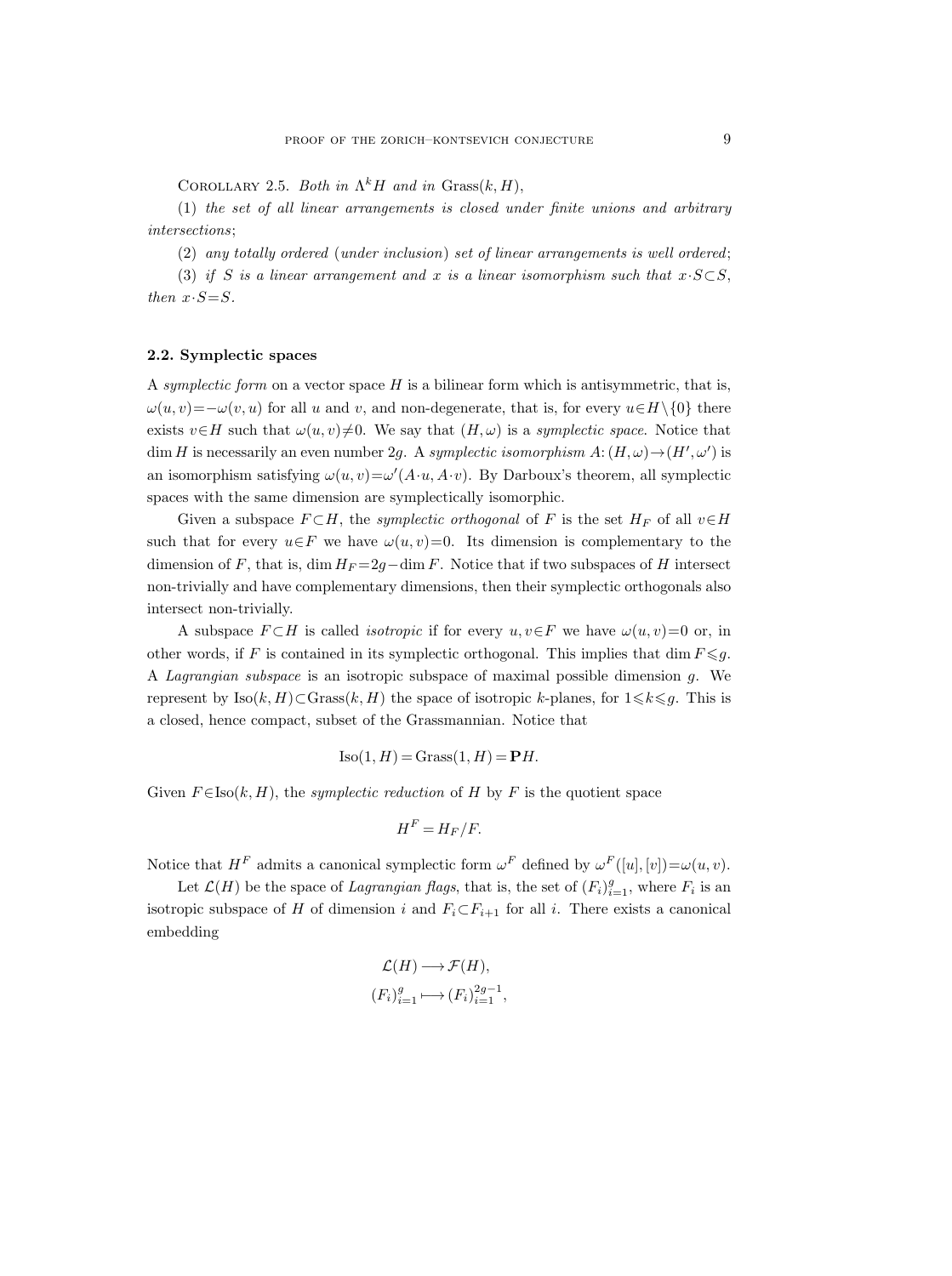where  $F_i$  is the symplectic orthogonal of  $F_{2g-i}$ . One can see  $\mathcal{L}(H)$  as a fiber bundle over each  $\text{Iso}(k, H)$ , through the projection

$$
\begin{aligned} \Upsilon_k: \mathcal{L}(H) &\longrightarrow \text{Iso}(k, H), \\ (F_i)_{i=1}^g &\longmapsto F_k. \end{aligned} \tag{2.1}
$$

We will use mostly the particular case  $k=1$ :

$$
\Upsilon = \Upsilon_1: \mathcal{L}(H) \longrightarrow \mathbf{P}H,
$$
  
\n
$$
(F_i)_{i=1}^g \longmapsto F_1.
$$
\n(2.2)

The fiber over a given  $\lambda \in \mathbf{P}H$  is naturally isomorphic to  $\mathcal{L}(H^{\lambda})$ , via the isomorphism

$$
\begin{aligned} \Upsilon^{-1}(\lambda) &\longrightarrow \mathcal{L}(H^{\lambda}),\\ (F_i)_{i=1}^g &\longmapsto (F_{i+1}/\lambda)_{i=1}^{g-1}.\end{aligned} \tag{2.3}
$$

LEMMA 2.6. Let  $1 \leq k \leq g$ . Every hyperplane section in Grass $(k, H)$  intersects  $\text{Iso}(k, H)$  in a non-empty compact subset with empty interior.

*Proof.* Let S be a geometric hyperplane dual to some  $E \in \text{Grass}(2q-k, H)$ . It is easy to see that S meets Iso(k, H): just pick any  $\lambda \in \mathbf{P}H$  contained in E and consider any element F of Iso(k, H) containing  $\lambda$ . By construction, F is in  $S \cap \text{Iso}(k, H)$ . Clearly, the intersection is closed in  $\text{Iso}(k, H)$ , and so it is compact. We are left to show that the complement of  $S \cap \text{Iso}(k, H)$  is dense. If  $k=1$  the result is clear; in particular, this takes care of the case  $g=1$ . Next, assuming that the result is true for  $(k-1, g-1)$ , we deduce that it is also true for  $(k, g)$ . Indeed, for a dense subset D of lines  $\lambda \in PH$ , we have that  $\lambda \not\subset E$  and  $E \not\subset H_\lambda$ . Consequently,  $E_\lambda = (E \cap H_\lambda)/\lambda$  is a subspace of  $H^\lambda$  of dimension  $2g-k-1$ . By the induction hypothesis, a dense subset  $\mathcal{D}_{\lambda}$  of Iso(k-1, H<sup> $\lambda$ </sup>) is not in the hyperplane section  $S_\lambda$  dual to  $E_\lambda$ . Then, in view of (2.1), the set  $\mathcal{L}_\lambda=\Upsilon_{k-1}^{-1}(\mathcal{D}_\lambda)$  of Lagrangian flags whose  $(k-1)$ -dimensional subspace is contained in  $\mathcal{D}_{\lambda}$  is dense in  $\mathcal{L}(H^{\lambda})$ . By (2.3), we may think of  $\mathcal{L}_{\lambda}$  as a subset of  $\mathcal{L}(H)$  contained in the fiber over  $\lambda$ . So, taking the union of the  $\mathcal{L}_{\lambda}$ 's over all  $\lambda \in D$ , we obtain a dense subset  $\mathcal{L}$  of  $\mathcal{L}(H)$ . Using (2.1) once more, we conclude that  $\Upsilon_k(\mathcal{L})$  is a dense subset of Iso $(k, H)$ . It suffices to prove that no element of this set belongs to S. Let  $F \in \Upsilon_k(\mathcal{L})$ . By definition, there exists  $\lambda \subset F$ with  $\lambda \not\subset E$  and  $(F/\lambda) \cap ((E \cap H_{\lambda})/\lambda) = \{0\}$ . Since F is contained in  $H_{\lambda}$ , as it is isotropic, this implies that  $F \cap E = \{0\}$ , which is precisely what we wanted to prove.  $\Box$ 

# 2.3. Linear actions of monoids

A monoid  $\beta$  is a set endowed with a binary operation that is associative and admits a neutral element (the same axioms as in the definition of group, except for the existence of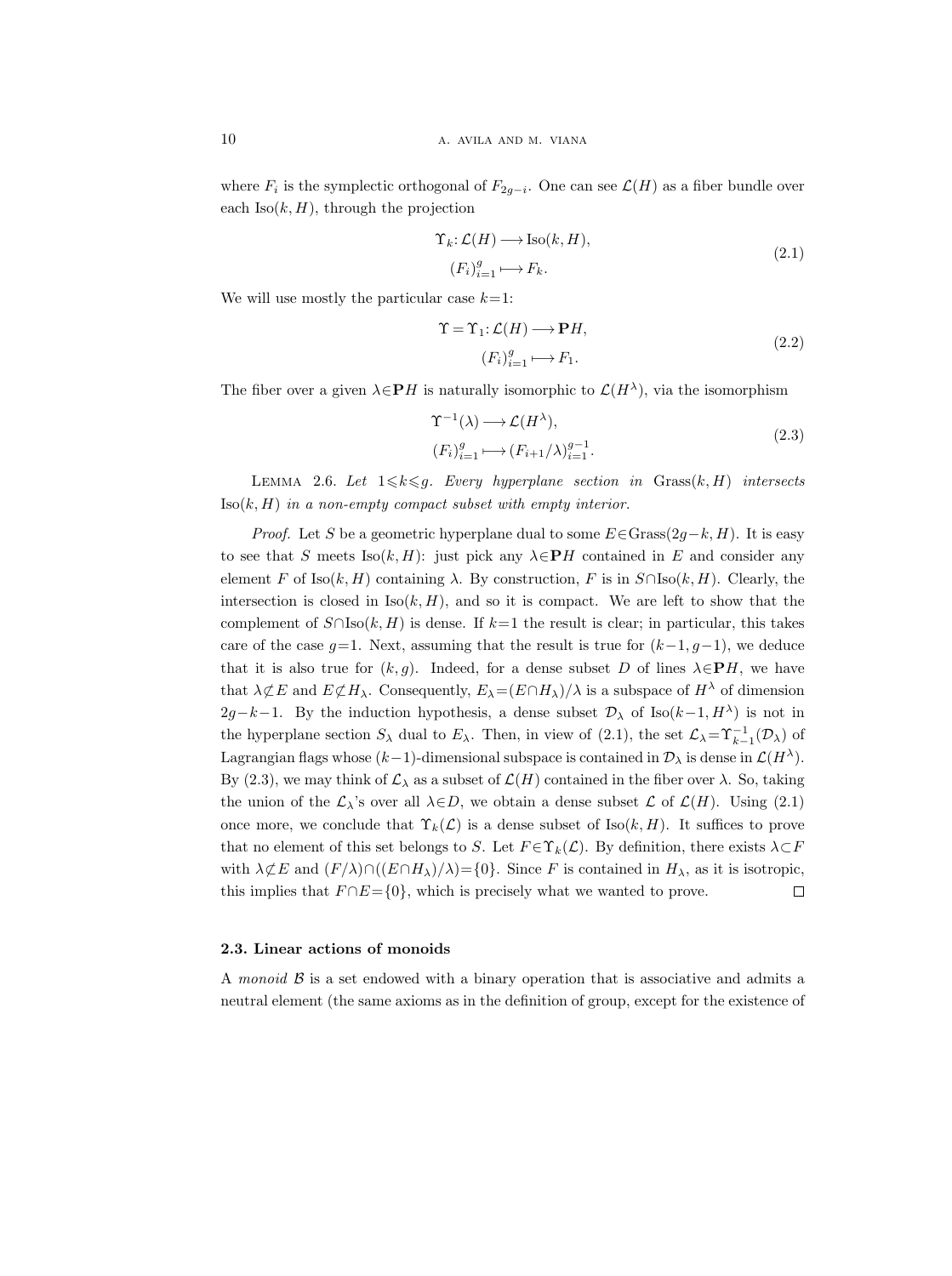inverse). The monoids that interest us most in this context correspond to spaces of loops through a given vertex in a Rauzy diagram, relative to the concatenation operation. A linear action of a monoid is an action by isomorphisms of a finite-dimensional vector space  $H$ . It induces actions on the projective space  $\mathbf{P}H$ , the Grassmannian spaces Grass(k, H), and the flag space  $\mathcal{F}(H)$ . Given a subspace  $F \subset H$ , we denote by  $\mathcal{B}_F$  the stabilizer of F, that is, the subset of  $x \in \mathcal{B}$  such that  $x \cdot F = F$ .

A symplectic action of a monoid is an action by symplectic isomorphisms on a symplectic space  $(H, \omega)$ . It induces actions on Iso $(k, H)$  and the space of Lagrangian flags  $\mathcal{L}(H)$ . These actions are compatible with the fiber bundles (2.1), in the sense that they are conjugated to each other by  $\Upsilon_k$ . Given  $\lambda \in \mathbf{P}H$ , the stabilizer  $\mathcal{B}_\lambda \subset \mathcal{B}$  of  $\lambda$  acts symplectically on  $H^{\lambda}$ .

Let  $\beta$  be a monoid acting by homeomorphisms of a compact space X. By minimal set for the action of B we mean a non-empty closed set  $C\subset X$  which is invariant, that is  $x \cdot C = C$  for all  $x \in \mathcal{B}$ , and which has no proper subset with these properties.<sup>(1</sup>) We say that the action is *minimal* if the whole space is the only minimal set. Detecting minimality of actions of a monoid in fiber bundles can be reduced to detecting minimality for the action in the basis and in the fiber. We will need the following particular case of this idea.

LEMMA 2.7. Let B be a monoid acting symplectically on  $(H, \omega)$ . Assume that the action of B on PH is minimal and that there exists  $\lambda \in P$ H such that the stabilizer  $\mathcal{B}_{\lambda} \subset \mathcal{B}$  of  $\lambda$  acts minimally on  $\mathcal{L}(H^{\lambda})$ . Then  $\mathcal{B}$  acts minimally on  $\mathcal{L}(H)$ .

*Proof.* Let C be a closed invariant subset of  $\mathcal{L}(H)$ . For  $\lambda' \in \mathbf{P}H$ , let  $C_{\lambda'}$  be the intersection of C with the fiber over  $\lambda'$ . Notice that  $C_{\lambda}$  may be seen as a closed set invariant for the action of  $\mathcal{B}_{\lambda}$  on  $\mathcal{L}(H^{\lambda})$ . So,  $C_{\lambda}$  is either empty or the whole fiber. In the first case, let  $\Lambda$  be the set of  $\lambda'$  such that  $C_{\lambda'}$  is non-empty. Then  $\Lambda$  is a closed invariant set which is not the whole  $\mathbf{P}H$ , and so it is empty. This means that C itself is empty. In the second case, let  $\Lambda$  be the set of  $\lambda'$  such that  $C_{\lambda'}$  coincides with the whole fiber. This time,  $\Lambda$  is a non-empty invariant set and so it is the whole  $\mathbf{P}H$ . In other words, in this case  $C = \mathcal{L}(H)$ .  $\Box$ 

## 2.4. Singular values, Lyapunov exponents

If we supply a vector space H with an inner product, we identify H with the dual  $H^*$ , and we also introduce a metric on the Grassmannians: given  $F, F' \in \text{Grass}(k, H)$ , the

 $(1)$  If B is actually a group, a minimal set can be equivalently defined as a non-empty closed set  $C\subset X$  such that  $\mathcal{B}\cdot x$  is dense in C for every  $x\in C$ .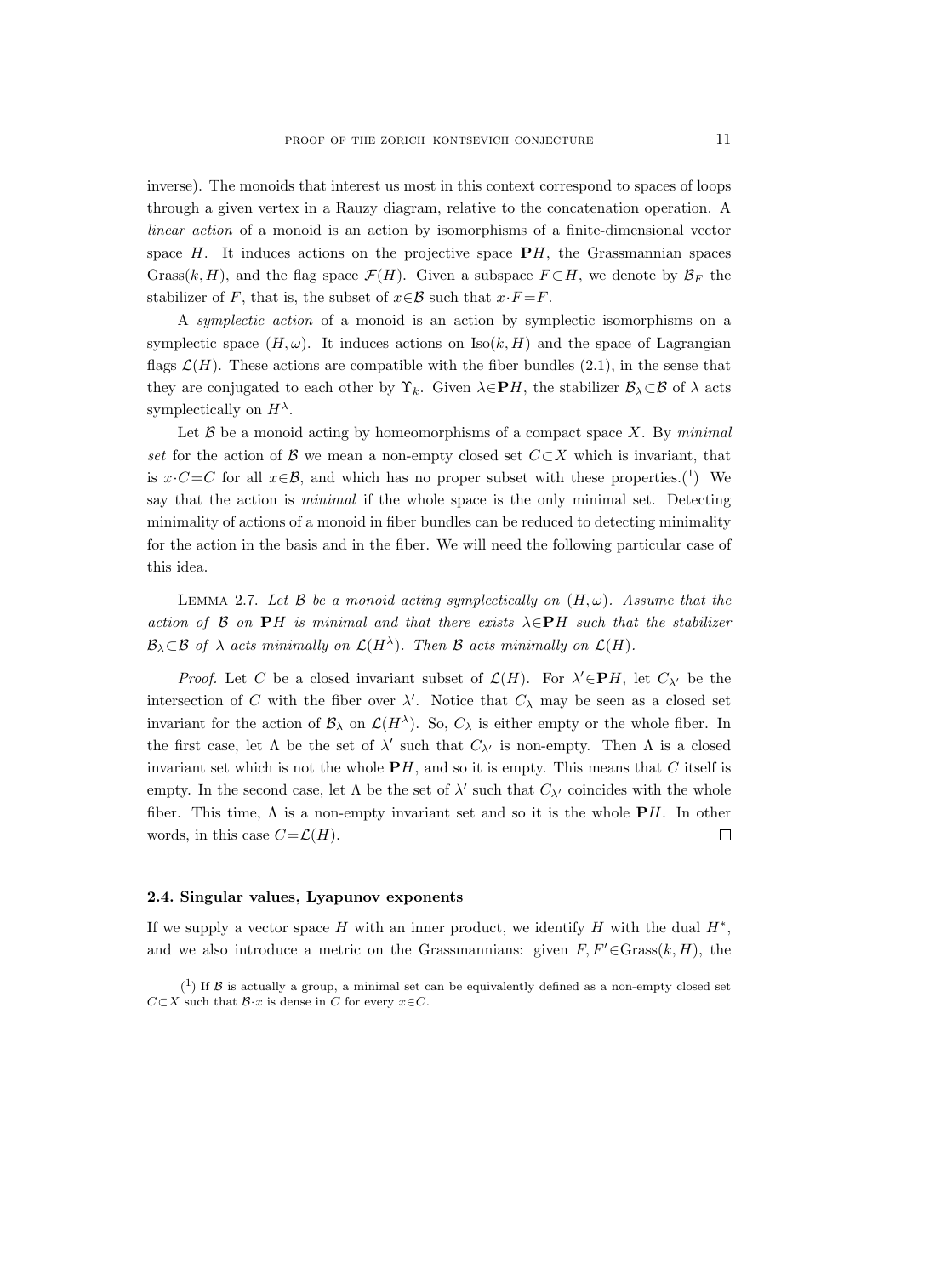distance between F and F' is defined as  $\max_{\lambda \subset F} \min_{\lambda' \subset F'} \text{angle}(\lambda, \lambda')$ , taken over all lines  $\lambda \subset F$  and  $\lambda' \subset F'$ . We will often consider balls with respect to this metric. All balls will be assumed to have radius less than  $\pi/2$ .

The inner product also allow us to speak of the singular values of a linear isomorphism x acting on  $H$ : those are the square roots of the eigenvalues (counted with multiplicity) of the positive self-adjoint operator  $x^*x$ . We always order them

$$
\sigma_1(x) \geqslant \ldots \geqslant \sigma_{\dim H}(x) > 0.
$$

A different inner product gives singular values differing from the  $\sigma_i$ 's by bounded factors, where the bound is independent of  $x$ .

The Lyapunov exponents of a linear isomorphism  $x$  acting on  $H$  are the logarithms of the absolute values of its eigenvalues, counted with multiplicity. We denote and order the Lyapunov exponents of  $x$  as

$$
\theta_1(x) \geqslant \ldots \geqslant \theta_{\dim H}(x).
$$

Alternatively, they can be defined by

$$
\theta_i(x) = \lim_{n \to \infty} \frac{1}{n} \log \sigma_i(x^n).
$$

Given a linear isomorphism x such that  $\sigma_k(x) > \sigma_{k+1}(x)$ , we let  $E_k^+(x)$  and  $E_k^-(x)$  be the orthogonal spaces of dimension k and dim  $H-k$ , respectively, such that  $E_k^+(x)$  is spanned by the eigenvectors of  $x^*x$  with eigenvalue at least  $\sigma_k(x)^2$ , and  $E_k^-(x)$  is spanned by those with eigenvalue at most  $\sigma_{k+1}(x)^2$ . For any  $h=h_k^++h_k^-\in E_k^+(x)\oplus E_k^-(x)$ ,

$$
||x \cdot h|| \geq \sigma_k(x) ||h_k^+||. \tag{2.4}
$$

This is useful for the following reason. If  $F \in \text{Grass}(k, H)$  is transverse to  $E_k^-(x)$ , then

$$
||x \cdot h|| \geq c\sigma_k(x)||h|| \quad \text{for all} \ \ h \in F,
$$
\n
$$
(2.5)
$$

where  $c>0$  does not depend on x, but only on the distance between F and the hyperplane section dual to  $E_k^-(x)$  in  $Grass(k, H)$ .

We collect here several elementary facts from linear algebra that will be useful in the sequel. Related ideas appear in [AV, §7.2].

LEMMA 2.8. Let  $x_n$  be a sequence of linear isomorphisms of H such that

$$
\log \sigma_k(x_n) - \log \sigma_{k+1}(x_n) \to \infty, \quad x_n \cdot E_k^+(x_n) \to E_k^u \quad and \quad E_k^-(x_n) \to E_k^s,
$$

as  $n \rightarrow \infty$ . If K is a compact subset of Grass $(k, H)$  which does not intersect the hyperplane dual to  $E_k^s$ , then  $x_n \tcdot K \to E_k^u$  as  $n \to \infty$ .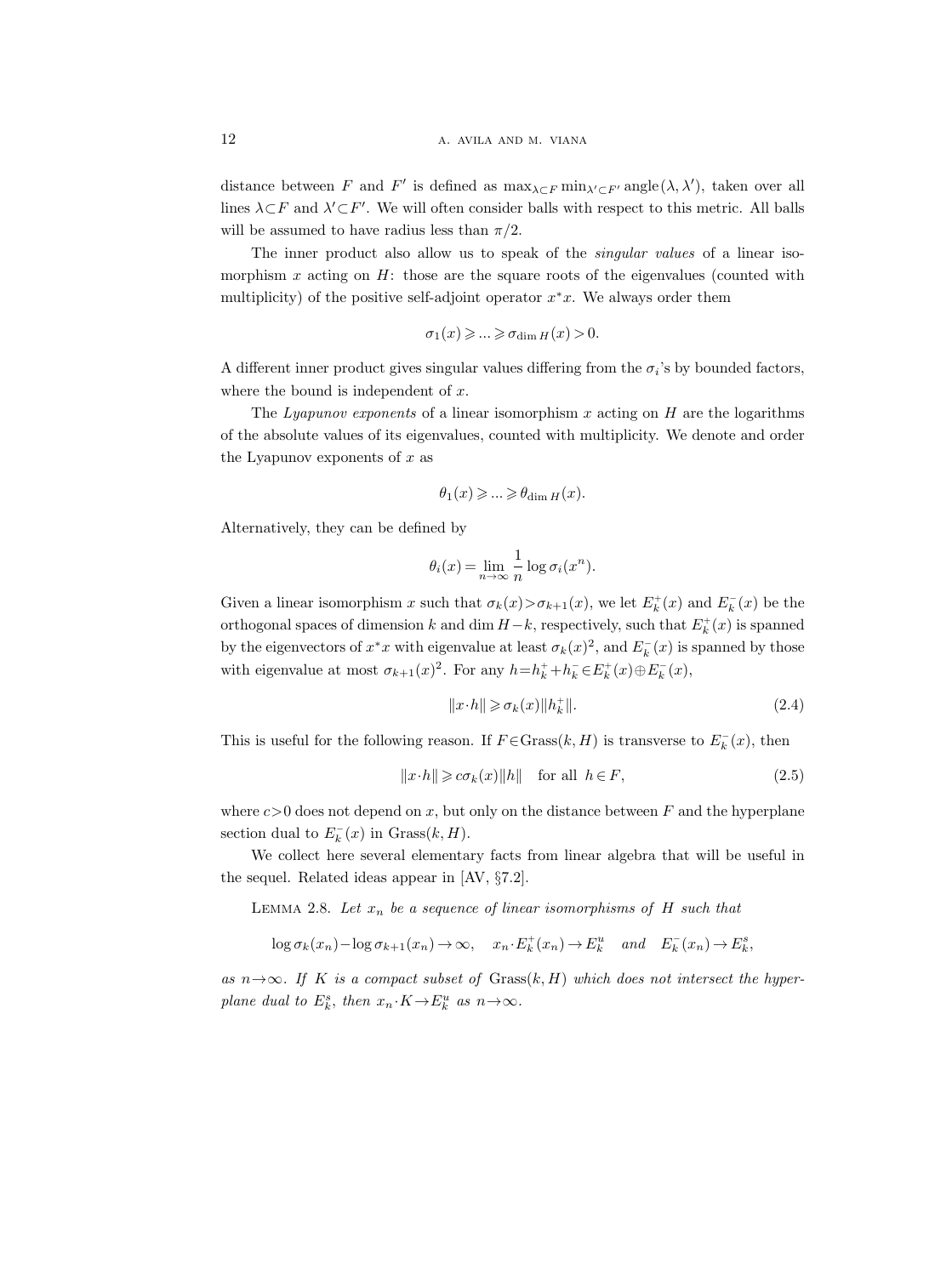*Proof.* Considering a subsequence if necessary, let  $F_n \in K$  be such that  $x_n \cdot F_n$  converges to some  $F' \neq E_k^u$ . Take  $h_n \in F_n$  with  $||h_n|| = 1$  such that

$$
\frac{x_n \cdot h_n}{\|x_n \cdot h_n\|} \to h \notin E_k^u,
$$

as  $n \rightarrow \infty$ . By (2.5), there exists  $c_1 > 0$  depending only on the distance from K to the hyperplane dual to  $E_k^s$  such that

$$
||x_n \cdot h_n|| \geq c_1 \sigma_k(x_n).
$$

Moreover, since  $x_n \cdot E_k^+(x_n) = E_{\dim H-k}^-(x_n^{-1})$ , there exists  $c_2 > 0$  depending only on the distance from  $h$  to  $E_k^u$  such that, for  $n$  large,

$$
1 = ||h_n|| = ||x_n^{-1}x_n \cdot h_n|| \geq c_2 \sigma_{\dim H - k}(x_n^{-1}) ||x_n \cdot h_n||.
$$

Consequently, since  $\sigma_{\dim H-k}(x_n^{-1}) = \sigma_{k+1}(x_n)^{-1}$ ,

$$
1 \geqslant c_1 c_2 \frac{\sigma_k(x_n)}{\sigma_{k+1}(x_n)}
$$

for all  $n$ , and this contradicts the hypothesis.

LEMMA 2.9. Let  $x_n$  be a sequence of linear isomorphisms of H and let  $1 \leq r \leq$ dim H−1 be such that  $\log \sigma_k(x_n) - \log \sigma_{k+1}(x_n) \to \infty$ , as  $n \to \infty$ , for all  $1 \leq k \leq r$ . Assume that  $x_n \cdot E_k^+(x_n) \to E_k^u$  and  $E_k^-(x_n) \to E_k^s$ , and that x is a linear isomorphism of H such that  $(x \cdot E_k^u) \cap E_k^s = \{0\}$  for all  $1 \leq k \leq r$ . Then there exists  $C > 0$  such that

$$
|\theta_k(xx_n) - \log \sigma_k(x_n)| < C
$$

for all  $1 \leq k \leq r$  and n large.

*Proof.* Let  $U_k$  be an open ball around  $x \cdot E_k^u$  such that  $F \cap E_k^s = \{0\}$  for every  $F \in \overline{U}_k$ . By the previous lemma, for n large we have  $xx_n \cdot \overline{U}_k \subset U_k$ . In particular, there exists  $E_{k,n}^u \in U_k$  such that  $xx_n \cdot E_{k,n}^u = E_{k,n}^u$  and

$$
||xx_n \cdot h|| \geqslant c_1 \sigma_k(x_n) ||h|| \quad \text{for all } h \in E_{k,n}^u,
$$

where  $c_1$  depends only on x and the distance from  $\overline{U}_k$  to  $E_k^s$ . Consequently,

$$
e^{\theta_k(xx_n)} \geqslant c_1 \sigma_k(x_n) \quad \text{for all } 1 \leqslant k \leqslant r. \tag{2.6}
$$

Clearly, we also have

$$
\prod_{k=1}^j e^{\theta_k(xx_n)} \leqslant \prod_{k=1}^j \sigma_k(xx_n) \leqslant c_2^{-1} \prod_{k=1}^j \sigma_k(x_n) \quad \text{for all } 1 \leqslant j \leqslant r,
$$

where  $c_2 = c_2(x)$ . Using (2.6), we conclude that

 $e^{\theta_j (x x_n)} \leqslant c^{-j} \sigma_j (x_n)$  for all  $1 \leqslant j \leqslant r$ ,

with  $c=\min\{c_1, c_2\}$ , and the result follows.

 $\Box$ 

 $\Box$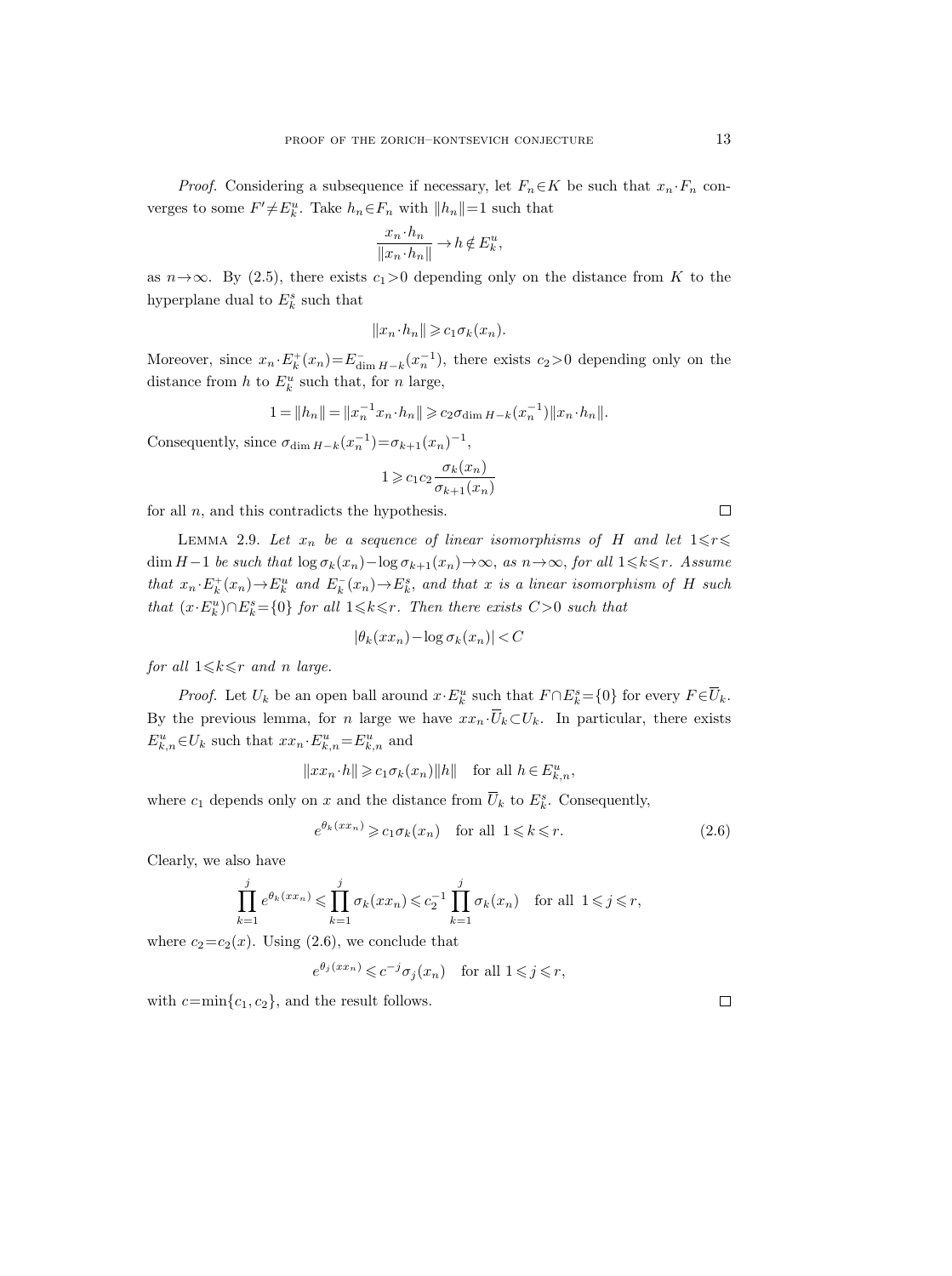LEMMA 2.10. Let  $x_n$  be a sequence of linear isomorphisms of H. Suppose that there is  $F \in \text{Grass}(k, H)$  such that the set  $\{F' \in \text{Grass}(k, H) : x_n \cdot F' \to F\}$  is not contained in a hyperplane section. Then  $\log \sigma_k(x_n) - \log \sigma_{k+1}(x_n) \rightarrow \infty$ , and

$$
F = \lim_{n \to \infty} x_n \cdot E_k^+(x_n).
$$

*Proof.* Assume that  $\log \sigma_k(x_n) - \log \sigma_{k+1}(x_n)$  is bounded (along some subsequence). Passing to a subsequence, and replacing  $x_n$  by  $y_n x_n z_n$ , with  $y_n$ ,  $y_n^{-1}$ ,  $z_n$  and  $z_n^{-1}$ bounded, we may assume that there exists  $l \leq k < r$  such that  $\sigma_j(x_n) = \sigma_k(x_n)$  if  $l \leq j \leq r$  and  $|\log \sigma_j(x_n) - \log \sigma_k(x_n)| \to \infty$  otherwise, and there exists an orthonormal basis  $\{e_i\}_{i=1}^{\dim H}$ , independent of n, such that  $x_n \cdot e_i = \sigma_i(x_n) e_i$  for every i and n. Let  $E^u$ ,  $E^c$  and  $E^s$ be the spans of  $\{e_i\}_{i=1}^{l-1}$ ,  $\{e_i\}_{i=l}^r$  and  $\{e_i\}_{i=r+1}^{\dim H}$ , respectively. Notice that, for any  $F' \in$  $Grass(k, H),$ 

- (1)  $(E^c \oplus E^s) + F' = H$  if and only if any limit of  $x_n \cdot F'$  contains  $E^u$ ;
- (2)  $F' \cap E^s = \{0\}$  if and only if any limit of  $x_n \cdot F'$  is contained in  $E^u \oplus E^c$ ;

(3) if both (1) and (2) hold, then  $x_n \cdot F' \to F$ , where  $F = E^u \oplus F^c$  and  $F^c \subset E^c$  is such that  $F^c \oplus E^s = F' \cap (E^c \oplus E^s)$ .

Thus, if  $x_n \tF' \to F$  then  $F'$  is contained in the hyperplane section dual to the subspace  $G \in \text{Grass}(\dim H - k, H)$  chosen as follows. If  $E^u \not\subset F$ , then G can be any subspace contained in  $E^c \oplus E^s$ . If  $F \not\subset E^u \oplus E^c$ , then G can be any subspace containing  $E^s$ . If  $E^u \subset F \subset E^c \oplus E^u$ , then G can be any subspace containing  $E^s$  and such that

$$
G \cap F \cap (E^c \oplus E^s) \neq \{0\}.
$$

This shows that if  $\{F' \in \text{Grass}(k, H) : x_n \cdot F' \to F\}$  is not contained in a hyperplane section, then the difference  $\log \sigma_k(x_n) - \log \sigma_{k+1}(x_n) \to \infty$ . To conclude, we may assume that  $E_k^-(x_n)$  converges to some  $E_k^s$ . By Lemma 2.8, if  $\{F' \in \text{Grass}(k, H) : x_n \cdot F' \to F\}$  is not contained in the hyperplane section dual to  $E_k^s$ , then  $F = \lim_{n \to \infty} x_n \cdot E^+(x_n)$ .  $\Box$ 

LEMMA 2.11. Let  $x_n$  be a sequence of linear isomorphisms of H,  $\varrho$  be a probability measure on Grass $(k, H)$  and  $\varrho^{(n)}$  be the push-forwards of  $\varrho$  under  $x_n$ .

(1) Assume that  $\rho$  gives zero weight to any hyperplane section. If

$$
\log \sigma_k(x_n) - \log \sigma_{k+1}(x_n) \to \infty \quad and \quad x_n \cdot E_k^+(x_n) \to E_k^u,
$$

then  $\varrho^{(n)}$  converges in the weak\* topology to a Dirac mass on  $E_k^u$ .

(2) Assume that  $\varrho$  is not supported in a hyperplane section. If  $\varrho^{(n)}$  converges in the weak<sup>\*</sup> topology to a Dirac mass on  $E_k^u$ , then

$$
\log \sigma_k(x_n) - \log \sigma_{k+1}(x_n) \to \infty \quad and \quad x_n \cdot E_k^+(x_n) \to E_k^u.
$$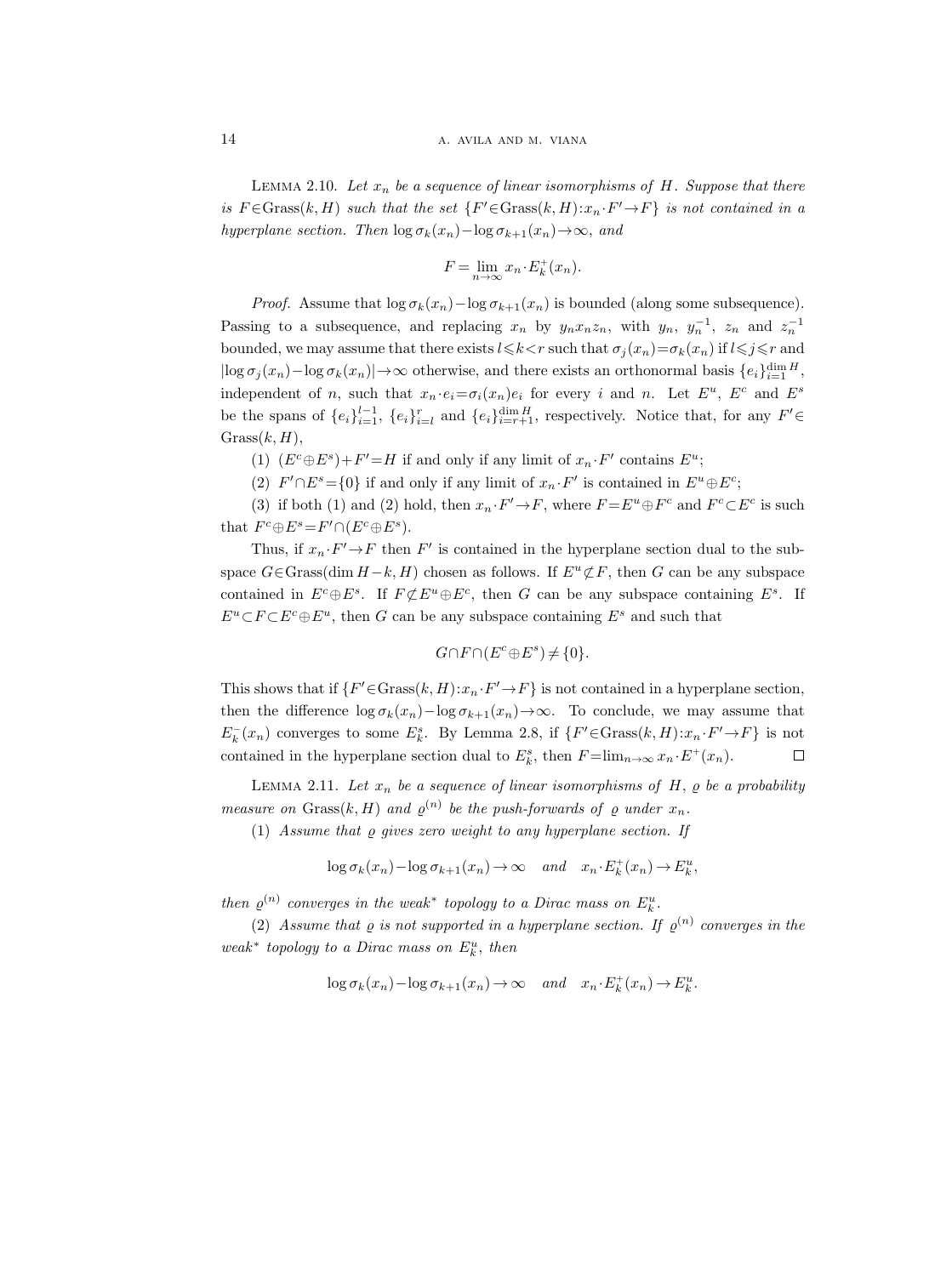*Proof.* Let us first prove (1). We may assume that  $E_k^-(x_n)$  also converges to some  $E_k^s$ . Take a compact set K disjoint from the hyperplane section dual to  $E_k^s$ , and such that  $\varrho(K) > 1 - \varepsilon$ . Then  $\varrho^{(n)}(x_n \cdot K) > 1 - \varepsilon$  and  $x_n \cdot K$  is close to  $E_k^u$  for all large n, by Lemma 2.8. This shows that  $\varrho^{(n)}$  converges to the Dirac measure on  $E_k^u$ .

Now, let us prove (2). The hypothesis implies that, passing to a subsequence of an arbitrary subsequence,  $x_n \cdot F \to E_k^u$  for a full measure set, and this set is not contained in a hyperplane section. Using Lemma 2.10, we conclude that

$$
\log \sigma_k(x_n) - \log \sigma_{k+1}(x_n) \to \infty \quad \text{and} \quad x_n \cdot E_k^+(x_n) \to E_k^u.
$$

LEMMA 2.12. Let  $F^u$ ∈Grass $(k, H)$  and  $F^s$ ∈Grass $(\dim H - k, H)$  be orthogonal subspaces. Assume that x is a linear isomorphism of H such that  $x \cdot F^u = F^u$  and  $x \cdot F^s = F^s$ , and there is an open ball U around  $F^u$  such that  $x \cdot \overline{U} \subset U$ . Then  $\sigma_k(x) > \sigma_{k+1}(x)$ ,

$$
E_k^+(x) = F^u \quad and \quad E_k^-(x) = F^s.
$$

*Proof.* Up to composition with orthogonal operators preserving  $F^u$  and  $F^s$ , we may assume that x is diagonal with respect to some orthonormal basis  $e_1, ..., e_{\dim H}$ , and that  $F^u$  and  $F^s$  are spanned by elements of the basis. We may order the elements of the basis so that  $x \cdot e_i = \sigma_i(x) e_i$ . Let  $F^u$  be spanned by  $\{e_{i_j}\}_{j=1}^k$ . If  $\sigma_i(x) \le \sigma_r(x)$  for some  $l \in \{i_j\}_{j=1}^k$  and  $r \notin \{i_j\}_{j=1}^k$ , let  $F_\theta$  be spanned by the  $e_s$ 's which are either of the form  $e_{i_j}$ , with  $i_j \neq l$ , or of the form  $\cos 2\pi \theta e_l + \sin 2\pi \theta e_r$ . If  $\sigma_l(x) = \sigma_r(x)$  then  $x \cdot F_\theta = F_\theta$  for every  $\theta$ , and if  $\sigma_l(x) < \sigma_r(x)$  then  $x^n \cdot F_\theta \to F_{\pi/2} \notin U$  for every  $\theta$  such that  $F_\theta \neq F_0$ . In both cases, this gives a contradiction (by considering some  $F_{\theta} \in \partial U$ ).  $\Box$ 

If  $(H, \omega)$  is a symplectic space (with dim  $H=2g$ ), the choice of an inner product defines an antisymmetric linear isomorphism  $\Omega$  on  $H$  satisfying

$$
\omega(\Omega \cdot u, \Omega \cdot v) = \langle u, \Omega \cdot v \rangle.
$$

One can always choose the inner product so that  $\Omega$  is also orthogonal (we call such an inner product *adapted* to  $\omega$ ). If a linear isomorphism x is symplectic, we have, for this particular choice of inner product,

$$
\sigma_i(x)\sigma_{2g-i+1}(x) = 1
$$
 for all  $i = 1, ..., g$ ,

and hence

$$
\theta_i(x) = -\theta_{2g-i+1}(x)
$$
 for all  $i = 1, ..., g$ .

LEMMA 2.13. Let  $x_n$  be a sequence of symplectic isomorphisms of H such that  $\sigma_k(x_n) \to \infty$ ,  $\sigma_k(x_n) > \sigma_{k+1}(x_n)$  and such that  $x_n \cdot E_k^+(x_n)$  converges to some space  $E_k^u$ . Then  $E_k^u$  is isotropic.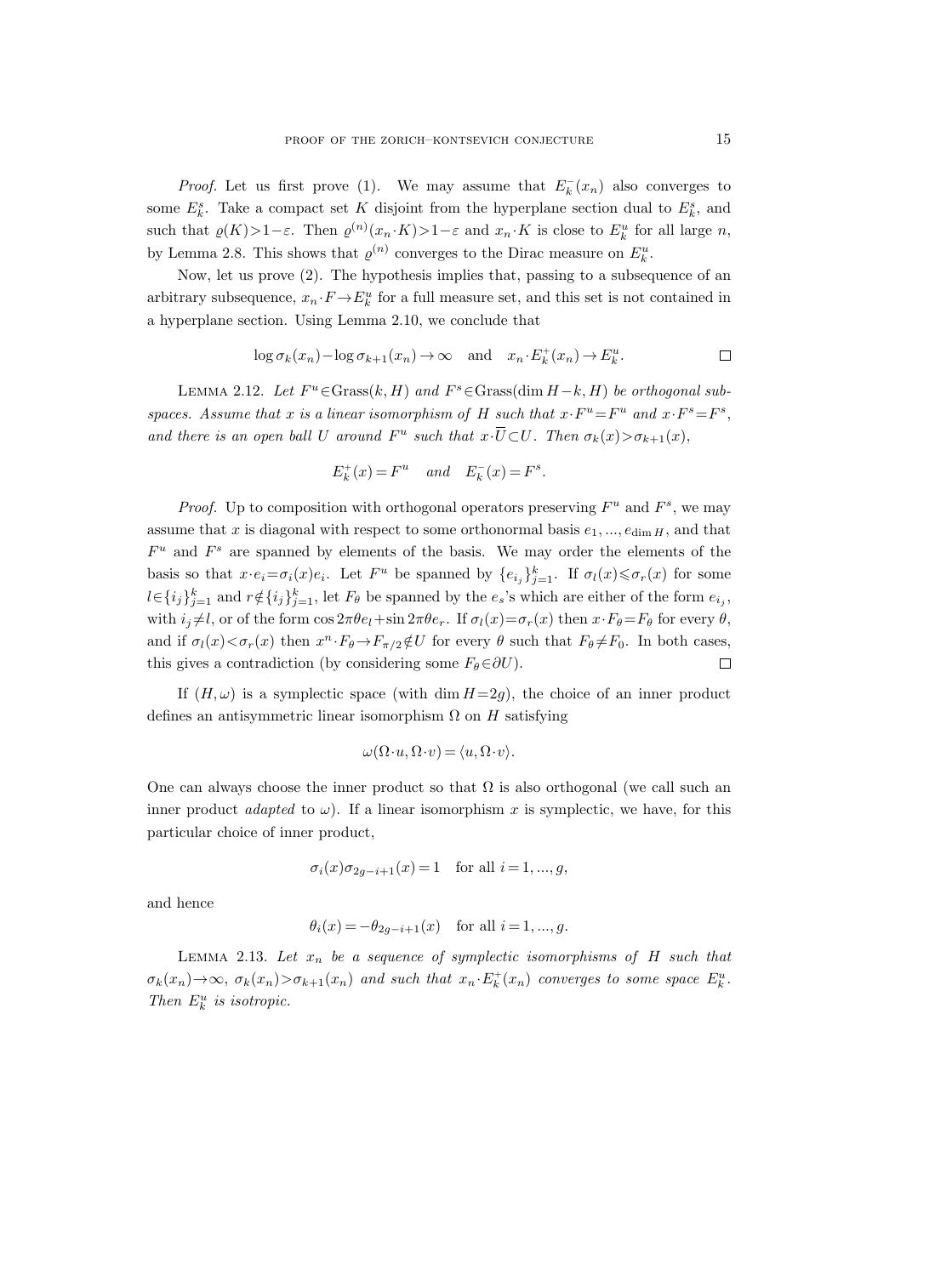*Proof.* By (2.4), if  $h_n \in x_n \cdot E_k^+(x_n)$  then

$$
||x_n^{-1} \cdot h_n|| \leq \sigma_k(x_n)^{-1} ||h_n||.
$$

Thus, if  $u_n, v_n \in \mathcal{X}_n \cdot E_k^+(x_n)$  are such that  $||u_n|| = ||v_n|| = 1$ , then

$$
|\omega(u_n,v_n)|=|\omega(x_n^{-1}\cdot u_n,x_n^{-1}\cdot v_n)|\leqslant c^{-1}\sigma_k(x_n)^{-2}.
$$

Passing to the limit as  $n \to \infty$ , we get  $\omega(u, v) = 0$  for every  $u, v \in E_k^u$ .

3. Rauzy classes and the Zorich cocycle

## 3.1. Interval exchange transformations

We follow the presentation of [MMY]. An interval exchange transformation is defined as follows. Let A be some fixed alphabet on  $d \geqslant 2$  symbols. All intervals will be assumed to be closed on the left and open on the right.

- Take an interval  $I \subset \mathbf{R}$  and break it into subintervals  $\{I_x\}_{x \in \mathcal{A}}$ .
- Rearrange the intervals in a new order, via translations, inside I.

Up to translations, we may always assume that the left endpoint of  $I$  is 0. Thus the interval exchange transformation is entirely defined by the following data:

- (1) the lengths of the intervals  $\{I_x\}_{x\in\mathcal{A}}$ ;
- (2) their orders before and after rearranging.

The first is called *length data*, and is given by a vector  $\lambda \in \mathbb{R}^{\mathcal{A}}_+$ . The second is called combinatorial data, and is given by a pair of bijections  $\pi = (\pi_0, \pi_1)$  from A to  $\{1, ..., d\}$ (we will sometimes call such a pair of bijections a permutation). We denote the set of all such pairs of bijections by  $\mathfrak{S}(\mathcal{A})$ . We view a bijection  $\mathcal{A} \rightarrow \{1, ..., d\}$  as a row where the elements of A are displayed in the right order. Thus we can see an element of  $\mathfrak{S}(\mathcal{A})$ as a pair of rows, the top (corresponding to  $\pi_0$ ) and the bottom (corresponding to  $\pi_1$ ) of  $\pi$ . The interval exchange transformation associated with this data will be denoted by  $f = f(\lambda, \pi)$ .

Notice that if the combinatorial data is such that the set of the first  $k$  elements in the top and bottom of  $\pi$  coincide for some  $1 \le k < d$  then, irrespective of the length data, the interval exchange transformation splits into two simpler transformations. Thus we will consider only combinatorial data for which this does not happen, which we will call *irreducible*. Let  $\mathfrak{S}^0(\mathcal{A}) \subset \mathfrak{S}(\mathcal{A})$  be the set of irreducible combinatorial data.

 $\Box$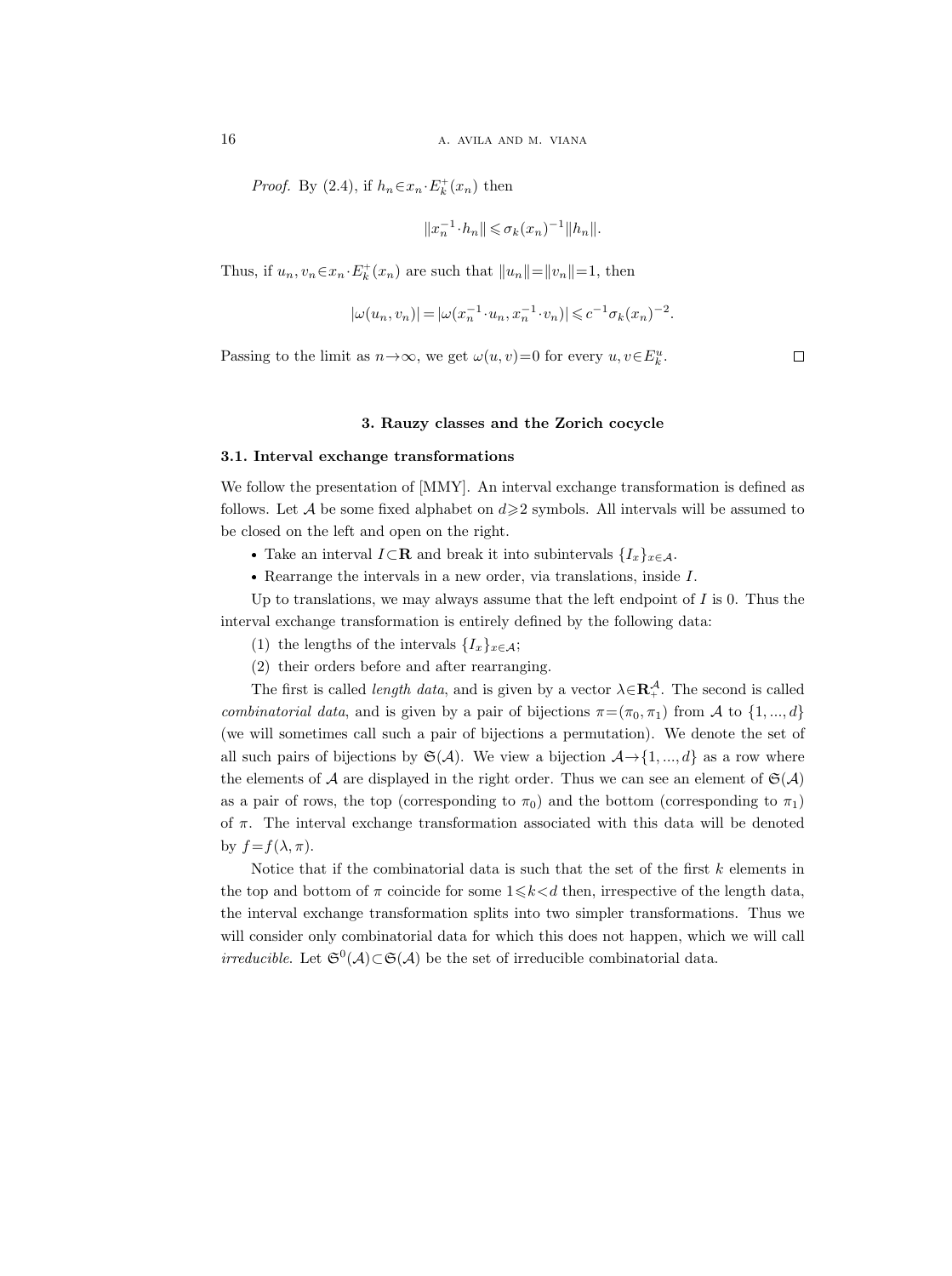#### 3.2. Translation vector

The positions of the intervals  $I_x$  before and after applying the interval exchange transformation differ by translations by

$$
\delta_x = \sum_{\pi_1(y) < \pi_1(x)} \lambda_y - \sum_{\pi_0(y) < \pi_0(x)} \lambda_y.
$$

We let  $\delta = \delta(\lambda, \pi) \in \mathbb{R}^{\mathcal{A}}$  be the translation vector, whose coordinates are given by the  $\delta_x$ 's. Notice that the "average translation"  $\langle \lambda, \delta \rangle = \sum_{x \in A} \lambda_x \delta_x$  is zero. We can write the relation between  $\delta$  and  $(\lambda, \pi)$  as

$$
\delta(\lambda, \pi) = \Omega(\pi) \cdot \lambda,
$$

where  $\Omega(\pi)$  is a linear operator on  $\mathbb{R}^{\mathcal{A}}$  given by

$$
\langle \Omega(\pi) \cdot e_x, e_y \rangle = \begin{cases} 1, & \text{if } \pi_0(x) > \pi_0(y) \text{ and } \pi_1(x) < \pi_1(y), \\ -1, & \text{if } \pi_0(x) < \pi_0(y) \text{ and } \pi_1(x) > \pi_1(y), \\ 0, & \text{otherwise} \end{cases} \tag{3.1}
$$

(here  $e_x$  is the canonical basis of  $\mathbb{R}^{\mathcal{A}}$ , and the inner product  $\langle \cdot, \cdot \rangle$  is the natural one which makes this canonical basis orthonormal). Notice that  $\Omega(\pi)$  can be viewed as an antisymmetric matrix with integer entries. Notice also that  $\Omega(\pi)$  may not be invertible.

We let  $H(\pi) = \Omega(\pi) \cdot \mathbf{R}^{\mathcal{A}}$ , which is the space spanned by all possible translation vectors  $\delta(\lambda, \pi)$ . We define a symplectic form  $\omega = \omega_{\pi}$  on  $H(\pi)$  by putting

$$
\omega_{\pi}(\Omega(\pi)\cdot u,\Omega(\pi)\cdot v)=\langle u,\Omega(\pi)\cdot v\rangle.
$$

We let  $2g(\pi)$  be the dimension of  $H(\pi)$ , where  $g(\pi)$  is called the *genus*. This terminology is justified by the construction described in §3.10.

#### 3.3. Rauzy diagrams and monoids

A diagram (or directed graph) consists of two kinds of objects, vertices and (oriented) arrows joining two vertices. Thus, an arrow has a start and an end. A path of length  $m\geq 0$  is a sequence  $v_0, ..., v_m$  of vertices and a sequence of arrows  $a_1, ..., a_m$  such that  $a_i$ starts at  $v_{i-1}$  and ends in  $v_i$ . If  $\gamma_1$  and  $\gamma_2$  are paths such that the end of  $\gamma_1$  is the start of  $\gamma_2$ , their concatenation is also a path, denoted by  $\gamma_1 \gamma_2$ . The set of all paths starting and ending at a given vertex  $v$  is a monoid with the operation of concatenation. We can identify paths of length zero with vertices and paths of length one with arrows.

Given  $\pi \in \mathfrak{S}^0(\mathcal{A})$ , we consider two operations. Let x and y be the last elements of the top and bottom rows. The *top* operation keeps the top row; on the other hand, it takes y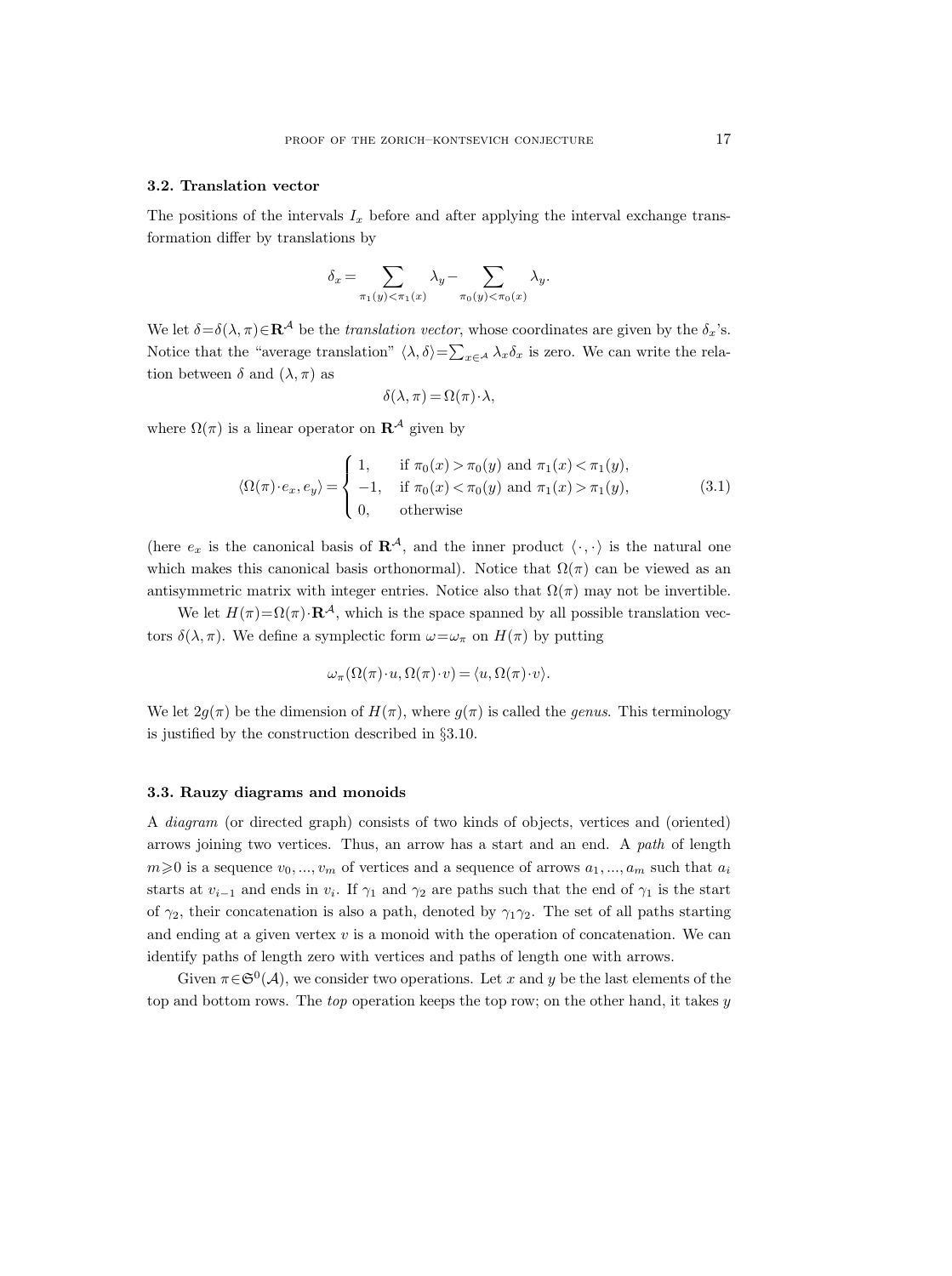and inserts it back in the bottom immediately to the right of the position occupied by  $x$ . When applying this operation to  $\pi$ , we will say that x wins and y loses. The bottom operation is defined in a dual way, just interchanging the words top and bottom, and the roles of x and y. In this case we say that y wins and x loses. Notice that both operations preserve the first elements of both the top and the bottom row.

It is easy to see that those operations give bijections of  $\mathfrak{S}^0(\mathcal{A})$ . The Rauzy diagram associated with A has the elements of  $\mathfrak{S}^0(\mathcal{A})$  as its vertices, and its arrows join each vertex to the ones obtained from it through either of the operations we just described. So, every vertex is the start and end of two arrows, one top and one bottom. Thus, every arrow has a start, an end, a type (top/bottom), a winner and a loser.

The set of all paths is denoted by  $\Pi(\mathcal{A})$ . The orbit of  $\pi$  under the monoid generated by the actions of the top and bottom operations on  $\mathfrak{S}^0(\mathcal{A})$  will be called the Rauzy class of  $\pi$ , and denoted by  $\mathfrak{R}(\pi)$ . The set of all paths inside a given Rauzy class will be denoted by  $\Pi(\mathfrak{R})$ . The set of all paths that begin and end at  $\pi \in \mathfrak{S}^0(\mathcal{A})$  will be denoted by  $\Pi(\pi)$ . We call  $\Pi(\pi)$  a Rauzy monoid.

In Figure 1, we present the restriction of the Rauzy diagram to the Rauzy class of the permutation

$$
\pi = \begin{pmatrix} A & B & C & D \\ D & C & B & A \end{pmatrix}.
$$

The Rauzy class has 7 elements, and there are 14 arrows in the diagram. One element of the monoid  $\Pi(\pi)$  is, for instance, the closed path

$$
\gamma{:} \begin{pmatrix} A & B & C & D \\ D & C & B & A \end{pmatrix} \longrightarrow \begin{pmatrix} A & B & C & D \\ D & A & C & B \end{pmatrix} \longrightarrow \begin{pmatrix} A & B & C & D \\ D & B & A & C \end{pmatrix} \longrightarrow \begin{pmatrix} A & B & C & D \\ D & C & B & A \end{pmatrix}.
$$

# 3.4. Rauzy induction

Let  $\mathfrak{R}\subset\mathfrak{S}^0(\mathcal{A})$  be a Rauzy class, and define  $\Delta_{\mathfrak{R}}^0=\mathbf{R}_+^{\mathcal{A}}\times\mathfrak{R}$ . Given  $(\lambda,\pi)$  in  $\Delta_{\mathfrak{R}}^0$ , we say that we can apply Rauzy induction to  $(\lambda, \pi)$  if  $\lambda_x \neq \lambda_y$ , where  $x, y \in \mathcal{A}$  are the last elements of the top and bottom rows of  $\pi$ , respectively. Then we define  $(\lambda', \pi')$  as follows:

(1) let  $\gamma = \gamma(\lambda, \pi)$  be a top or bottom arrow starting at  $\pi$  in the Rauzy diagram, according to whether  $\lambda_x > \lambda_y$  or  $\lambda_y > \lambda_x$ ;

(2) let

 $\lambda'_z = \begin{cases} \lambda_z, & \text{if } z \text{ is not the winner of } \gamma, \\ 0, & \text{if } z \text{ is the winner of } \gamma. \end{cases}$  $|\lambda_x-\lambda_y|$ , if z is the winner of  $\gamma$ ;

(3) let  $\pi'$  be the end of  $\gamma$ .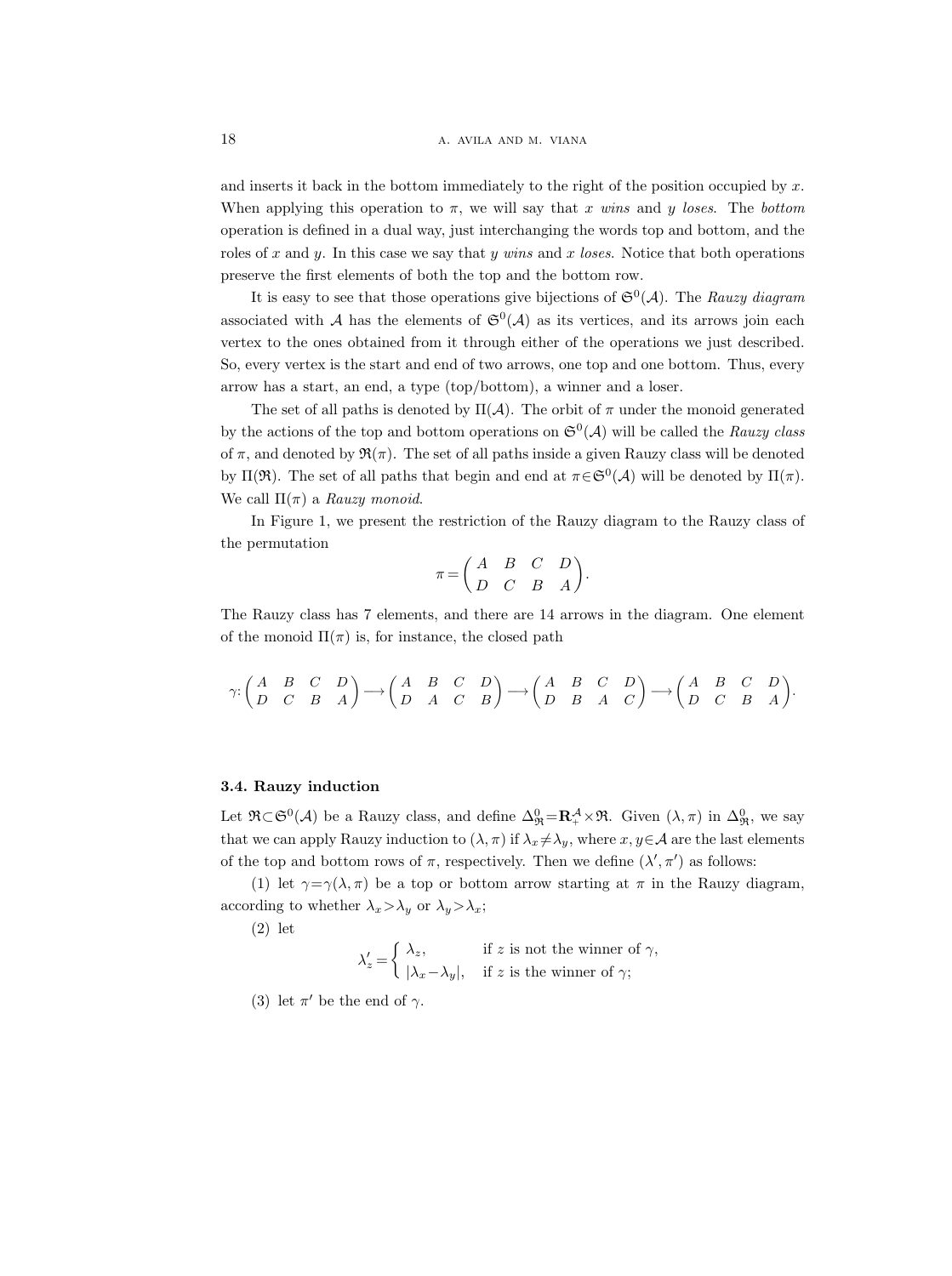

Figure 1. Rauzy class and Rauzy diagram.

We say that  $(\lambda', \pi')$  is obtained from  $(\lambda, \pi)$  by applying Rauzy induction, of type top or bottom depending on whether the type of  $\gamma$  is top or bottom. We have that  $\pi' \in \mathfrak{S}^0(\mathcal{A})$ and  $\lambda' \in \mathbb{R}^{\mathcal{A}}_+$ . The interval exchange transformations  $f: I \to I$  and  $f': I' \to I'$  specified by the data  $(\lambda, \pi)$  and  $(\lambda', \pi')$  are related as follows. The map f' is the first return map of  $f$  to a subinterval of  $I$ , obtained by cutting from  $I$  a subinterval with the same right endpoint and of length  $\lambda_z$ , where z is the loser of  $\gamma$ . The map  $Q_R: (\lambda, \pi) \to (\lambda', \pi')$  is called the Rauzy induction map. Its domain of definition, the set of all  $(\lambda, \pi) \in \Delta^0_{\mathfrak{R}}$  such that  $\lambda_x \neq \lambda_y$ , will be denoted by  $\Delta_{\mathfrak{R}}^1$ .

#### 3.5. Relation between translation vectors

Let us calculate the relation between the translation vectors  $\delta = \delta(\lambda, \pi)$  and  $\delta' = \delta(\lambda', \pi')$ . Let  $\gamma$  be the arrow that starts at  $\pi$  and ends at  $\pi'$ . We have  $\delta'_z = \delta_z$  if z is not the loser of  $\gamma$ , and  $\delta'_z = \delta_x + \delta_y$  if z is the loser of  $\gamma$  (we continue to denote by x and y the last symbols in the top and bottom rows of  $\pi$ , respectively). In other words, we can write

$$
\delta(\lambda', \pi') = \Theta(\gamma) \cdot \delta(\lambda, \pi),
$$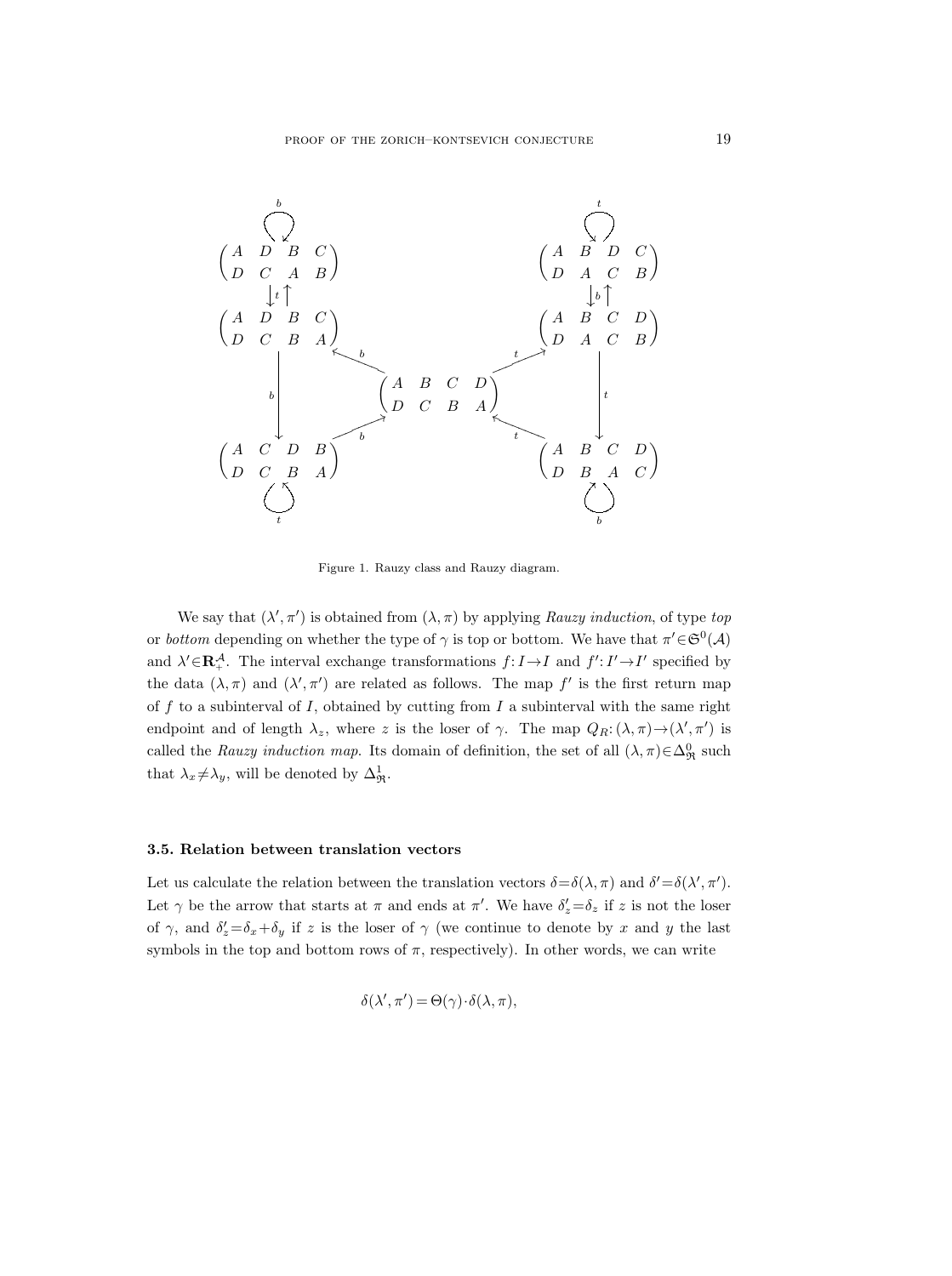where  $\Theta(\gamma)$  is the linear operator of  $\mathbb{R}^{\mathcal{A}}$  defined by  $\Theta(\gamma) \cdot e_z = e_x + e_y$  if z is the winner of  $\gamma$ , and  $\Theta(\gamma) \cdot e_z = e_z$  otherwise. Notice that we also have

$$
\lambda = \Theta(\gamma)^* \cdot \lambda',
$$

where the adjoint  $\Theta(\gamma)^*$  is taken with respect to the natural inner product on  $\mathbb{R}^{\mathcal{A}}$  that renders the canonical basis orthonormal. Consequently, if  $h \in \mathbb{R}^{\mathcal{A}}$  and  $h' = \Theta(\gamma) \cdot h$  then  $\langle \lambda, h \rangle = \langle \lambda', h' \rangle.$ 

Since  $H(\pi)$  and  $H(\pi')$  are spanned by possible translation vectors,  $\Theta(\gamma) \cdot H(\pi) =$  $H(\pi')$ , and so the dimension of  $H(\pi)$  only depends on the Rauzy class of  $\pi$ . One can check that

$$
\Theta(\gamma)\Omega(\pi)\Theta(\gamma)^* = \Omega(\pi'),\tag{3.2}
$$

which implies that  $\Theta(\gamma)$ :  $(H(\pi), \omega_{\pi}) \to (H(\pi'), \omega_{\pi'})$  is a symplectic isomorphism. Notice that  $\Theta(\gamma)$  can be viewed as a matrix with non-negative integer entries and determinant 1. We extend the definition of  $\Theta$  from arrows to paths in  $\Pi(\mathcal{A})$  in the natural way, setting  $\Theta(\gamma_1\gamma_2)=\Theta(\gamma_2)\Theta(\gamma_1)$ . In this way  $\Theta$  induces a representation on SL( $\mathcal{A}, \mathbf{Z}$ ) of the Rauzy monoids  $\Pi(\pi) \subset \Pi(\mathcal{A}), \ \pi \in \mathfrak{S}^0(\mathcal{A}).$ 

# 3.6. Iterates of Rauzy induction

The connected components of  $\Delta_{\mathfrak{R}}^0 = \mathbb{R}_+^{\mathcal{A}} \times \mathfrak{R}$  are naturally labelled by the elements of  $\mathfrak{R}$ or, in other words, by length-0 paths in  $\Pi(\mathfrak{R})$ . The connected components of the domain  $\Delta_{\mathfrak{R}}^1$  of the induction map  $Q_R$  are naturally labelled by arrows, that is, length-1 paths in  $\Pi(\mathfrak{R})$ . One easily checks that each connected component of  $\Delta^1_{\mathfrak{R}}$  is mapped bijectively to some connected component of  $\Delta_{\mathfrak{R}}^0$ . Now let  $\Delta_{\mathfrak{R}}^n$  be the domain of  $Q_R^n$ , for each  $n \geqslant 2$ . The connected components of  $\Delta^n_{\mathfrak{R}}$  are naturally labelled by length-n paths in  $\Pi(\mathfrak{R})$ : if  $\gamma$ is obtained by concatenation of arrows  $\gamma_1, ..., \gamma_n$ , then

$$
\Delta_{\gamma} = \{ x \in \Delta^0(\lambda, \pi) : Q_R^{k-1}(x) \in \Delta_{\gamma_k}, 1 \leq k \leq n \}.
$$

If  $\gamma$  is a length-n path in  $\Pi(\mathfrak{R})$  ending at  $\pi \in \mathfrak{R}$ , then

$$
Q_R^\gamma\,{=}\,Q_R^n\!:\!\Delta_\gamma\,{\longrightarrow}\,\Delta_\pi
$$

is a bijection.

The set  $\Delta_{\mathfrak{R}} = \bigcap_{n \geq 0} \Delta_{\mathfrak{R}}^n$  of  $(\lambda, \pi)$ , to which we can apply Rauzy induction infinitely many times, (2) contains all  $(\lambda, \pi)$  such that the coordinates of  $\lambda$  are rationally independent, and so it is a full Lebesgue measure subset of  $\Delta_{\mathfrak{R}}^0$ . Let  $(\lambda, \pi) \in \Delta_{\mathfrak{R}}$ . The

 $(2)$  There is a nice explicit characterization of this set, called the Keane property. See [MMY] for a statement.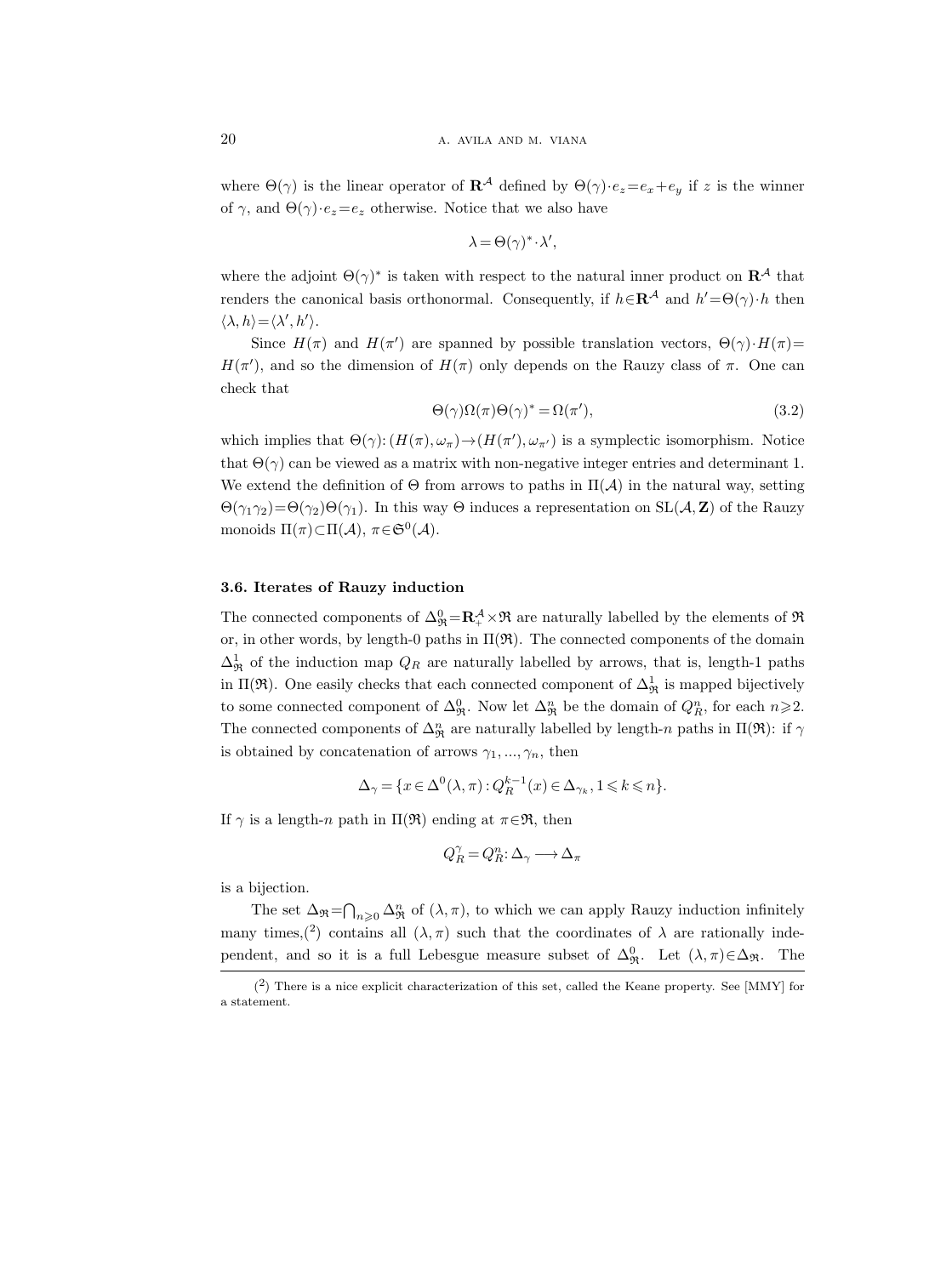connected components of  $\Delta_{\mathfrak{R}}^m$ ,  $m\geqslant 0$ , form a nested sequence of convex cones containing the half-line  $\{(t\lambda,\pi):t\in\mathbf{R}_+\}$ , and their intersection is the connected component of  $(\lambda, \pi)$  in  $\Delta_{\mathfrak{R}}$ . In general, it is not true that this connected component reduces to the half-line  $\{(t\lambda, \pi): t \in \mathbf{R}_+\}$  ("combinatorial rigidity"): this happens precisely when the interval exchange transformation defined by  $(\lambda, \pi)$  is uniquely ergodic, and one can find counterexamples as soon as the genus  $q=\dim H(\pi)/2$  is at least 2.

# 3.7. The Rauzy renormalization map

Since  $Q_R$  commutes with dilations, it projectivizes to a map  $R_R: \mathbf{P}\Delta^1_{\mathfrak{R}} \to \mathbf{P}\Delta^0_{\mathfrak{R}}$ , that we call the Rauzy renormalization map. Let  $R_R^{\gamma}$  be the projectivization of  $Q_R^{\gamma}$ , for each path  $\gamma$ .

THEOREM 3.1. (Veech [Ve1]) The map  $R_R$  has an ergodic conservative absolutely continuous invariant infinite measure  $\mu_R$ . The density is analytic and positive in  $\mathbf{P}\Delta^0_{\mathfrak{R}}$ .

Conservativeness means that if a measurable set contains its pre-image then the difference between the two has zero measure. It ensures that Poincaré recurrence holds in this context, despite the fact that the measure is infinite. This theorem is the key step in the proof by Masur and Veech that almost every interval exchange transformation is uniquely ergodic. Indeed, they show that if x is recurrent under  $R_R$ , then the connected component of x in  $\mathbf{P}\Delta_{\mathfrak{R}}$  reduces to a point. The latter implies unique ergodicity of the interval exchange transformation given by the  $(\lambda, \pi)$ 's that projectivize to x.

#### 3.8. The Zorich map

The Rauzy renormalization map does not admit an absolutely continuous invariant probability measure, because it is too slow. For instance, in the case of two intervals, the Rauzy renormalization map is just the Farey map, which exhibits a parabolic fixed point. Zorich introduced a way to "accelerate" Rauzy induction, that produces a new renormalization map, which is more expanding, and always admits an absolutely continuous invariant probability measure. In the case of two intervals, the Zorich renormalization map is, essentially, the Gauss map.

We say that we can apply Zorich induction to some  $(\lambda, \pi) \in \Delta^0_{\mathfrak{R}}$  if there exists a smallest  $m \ge 1$  such that we can apply Rauzy induction  $m+1$  times to  $(\lambda, \pi)$ , and in doing so we use both kinds of operations, top and bottom. Then we define  $Q_Z(\lambda, \pi) = Q_R^m(\lambda, \pi)$ . The domain of this *Zorich induction map* is the union of  $\Delta_{\gamma}$  over all paths  $\gamma$  of length  $m+1\geq 2$  which are obtained by concatenating m arrows of one type (top or bottom) followed by an arrow of the other type. If we can apply Rauzy induction infinitely many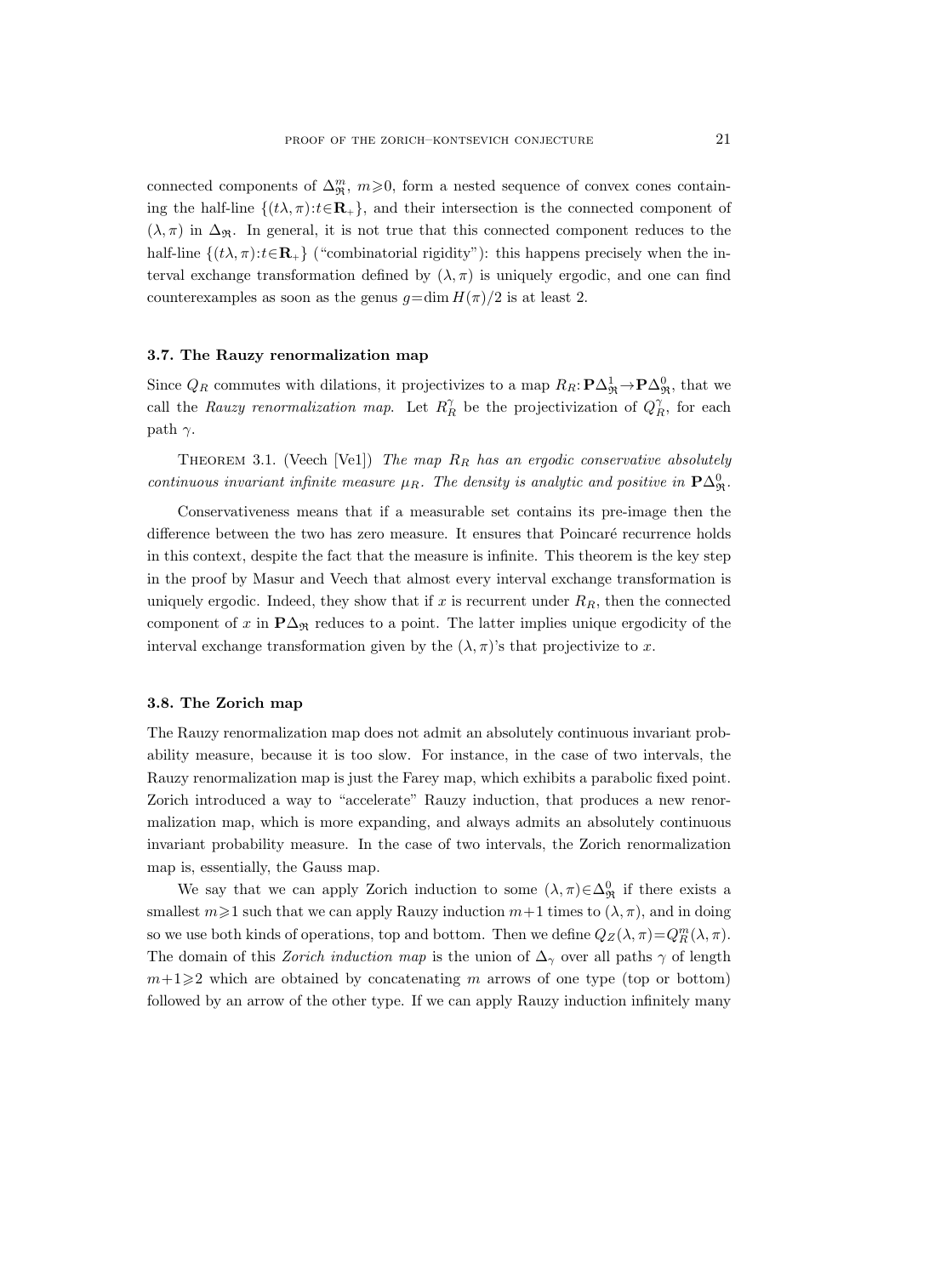times to  $(\lambda, \pi)$  then we can also apply Zorich induction infinitely many times. The projectivization of the Zorich induction map  $Q_Z$  is called the Zorich renormalization map  $R_Z$  or, simply, the Zorich map.

THEOREM 3.2. (Zorich [Zo2]) The Zorich map  $R_Z$  admits an ergodic absolutely continuous invariant probability measure. The density is analytic and positive in  $\mathbf{P}\Delta^1_{\mathfrak{R}}$ .

We call the measure given by this theorem the Zorich measure  $\mu_Z$ .

# 3.9. The Zorich cocycle

We define a linear cocycle  $(x, h) \mapsto (R_Z(x), B^Z(x) \cdot h)$  over the Zorich map  $x \mapsto R_Z(x)$  as follows. Let x belong to a connected component  $\mathbf{P}\Delta_{\gamma}$  of the domain of  $R_Z$ , where  $\gamma$  is a path of length  $m+1\geqslant 2$ , and let  $\tilde{\gamma}$  be the length-m path obtained by dropping the very last arrow in  $\gamma$  (the one that has type distinct from all the others). Then  $B^Z(x)=\Theta(\tilde{\gamma})$ . To specify the linear cocycle completely we also have to specify where h is allowed to vary. There are two natural possibilities: either  $H(\pi)$  for  $x \in \mathbf{P}\Delta_{\pi}$ , or the whole  $\mathbf{R}^{\mathcal{A}}$ . In the first case we speak of the Zorich cocycle, whereas in the second one we call this the extended Zorich cocycle.

Theorem 3.3. (Zorich [Zo2]) The (extended) Zorich cocycle is measurable:

$$
\int \log \|B^Z(x)\| \, d\mu_Z(x) < \infty.
$$

The relation (3.2) gives that the Zorich cocycle is symplectic. Consequently, its Lyapunov exponents  $\theta_1 \geq \ldots \geq \theta_{2g}$  satisfy  $\theta_i = -\theta_{2g-i+1}$  for all i, where  $g = g(\mathfrak{R})$  is the genus. We say that the Lyapunov spectrum is symmetric. The Lyapunov spectrum of the extended Zorich cocycle consists of the Lyapunov spectrum of the Zorich cocycle together with additional zeros.

#### 3.10. Zippered rectangles

Let  $\mathfrak{R}\subset\mathfrak{S}^0(\mathcal{A})$  be a Rauzy class. Let  $\pi=(\pi_0,\pi_1)\in\mathfrak{R}$ . Let  $\Gamma_\pi\subset\mathbf{R}^{\mathcal{A}}$  be the set of all  $\tau$ such that

$$
\sum_{\pi_0(\xi)\leq k} \tau_{\xi} > 0 \quad \text{and} \quad \sum_{\pi_1(\xi)\leq k} \tau_{\xi} < 0 \quad \text{for all} \quad 1 \leq k \leq d-1. \tag{3.3}
$$

Notice that  $\Gamma_{\pi}$  is an open convex polyhedral cone. It is non-empty, since the vector  $\tau$ with coordinates  $\tau_{\xi} = \pi_1(\xi) - \pi_0(\xi)$  belongs to  $\Gamma_{\pi}$ .

From the data  $(\lambda, \pi, \tau)$ , it is possible to define a translation surface  $S = S(\lambda, \pi, \tau)$  in some  $\mathcal{M}_{g,\varkappa}$ , where g and  $\varkappa$  depend only on  $\pi$  (see [MMY, §3.2]). This surface is obtained,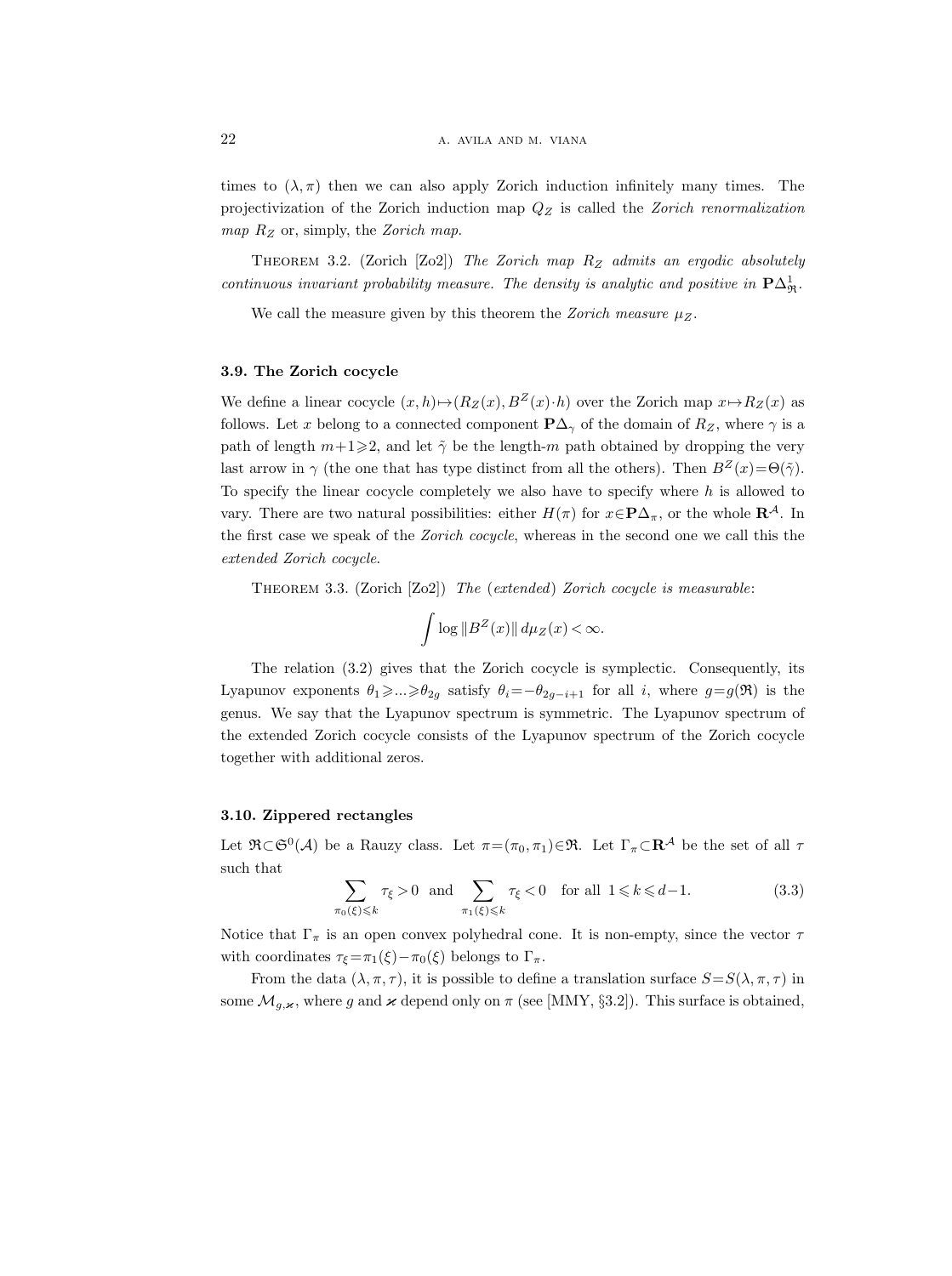in the *zippered rectangles* construction, by gluing rectangles of horizontal sides  $\lambda_{\alpha}$  and vertical sides  $h_{\alpha}$ , where the height vector  $h \in \mathbf{R}^{\mathcal{A}}$  is given by  $h = -\Omega(\pi) \cdot \tau$ . From the relations (3.3) and the definition (3.1) of  $\Omega(\pi)$  one easily sees that all the coordinates of h are positive. The area of the translation surface S is  $A(\lambda, \pi, \tau) = -\langle \lambda, \Omega \cdot \tau \rangle$ . The space  $H(\pi)$  may be identified with the first homology group of the surface, and so its dimension  $2g(\pi)$  coincides with twice the genus of S. The numbers  $\lambda_{\xi}$  and  $\tau_{\xi}$  also admit a geometric interpretation in terms of the surface: the zippered rectangles construction distinguishes a basis of the homology of S relative to the singularities, whose periods are the complex numbers  $\lambda_{\xi}+i\tau_{\xi}$ ,  $\xi \in \mathcal{A}$ .

#### 3.11. Inverse limit: renormalization for zippered rectangles

If  $\gamma$  is the top arrow ending at some permutation  $\pi'$ , let  $\Gamma_{\gamma}$  be the set of all  $\tau \in \Gamma_{\pi'}$  such that  $\sum_{x\in\mathcal{A}} \tau_x < 0$ , and if  $\gamma$  is a bottom arrow ending at  $\pi'$ , let  $\Gamma_\gamma$  be the set of all  $\tau \in \Gamma_{\pi'}$ such that  $\sum_{x \in A} \tau_x > 0$ . If  $\gamma$  is an arrow starting at  $\pi$  and ending at  $\pi'$  then

$$
\Theta(\gamma)^* \cdot \Gamma_\gamma = \Gamma_\pi.
$$

Thus, the map

$$
\widehat{Q}_R^\gamma : \Delta_\gamma \times \Gamma_\pi \longrightarrow \Delta_{\pi'} \times \Gamma_\gamma,
$$
  

$$
(x,\tau) \longmapsto (Q_R(x), (\Theta(\gamma)^{-1})^* \cdot \tau)
$$

is invertible. Now we can define an invertible skew-product  $\widehat{Q}_R$  over  $Q_R$  by putting together the  $\hat{Q}_R^{\gamma}$ 's for every arrow  $\gamma$ . This is a map from  $\bigcup \Delta_{\gamma} \times \Gamma_{\pi}$  (where the union is taken over all  $\pi \in \mathfrak{R}$  and all arrows  $\gamma$  starting at  $\pi$ ) to  $\bigcup \Delta_{\pi'} \times \Gamma_{\gamma}$  (where the union is taken over all  $\pi' \in \mathfrak{R}$  and all arrows ending at  $\pi'$ ). Thus,  $\hat{Q}_R$  is an extension of the renormalization operator  $Q_R$  to zippered rectangles. The translation surfaces S and S' corresponding to  $(\lambda, \pi, \tau)$  and  $\widehat{Q}_R(\lambda, \pi, \tau)$ , respectively, are obtained by appropriate cutting and pasting, so they correspond to the same element in the moduli space  $\mathcal{M}_{g,\varkappa}$ . See [MMY, §4.1].

Let  $\hat{\Delta}_{\Re}^0 = \bigcup_{\pi \in \Re} \Delta_{\pi} \times \Gamma_{\pi}$ , and let  $\hat{\Delta}_{\Re} \subset \hat{\Delta}_{\Re}^0$  be the set of all points that can be iterated infinitely many times forward and backwards by  $\widehat{Q}_{R}$ . Note that  $((\lambda, \pi), \tau) \in \widehat{\Delta}_{\mathfrak{R}}^0$  can be iterated infinitely many times forward/backwards by  $\widehat{Q}_R$  provided the coordinates of  $\lambda/\tau$ are rationally independent. Projectivization in  $\lambda$  and  $\tau$  gives a map  $\hat{R}_R$ :  $\mathbf{P}\hat{\Delta}_{\mathfrak{R}}$ . This is an invertible map that can be seen as the inverse limit of  $R_R$ : the connected components of  $\widehat{P}\Delta_{\mathfrak{R}}$  reduce to points Lebesgue almost everywhere. There is a natural infinite ergodic conservative invariant measure  $\hat{\mu}_R$  for  $\hat{R}_R$  that is equivalent to Lebesgue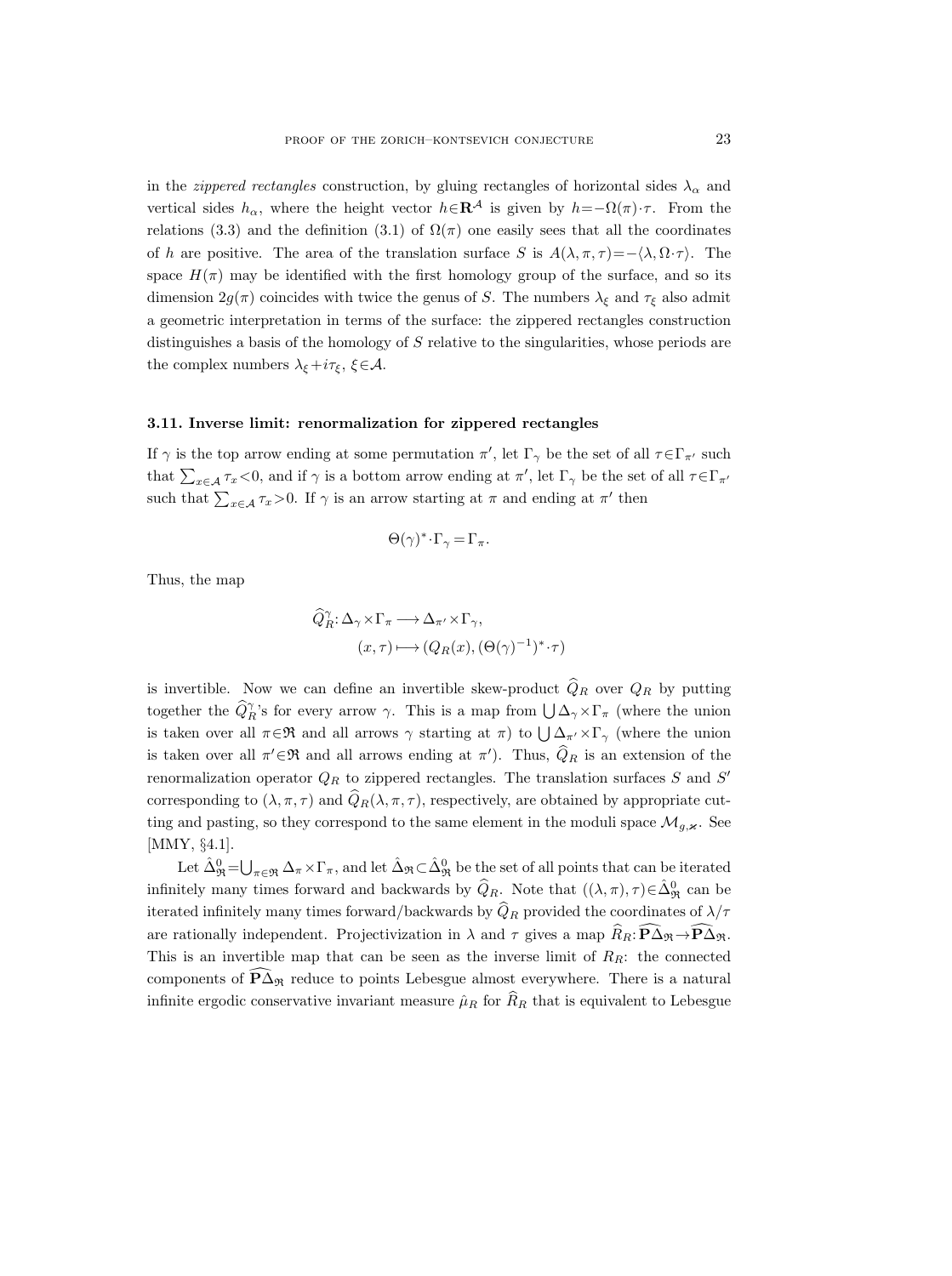measure. The projection  $\mu_R$  of  $\hat{\mu}_R$  is the measure appearing in Theorem 3.1: this is how  $\mu_R$  is actually constructed in [Ve1].

Let  $\Upsilon^0_{\Re} = \bigcup {\bf P}\Delta_\gamma \times {\bf P}\Gamma_{\gamma'}$ , where the union is taken over all pairs of arrows  $\gamma'$  and  $\gamma$ of distinct types (one is top and the other is bottom) such that  $\gamma'$  ends at the start of  $\gamma$ . Let  $\Upsilon_{\mathfrak{R}} = \Upsilon_{\mathfrak{R}}^0 \cap \mathbf{P}\Delta_{\mathfrak{R}}$  and  $R_Z: \Upsilon_{\mathfrak{R}} \to \Upsilon_{\mathfrak{R}}$  be the first return map. The choice of  $\Upsilon_{\mathfrak{R}}$  is so that  $\hat{\mu}_R(\Upsilon_{\Re})$  is finite. So, we may normalize  $\hat{\mu}_R|_{\Upsilon_{\Re}}$  to get a probability measure  $\hat{\mu}_Z$  on  $\Upsilon_{\Re}$  which is invariant under  $R_Z$ . One checks that  $\hat{\mu}_Z$  is ergodic. Moreover, the map  $R_Z$ is a skew-product over  $R_Z$  that can be seen as the inverse limit of  $R_R$ . The projection  $\mu_Z$ of  $\hat{\mu}_Z$  is the probability measure described in Theorem 3.2: this is how  $\mu_Z$  is constructed in [Zo2].

The *invertible Zorich cocycle* is the lift  $(\widehat{R}_Z, \widehat{B}^Z)$  of the Zorich cocycle to a cocycle over the invertible Zorich map, defined by  $\widehat{B}^Z((\lambda, \pi), \tau) = B^Z(\lambda, \pi)$ .

## 3.12. Minimality in the projective space

The aim of this section is to prove Corollary 3.6, regarding the projective behavior of the matrices involved in the Zorich cocycle. This result easily follows from known constructions, but will be quite useful in the sequel .

Given  $x \in \mathbf{P}\overline{\Delta}_{\Re}$ , obtained by projectivizing  $((\lambda, \pi), \tau)$ , consider the subspaces  $E^{uu}$ ,  $E^c$  and  $E^{ss}$  of  $H(\pi)$  defined as follows: firstly,  $E^{uu}$  is the line spanned by  $\Omega(\pi) \cdot \tau$ ; secondly,  $E^{ss}$  is the line spanned by  $\Omega(\pi) \cdot \lambda$ ; and, finally,  $E^c$  is the symplectic orthogonal to the plane  $E^{uu} \oplus E^{ss}$ . Notice that  $E^{uu}$  is not symplectically orthogonal to  $E^{ss}$ .  $\langle \lambda, \Omega(\pi) \cdot \tau \rangle$  < 0, since both  $\lambda$  and  $h = -\Omega(\pi) \cdot \tau$  have only positive coordinates. Thus,  $E^c$ has codimension 2 in  $H(\pi)$  and  $H(\pi)=E^{uu}\oplus E^c\oplus E^{ss}$ .

LEMMA 3.4. The splitting  $E^{uu} \oplus E^c \oplus E^{ss}$  is invariant under the invertible Zorich cocycle. The spaces  $E^{uu}$  and  $E^{ss}$  correspond to the largest and the smallest Lyapunov exponents, respectively, and  $E<sup>c</sup>$  corresponds to the remaining exponents.

*Proof.* The invariance of  $E^{uu}$  and  $E^{ss}$  follows directly from the definitions and (3.2). The invariance of  $E^c$  is a consequence, since the Zorich cocycle is symplectic. Since  $E^{uu}$ is the projectivization of a direction in the positive cone and the matrices of the invertible Zorich cocycle have non-negative entries,  $E^{uu}$  must be contained in the subspace corresponding to the largest Lyapunov exponent. Since the largest Lyapunov exponent is simple (see  $[Z02]$ ),  $E^{uu}$  must be the Oseledets direction associated with it. This implies that  $E^{ss}$  corresponds to the smallest Lyapunov exponent, since  $E^{ss}$  is an invariant direction which is not contained in the symplectic orthogonal to  $E^{uu}$ . It follows that  $E^c$ must correspond to the other Lyapunov exponents. $\Box$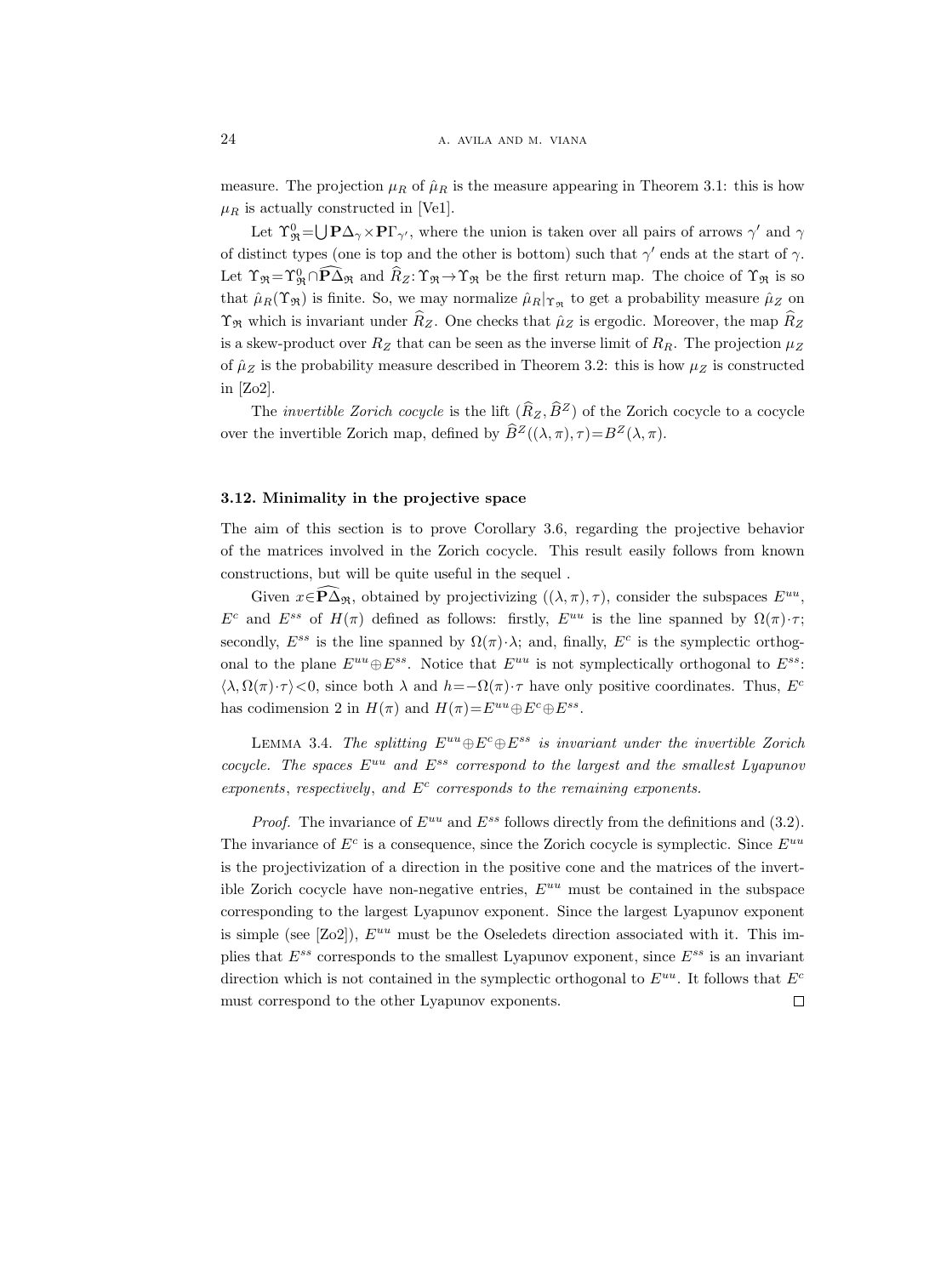It follows from the definitions that  $-\Omega(\pi) \cdot \Gamma_{\pi} \subset H(\pi) \cap \mathbf{R}^{\mathcal{A}}_{+}$  and hence  $-\Omega(\pi) \cdot \Gamma_{\pi}$  is an open cone in  $H(\pi)$ . In fact, it is the interior of the cone  $H^+(\pi)$  of Veech [Ve1].

LEMMA 3.5. For every  $[h] \in \mathbf{P}H(\pi)$ , the set  $\Theta(\Pi(\pi))\cdot[h]$  contains a dense subset of  $\mathbf{P}(-\Omega(\pi)\cdot\Gamma_{\pi}).$ 

*Proof.* For almost every  $x \in \Upsilon_{\mathfrak{R}}$ , [h] is not symplectically orthogonal to the span  $E^{ss}(x)$  of  $\Omega(\pi) \cdot \lambda$ . Consequently,  $[h] \not\subset E^c(x) \oplus E^{ss}(x)$ . By the Oseledets theorem,

 $\widehat{B}^{Z}(R_{Z}^{m-1}(x))...B^{Z}(x)\cdot[h]$  and  $\Omega(\pi^{(m)})\cdot[\tau^{(m)}]=E^{uu}(x^{(m)})$ 

are asymptotic. On the other hand, by ergodicity, the sequence

$$
\widehat{R}_Z^m(x) = x^{(m)} = (([\lambda^{(m)}], \pi^{(m)}), [\tau^{(m)}])
$$

is dense in  $\Upsilon_{\mathfrak{R}}$  for almost every x. This implies that  $E^{uu}(x^{(m)})$  is dense in  $\mathbf{P}(-\Omega(\pi) \cdot \Gamma_{\pi})$ . The result follows from these two observations.  $\Box$ 

COROLLARY 3.6. The action, via  $\Theta$ , of the Rauzy monoid  $\Pi(\pi)$  on  $\mathbf{P}H(\pi)$  is minimal.

Proof. By Lemma 3.5, the closure of any orbit must intersect every other orbit. This implies minimality, obviously.  $\Box$ 

#### 3.13. Choices of permutations in Rauzy classes

Let us say that  $\pi$  is *standard* if the first letter in the top/bottom is the last letter in the bottom/top. Note that a standard permutation is always irreducible.

Lemma 3.7. (Rauzy [Ra]) In every Rauzy class there exists a standard permutation.

Let  $\pi \in \mathfrak{S}^0(\mathcal{A})$  be standard. Assuming  $d \geq 3$ , we call  $\pi$  degenerate if there exists  $B \in \mathcal{A}$ which is either second of the top and bottom rows or last but one of the top and bottom rows. Assuming  $d \ge 4$ , we call  $\pi$  good if forgetting the first (and last) letters of the top and the bottom rows give an irreducible permutation. Notice that a standard permutation cannot be both degenerate and good.

LEMMA 3.8. ([KZ, Lemma 20]) In every Rauzy class with  $\#\mathcal{A}\geqslant 3$  there exists either a good permutation or a degenerate permutation.

Proof. We give a proof here for the convenience of the reader, and to avoid confusion with the slightly different language of [KZ]. For  $d=\#\mathcal{A}=3$  the result is immediate. In what follows we suppose  $d \geq 4$ .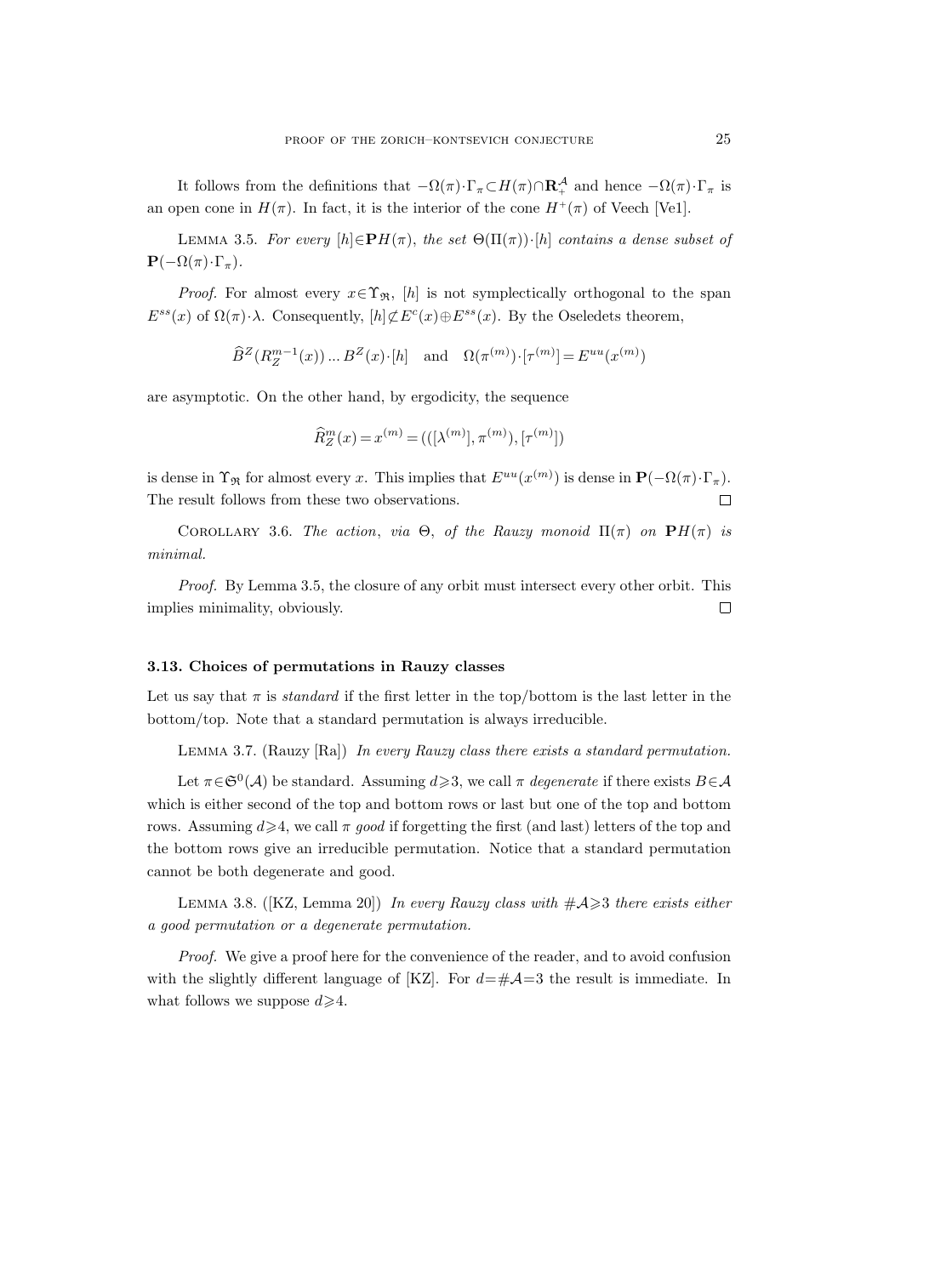26 **a.** AVILA AND M. VIANA

Let  $A$  be the first letter in the top and  $E$  be the first letter in the bottom. Suppose, by contradiction, that no standard permutation in R is either degenerate or good. Let  $\pi$ be a standard permutation and  $\pi'$  be obtained by forgetting A and E. Then  $\pi'$  is reducible, and so there exists a maximal  $1\leq k\leq d-3$  such that the set of the first k symbols in the top and in the bottom of  $\pi'$  coincide. Since  $\pi$  is non-degenerate, we must have 2 $\leq k \leq d-4$ . Assume that  $\pi$  has been chosen so that the resulting k is maximal. Let  $x_1, ..., x_k$  be the first k letters in the top and  $y_1, ..., y_k$  be the first k letters in the bottom of  $\pi'$  (so  $\{x_1, ..., x_k\} = \{y_1, ..., y_k\}$ ). Let C be the letter in position  $d-1$  in the top of  $\pi$ , and l be its position in the bottom of  $\pi$ . Then  $k+2 \leq l \leq d-2$ . Let C' be the letter preceding C in the bottom of  $\pi$ , and r be its position in the top of  $\pi$ . Then  $2 \le r \le d-2$ . Let us consider the following Rauzy path starting from  $\pi$ :

- (1) apply  $d-r$  bottom iterations to  $\pi$ , so that C' becomes last in the top;
- (2) apply  $d-l$  top iterations, so that C becomes last in the bottom;
- (3) apply  $r-1$  bottom iterations, so that E becomes last in the top;
- (4) finally, apply 1 top iteration, so that A becomes last in the bottom.

Notice that step (1) sends C to the position  $d-r$  in the top, preceding E, and step (2) sends A to the position  $d-1$  in the bottom. In the end, we get a new standard permutation  $\tilde{\pi}$ : A is last in the bottom and E is last in the top. Let  $\tilde{\pi}'$  be obtained from  $\tilde{\pi}$  by forgetting the letters A and E. There are two cases to consider.

If  $l>k+2$  then  $r>k+1$ . The calculation for this case is detailed in the following formula:

$$
\left(\begin{array}{ccccccccc}\nA & x_1 & x_k & \cdots & C' & C & E \\
E & y_1 & y_k & C' & C & \cdots & A\n\end{array}\right)
$$
\n
$$
\longrightarrow \left(\begin{array}{cccccc}\nA & \cdots & \cdots & \cdots & C & E & x_1 & x_k & C' \\
E & y_1 & y_k & C' & C & \cdots & \cdots & A & A\n\end{array}\right)
$$
\n
$$
\longrightarrow \left(\begin{array}{cccccc}\nA & \cdots & \cdots & \cdots & C & E & x_1 & x_k & C' \\
E & y_1 & y_k & C' & \cdots & \cdots & A & C\n\end{array}\right)
$$
\n
$$
\longrightarrow \left(\begin{array}{cccccc}\nA & \cdots & \cdots & \cdots & C & x_1 & x_k & C' & E \\
E & y_1 & y_k & C' & \cdots & \cdots & A & C\n\end{array}\right)
$$
\n
$$
\longrightarrow \left(\begin{array}{cccccc}\nA & \cdots & \cdots & \cdots & C & x_1 & x_k & C' & E \\
E & C & y_1 & y_k & C' & \cdots & \cdots & A & A\n\end{array}\right).
$$

Notice that C precedes  $x_1, ..., x_k$  in the top and precedes  $y_1, ..., y_k$  in the bottom of  $\tilde{\pi}$ . By assumption,  $\tilde{\pi}$  is neither degenerate nor good. The first of these facts implies that C is not the second letter in the top of  $\tilde{\pi}$ . The second one means that  $\tilde{\pi}'$  is reducible: there exists  $1 \le \tilde{k} \le d-3$  such that the first  $\tilde{k}$  elements in the top and the bottom of  $\tilde{\pi}'$  coincide.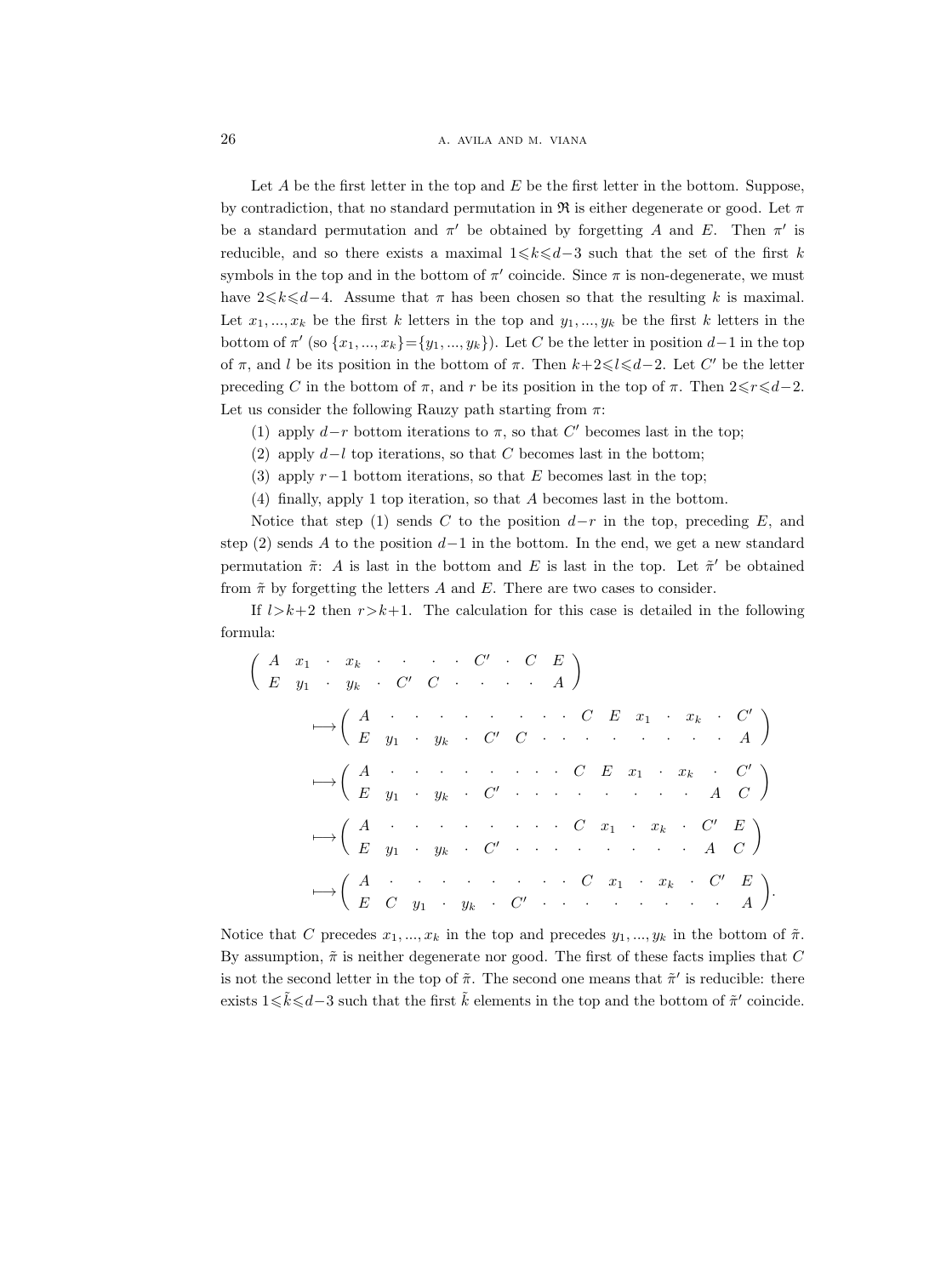In view of the previous observations, this implies that the first  $\tilde{k}$  elements in the bottom of  $\tilde{\pi}'$  include C and  $y_1, ..., y_k$ . Thus  $\tilde{k} > k$ , contradicting the choice of k.

If  $l=k+1$ , then  $C'=y_k=x_{r-1}$ . The calculation for this case is detailed in the following formula:

$$
\left(\begin{array}{ccccccccc}\nA & x_1 & \cdots & x_{r-1} & \cdots & x_k & \cdots & C & E \\
E & y_1 & \cdots & \cdots & y_k & C & \cdots & D & A\n\end{array}\right)
$$
\n
$$
\longmapsto \left(\begin{array}{cccccc}\nA & \cdots & D & \cdots & \cdots & C & E & x_1 & \cdots & x_{r-1} \\
E & y_1 & \cdots & \cdots & y_k & C & \cdots & \cdots & D & A\n\end{array}\right)
$$
\n
$$
\longmapsto \left(\begin{array}{cccccc}\nA & \cdots & D & \cdots & \cdots & C & E & x_1 & \cdots & x_{r-1} \\
E & y_1 & \cdots & \cdots & y_k & \cdots & \cdots & D & A & C\n\end{array}\right)
$$
\n
$$
\longmapsto \left(\begin{array}{cccccc}\nA & \cdots & D & \cdots & \cdots & C & x_1 & \cdots & x_{r-1} & E \\
E & C & y_1 & \cdots & \cdots & \cdots & \cdots & D & A & C\n\end{array}\right).
$$

Let D be the letter in position  $d-1$  in the bottom of  $\pi$ . Notice that  $C\neq D$ , since  $\pi$  is non-degenerate. After the first step, C precedes E which precedes  $x_1, ..., x_{r-1} = y_k$ . In particular,  $D$  appears before  $C$  in the top. It follows that  $D$  appears before  $C$  in the top of  $\tilde{\pi}$ . On the other hand, after the second step, D precedes A in the bottom. It follows that D is in position  $d-1$  in the bottom of  $\tilde{\pi}$ . So, C is the first letter and D is the last letter in the bottom of  $\tilde{\pi}'$ , and D appears before C in the top. This implies that  $\tilde{\pi}'$  is irreducible, which contradicts the hypothesis. So, this case cannot really occur.  $\Box$ 

# 4. Twisting and pinching

In this section we consider actions of a monoid  $\beta$  by linear isomorphisms of a vector space  $H$ . We introduce certain properties of monoids that we call twisting, twisting of isotropic spaces, pinching, strong pinching, and simplicity, and describe some logical relations between them.

## 4.1. Twisting

We say that a monoid twists a subspace  $F$  if it contains enough elements to send  $F$ outside any finite union of hyperplane sections. More precisely, we give the following definition.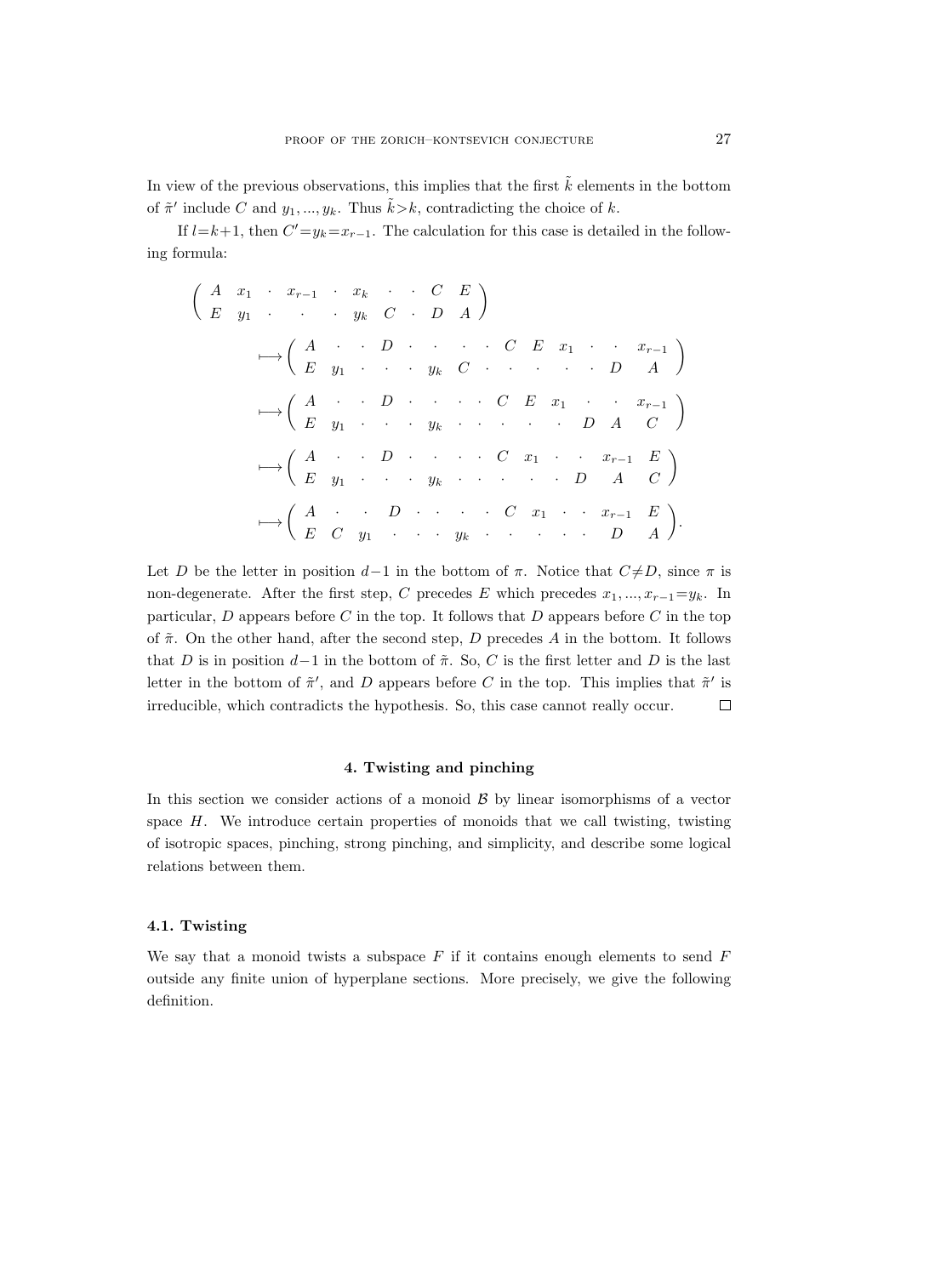Definition 4.1. We say that B twists some  $F \in \text{Grass}(k, H)$  if, for every finite subset  ${F_i}_{i=1}^m$  of Grass(dim  $H-k$ , H), there exists  $x \in \mathcal{B}$  such that

$$
(x \cdot F) \cap F_i = \{0\}, \quad 1 \leqslant i \leqslant m.
$$

In connection with the next lemma, observe that a linear arrangement  $S$  is  $\beta$ invariant (that is,  $x \cdot S = S$  for every  $x \in B$ ) if and only if it is  $B^{-1}$ -invariant, where  $\mathcal{B}^{-1} = \{x^{-1} : x \in \mathcal{B}\}.$  In particular, the lemma implies that B twists F if and only if  $\mathcal{B}^{-1}$ twists F.

LEMMA 4.2. A monoid B twists  $F \in \text{Grass}(k, H)$  if and only if F does not belong to any non-trivial invariant linear arrangement in  $Grass(k, H)$ .

*Proof.* Let  $S \subset \text{Grass}(k, H)$  be a non-trivial linear arrangement containing F. Then S is contained in a finite union  $\tilde{S}$  of hyperplane sections  $S_i = \{F' \in \text{Grass}(k, H) : F' \cap F_i \neq \{0\}\}\$ for all  $1\leq i\leq m$ . If B twists F then there exists  $x\in\mathcal{B}$  such that  $(x\cdot F)\cap F_i=\{0\},\ 1\leq i\leq m$ , that is  $x \cdot F \notin \widetilde{S}$ . Since  $S \subset \widetilde{S}$ , it follows that S is not invariant. On the other hand, if B does not twist F then there exists a finite union of hyperplane sections  $\widetilde{S} \subset$ Grass $(k, H)$ such that  $x \cdot F \in \tilde{S}$  for every  $x \in \mathcal{B}$ . From Corollary 2.5 (1) we get that  $S = \bigcap_{x \in \mathcal{B}} x^{-1} \cdot \tilde{S}$  is a non-trivial linear arrangement containing F. It is clear that  $x^{-1} \cdot S \supset S$  for every  $x \in \mathcal{B}$ . From Corollary 2.5 (3) it follows that  $x \cdot S = S$  for every  $x \in \mathcal{B}$ .  $\Box$ 

Next, we prove that given any finite family of hyperplane sections and subspaces, possibly with variable dimensions, there exists some isomorphism in  $\beta$  that sends every subspace outside the corresponding hyperplane section (simultaneously), provided  $\beta$ twists each one of the subspaces individually.

LEMMA 4.3. For  $1\leq j\leq m$ , let  $k_j$  satisfy  $1\leq k_j\leq 2g-1$ , let  $F_j \in \text{Grass}(k_j, H)$ , and let  $F'_{j} \in \text{Grass}(\text{dim } H - k_j, H)$ . Assume that  $F_j$  is twisted by B for every j. Then there exists  $x \in \mathcal{B}$  such that  $x \cdot F_j \cap F'_j = \{0\}$  for all  $1 \leq j \leq m$ .

*Proof.* Let  $S_j \subset \Lambda^{k_j}H$  be the hyperplane dual to  $F'_j$ . Consider the vector space  $X = \prod_{j=1}^m \Lambda^{k_j} H$  and let  $W = \bigcap_{x \in \mathcal{B}} x^{-1} \cdot Y$ , where

$$
Y = \bigcup_{j=1}^{m} \bigg[ \prod_{i < j} \Lambda^{k_i} H \times S_j \times \prod_{i > j} \Lambda^{k_i} H \bigg] \subset X.
$$

Let  $u_j \in \Lambda^{k_j}$  H projectivize to  $F_j$ . If the conclusion does not hold, then  $u = \{u_j\}_{j=1}^m$  belongs to  $W$ . Using Lemmas 2.1 and 2.2, we may write  $W$  as a finite union (uniquely defined, up to order) of subspaces  $W_l$ ,  $l=1, ..., L$ , where L is minimal and the  $W_l$ 's are of the form

$$
W_l = W_{l,1} \times \ldots \times W_{l,m},
$$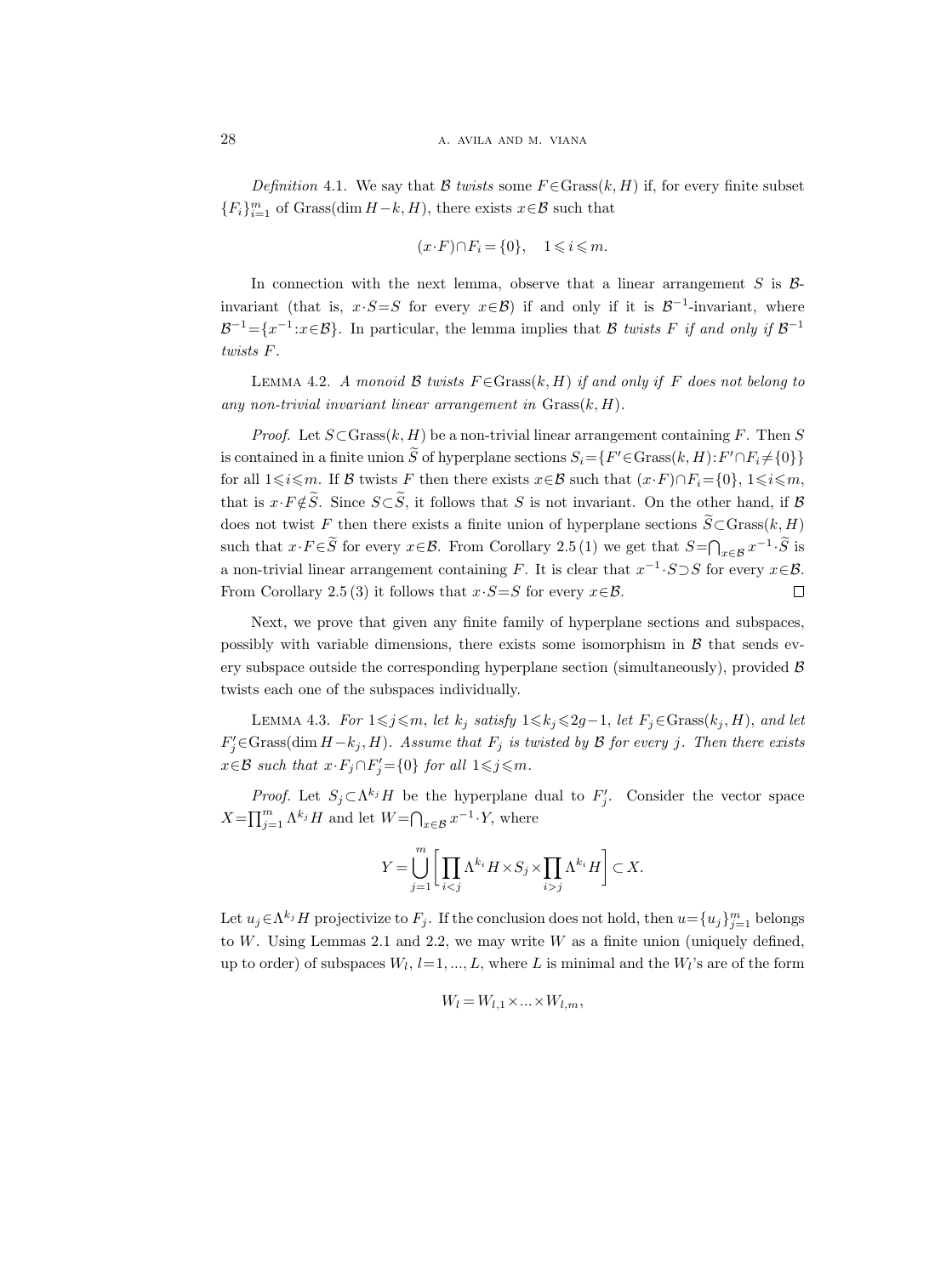where each  $W_{l,j}$  is an intersection of geometric hyperplanes of  $\Lambda^{k_j}H$ , or else coincides with the whole exterior product. Given any  $x \in \mathcal{B}$ , we have  $x^{-1} \cdot W \supset W$  and so  $x^{-1} \cdot W = W$ , by Corollary 2.5(3). This means that each  $x \in \mathcal{B}$  permutes the  $W_l$ 's and so, for every j, it permutes the  $W_{l,j}$ 's (counted with multiplicity). We have  $u \in W_{l_0}$  for some  $l_0$ , that is,  $u_j \in W_{l_0,j}$  for all j. Since  $W \neq X$ , there exists j<sub>0</sub> such that  $W_{l_0,j_0} \neq \Lambda^{k_{j_0}} H$ , and so  $Grass(k_{j_0}, H)$  is not contained in the projectivization of  $W_{l_0,j_0}$ . Note that, by construction, the intersection of  $Grass(k_{j_0}, H)$  with the projectivization of  $W_{l_0, j_0}$  contains  $F_{j_0}$ . Let  $W^0$  be the union of all  $W_{l,j_0}$ 's whose projectivization intersects but does not contain Grass( $k_{j_0}, H$ ). Then the projectivization of  $W^0$  intersected with Grass( $k_{j_0}, H$ ) is a non-trivial linear arrangement in the Grassmannian, invariant for  $B$  and containing  $F_{j_0}$ .  $\Box$ This contradicts the assumption that  $\mathcal B$  twists  $F_{j_0}$ .

LEMMA 4.4. Let B be a monoid acting symplectically on  $(H, \omega)$ , and assume that the action of  $\beta$  on the space of Lagrangian flags  $\mathcal{L}(H)$  is minimal. Then  $\beta$  twists isotropic subspaces.

*Proof.* If B acts minimally on  $\mathcal{L}(H)$ , then it also acts minimally on each  $\text{Iso}(k, H)$ ,  $1\leq k\leq q$  (where dim  $H=2q$ ). We will only use this latter property. Let  $F\in\text{Iso}(k, H)$  and S be a non-trivial invariant linear arrangement in Grass $(k, H)$ . If  $F \in S$  then  $S \cap \text{Iso}(k, H)$ is a non-empty closed invariant set under the action of  $\mathcal{B}$ . By minimality, it must be the whole of Iso(k, H). This contradicts Lemma 2.6. Therefore,  $F \notin S$ . In view of Lemma 4.2, this proves the claim.  $\Box$ 

# 4.2. Pinching

Assume that B acts symplectically on  $(H, \omega)$ , dim  $H=2g$ .

Definition 4.5. We say that B is strongly pinching if for every  $C>0$ , there exists  $x \in \mathcal{B}$  such that

$$
\log \sigma_g(x) > C \quad \text{and} \quad \log \sigma_i(x) > C \log \sigma_{i+1}(x) \quad \text{for all} \quad 1 \leq i \leq g-1. \tag{4.1}
$$

This is independent of the choice of the inner product used to define the singular values.

The converse statement in the next lemma says that strong pinching together with the twisting of all isotropic spaces provide good separation of the Lyapunov exponents.

LEMMA 4.6. If for every  $C>0$  there exists  $x \in \mathcal{B}$  such that

 $\theta_q(x) > 0$  and  $\theta_k(x) > C\theta_{k+1}(x)$  for all  $1 \leq k \leq q-1$ ,

then  $\mathcal B$  is strongly pinched. Most important, the converse holds if  $\mathcal B$  twists isotropic spaces.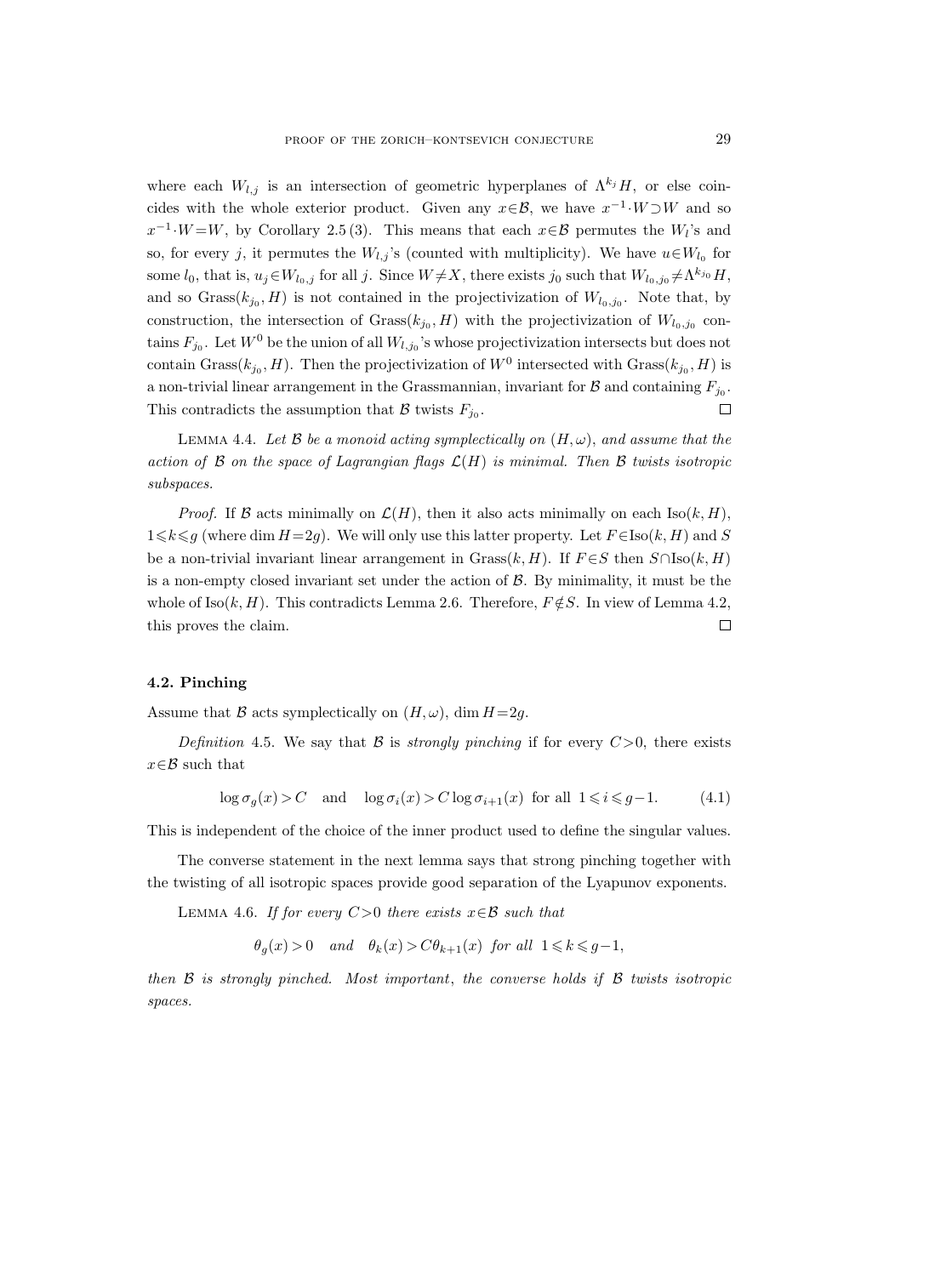*Proof.* Clearly, if  $x$  has simple Lyapunov spectrum, we have

$$
\sigma_k(x^n) \asymp e^{n\theta_k(x)}.
$$

This gives the first assertion. For the second one, let  $x_n \in \mathcal{B}$  be such that

$$
\sigma_g(x_n) > n
$$
 and  $\log \sigma_k(x_n) > n \log \sigma_{k+1}(x_n)$  for all  $1 \leq k \leq g-1$ .

We may assume that  $x_n \cdot E_k^+(x_n)$  converges to some  $E_k^u \in \text{Grass}(k, H)$  and  $E_k^-(B_n)$  converges to some  $E_k^s \in \text{Grass}(2g-k, H)$ ,  $1 \leq k \leq g$ . By Lemma 2.13, the subspaces  $E_k^u$  are isotropic. It follows from Lemma 4.3 that if  $\beta$  twists isotropic subspaces, there exists  $x \in \mathcal{B}$  such that

$$
x\!\cdot\! E_k^u\!\cap\! E_k^s\!=\!\{0\}\quad\text{for all }~1\!\leqslant\!k\!\leqslant\!g.
$$

By Lemma 2.9, there exists  $C>0$  such that

$$
|\theta_k(xx_n) - \log \sigma_k(x_n)| < C \quad \text{for all } 1 \leq k \leq g,
$$

which implies the result.

The next lemma indicates a useful special situation where one has the strong pinching property.

LEMMA 4.7. If for every  $C>0$  there exists  $x \in \mathcal{B}$  for which 1 is an eigenvalue of geometric multiplicity 1 (the dimension of the eigenspace is equal to 1), and we have

$$
\theta_{g-1}(x) > 0
$$
 and  $\theta_k(x) > C\theta_{k+1}(x)$  for all  $1 \le k \le g-2$ ,

then B is strongly pinched.

Proof. Since the action is symplectic, the eigenvalue 1 has even algebraic multiplicity. Considering the Jordan form of  $x$ , the hypotheses imply that

$$
\sigma_g(x^n) \asymp n,\tag{4.2}
$$

$$
\sigma_k(x^n) \asymp e^{\theta_k(x)n} \quad \text{for all } 1 \le k \le g-1. \tag{4.3}
$$

The claim follows immediately.

 $\Box$ 

LEMMA 4.8. Assume that  $\mathcal{B}_0 \subset \mathcal{B}$  twists isotropic subspaces and is strongly pinching. Then for every  $x \in \mathcal{B}$  and any  $C>0$  there exists  $x_0 \in \mathcal{B}_0$  such that

$$
\theta_g(x_0) > 0 \quad and \quad \theta_i(x_0) > C\theta_{i+1}(x_0) \quad \text{for all } 1 \leq i \leq g-1,\tag{4.4}
$$

$$
\theta_g(xx_0) > 0 \quad and \quad \theta_i(xx_0) > C\theta_{i+1}(xx_0) \text{ for all } 1 \leq i \leq g-1. \tag{4.5}
$$

 $\Box$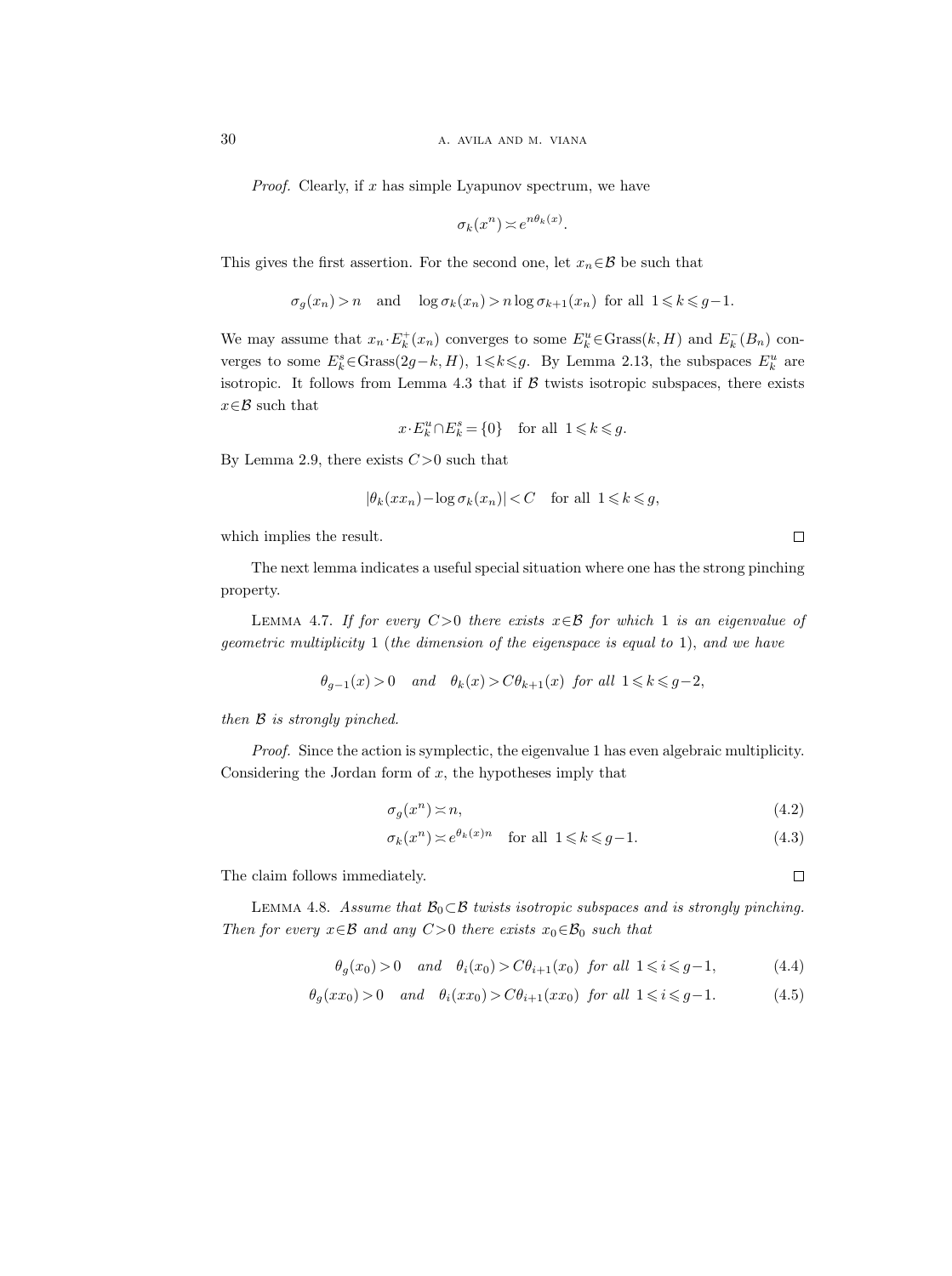*Proof.* Let  $x_2 \in \mathcal{B}_0$  satisfy the conditions in (4.4):  $\theta_q(x_2) > 0$  and  $\theta_i(x_2) > C\theta_{i+1}(x_2)$ for all  $1 \leq i \leq g-1$ . Let  $E_k^u(x_2) = \lim_{n \to \infty} x_2^n \cdot E_k^+(x_2^n)$ , which is the space spanned by the k eigenvectors with largest eigenvalues, and let  $E_k^s(x_2) = \lim_{n \to \infty} E_k^-(x_2^n)$ , which is the space spanned by the 2g−k remaining eigenvectors. Using Lemma 4.3, select  $x_1 \in \mathcal{B}_0$  such that  $x_1 \cdot E_k^u \cap E_k^s = \{0\}$  and  $xx_1 \cdot E_k^u \cap E_k^s = \{0\}$  for all  $1 \le k \le g$ . Then  $x_0 = x_1 x_2^n$  satisfies all the conditions for  $n$  large, by the same argument as in Lemma 4.6.  $\Box$ 

# 4.3. Simple actions

Definition 4.9. We say that B is twisting if it twists any  $F \in \text{Grass}(k, H)$  for any  $1\leqslant k\leqslant \dim H-1$ .

From the observation preceding Lemma 4.2 we have that  $\beta$  is twisting if and only if  $\mathcal{B}^{-1}$  is twisting.

Definition 4.10. We say that B is pinching if for every  $C>0$  there exists  $x\in\mathcal{B}$  such that

 $\sigma_i(x) > C \sigma_{i+1}(x)$  for all  $1 \leq i \leq \dim H - 1$ .

This is independent of the choice of the inner product used to define the singular values.

Definition 4.11. We say that  $\beta$  is *simple* if it is both twisting and pinching.

LEMMA 4.12. Let  $\mathcal B$  be a simple monoid. Then the inverse monoid  $\mathcal B^{-1}$  is also simple.

Proof. Twisting follows directly from the observation preceding Lemma 4.2. Pinching follows from the fact that  $\log \sigma_i(x) = -\log \sigma_{\dim H - i + 1}(x^{-1})$  for all  $1 \leq i \leq \dim H - 1$ .

We suspect that there could be sufficient conditions for twisting along the following lines.

Problem 4.13. If  $\beta$  acts minimally on PH, is it necessarily twisting? For symplectic actions, one can ask a weaker question: Does minimal action on  $\mathbf{P}H$  imply twisting of isotropic subspaces?

LEMMA 4.14. Let  $\beta$  be a monoid acting symplectically on  $(H, \omega)$ . If  $\beta$  twists isotropic subspaces and is strongly pinching then it is simple.

Proof. To see that strong pinching implies pinching, it is enough to consider an adapted inner product, for which (4.1) implies also

$$
-\log \sigma_{g+1}(x) > C,\tag{4.6}
$$

$$
-\log \sigma_{i+1}(x) > -C \log \sigma_i(x) \quad \text{for all } g+1 \leq i \leq 2g-1,\tag{4.7}
$$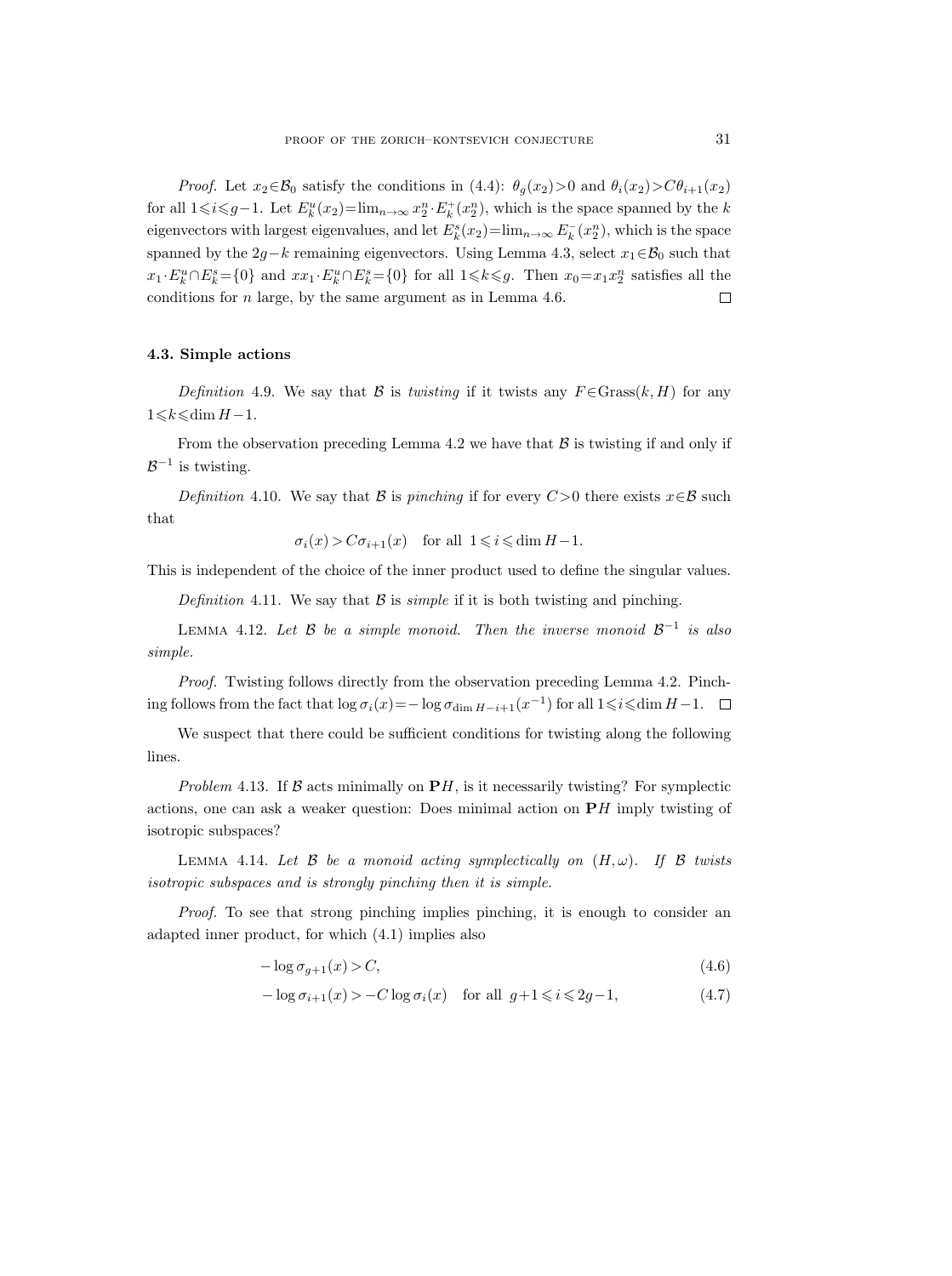where dim  $H=2g$ . We are left to show that, under the hypotheses, B twists any  $F \in$ Grass $(k, H)$ . It is easy to see that B twists F if and only if it twists its symplectic orthogonal. So it is enough to consider the case  $1 \leq k \leq g$ . Let  $S \subset \text{Grass}(k, H)$  be a non-trivial invariant linear arrangement. By Lemma 4.6, there exists  $x_1 \in \mathcal{B}$  with simple Lyapunov spectrum. Let  $E^s = \lim_{n \to \infty} E_g^-(x_1^n)$  and  $E^u = \lim_{n \to \infty} x_1^n \cdot E_g^+(x_1^n)$  be the stable and unstable eigenspaces of  $x_1$ . Thus both  $E^s$  and  $E^u$  are isotropic subspaces of H. If  $F \in S$  then there exists  $x_0 \in B$  such that  $(x_0 \cdot F) \cap E^s = \{0\}$ . It follows that  $x_1^n x_0 \cdot F$ converges to a subspace of  $E^u$ . Since S is closed, we conclude that  $S \cap \text{Iso}(k, H) \neq \emptyset$ . This contradicts the assumption that  $\mathcal B$  twists all elements of Iso(k, H).  $\Box$ 

Remark 4.15. An argument similar to the proof of the previous lemma shows that if B is simple and acts symplectically, then any closed invariant set in the flag space  $\mathcal{F}(H)$ intersects the embedding of the space of Lagrangian flags  $\mathcal{L}(H)$ , that is, it contains some  $(F_i)_{i=1}^{2g-1}$  such that  $(F_i)_{i=1}^g$  is a Lagrangian flag and  $F_{2g-i}$  is the symplectic orthogonal of  $F_i$ .

LEMMA 4.16. Let  $\mathcal{B}_0 \subset \mathcal{B}$  be a large submonoid in the sense that there exists a finite subset  $Y \subset \mathcal{B}$  and  $z \in \mathcal{B}$  such that for every  $x \in \mathcal{B}$  there is some  $y \in Y$  such that  $yxz \in \mathcal{B}_0$ . If  $\beta$  is twisting or pinching then  $\beta_0$  also is. Assuming that the action of  $\beta$  is symplectic, if  $\beta$  twists isotropic subspaces or is strongly pinching then the same holds for  $\mathcal{B}_0$ .

*Proof.* Notice that  $\log \sigma_i(x) - \log \sigma_i(yxz)| < C$ , where C only depends on y, z and the choice of the inner product used to define the singular values. Thus if  $\beta$  is (strongly) pinching then  $\mathcal{B}_0$  is also (strongly) pinching. Let  $S \subset \text{Grass}(k, H)$  be a non-trivial linear arrangement invariant for  $\mathcal{B}_0$ . Then

$$
\bigcap_{x\in\mathcal{B}}x^{-1}\cdot \bigcup_{y\in Y}y^{-1}\cdot S\supset \bigcap_{y\in Y}\bigcap_{x_0\in\mathcal{B}_0}(y^{-1}x_0z^{-1})^{-1}\cdot \bigcup_{y\in Y}y^{-1}\cdot S\supset z\cdot \bigcap_{y\in Y}\bigcap_{x_0\in\mathcal{B}_0}x_0^{-1}\cdot S=z\cdot S.
$$

So,  $z \cdot S$  is contained in a non-trivial linear arrangement invariant for  $\beta$ . This shows that if B is twisting then so is  $\mathcal{B}_0$ . If B acts symplectically and S intersects Iso $(k, H)$  then  $z\cdot S$  also does, so if B twists isotropic subspaces then  $\mathcal{B}_0$  also does.  $\Box$ 

LEMMA 4.17. Let  $\beta$  be a simple monoid. Then there exists  $x \in \beta$  with simple Lyapunov spectrum  $\theta_i(x) > \theta_{i+1}(x), 1 \leq i \leq \dim H - 1$ .

*Proof.* Let  $x_n \in \mathcal{B}$  be such that  $\log \sigma_i(x) - \log \sigma_{i+1}(x) > n$ ,  $1 \leq i \leq \dim H - 1$ . We may assume that  $E_i^-(x_n)$  and  $x_n \cdot E_i^+(x_n)$  converge to spaces  $E_i^s$  and  $E_i^u$ ,  $1 \leq i \leq \dim H - 1$ . Let  $x \in \mathcal{B}$  be such that  $(x \cdot E_i^u) \cap E_i^s = \{0\}, 1 \le i \le \dim H - 1$ . By Lemma 2.9, there exists  $C > 0$ such that  $|\theta_i(xx_n)-\log \sigma_i(x_n)|< C, 1\leq i\leq \dim H-1$ . This gives the result.  $\Box$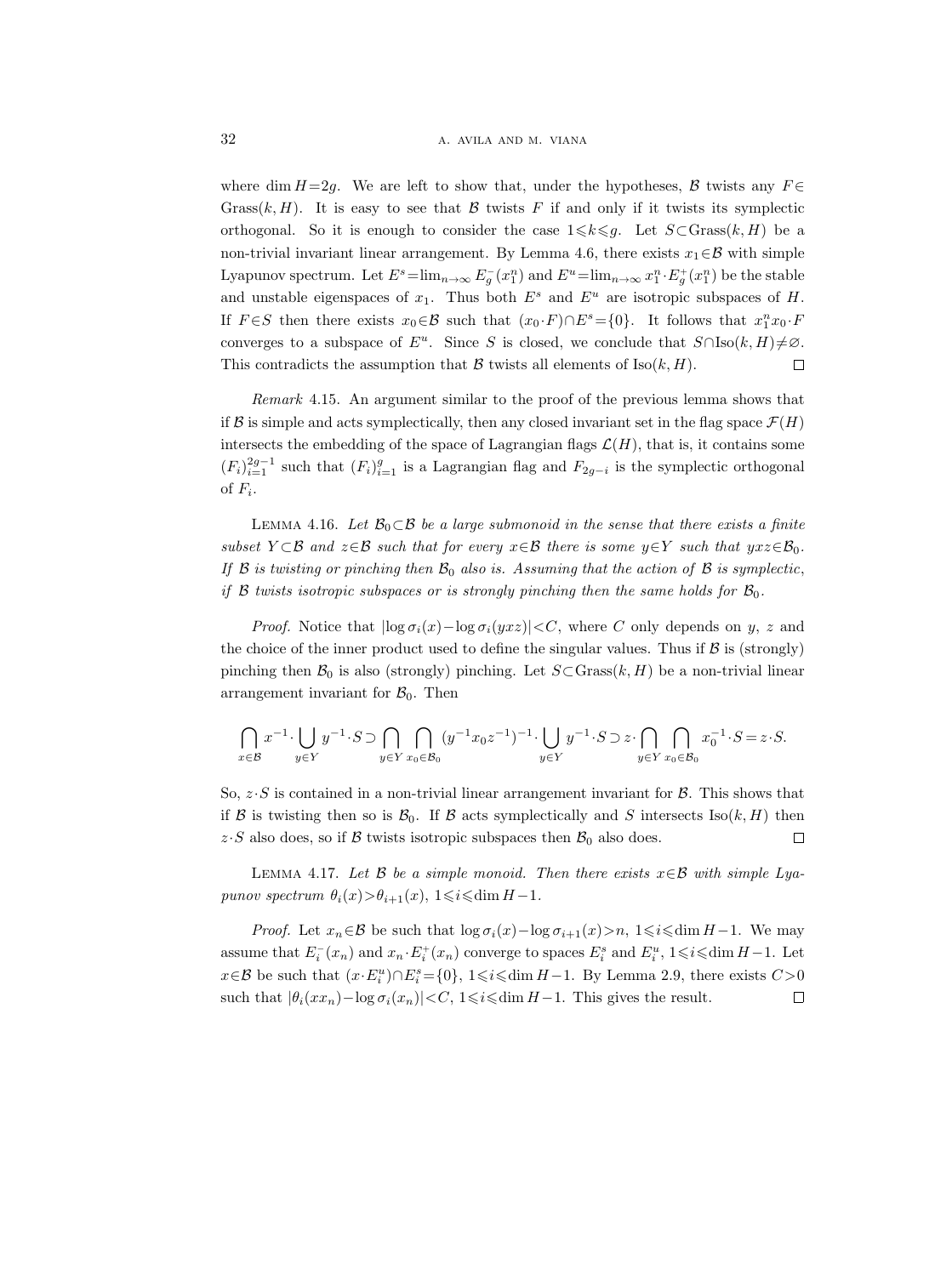## 5. Twisting of Rauzy monoids

Recall that a Rauzy monoid  $\Pi(\pi)$  acts symplectically on  $H(\pi)$  (by  $\gamma \cdot h = \Theta(\gamma) \cdot h$ ). In particular, it acts on the space of Lagrangian flags  $\mathcal{L}(H(\pi))$ . Our aim in this section is to prove the following result.

THEOREM 5.1. Let  $\pi$  be irreducible. The action of the Rauzy monoid  $\Pi(\pi)$  on the space of Lagrangian flags  $\mathcal{L}(H(\pi))$  is minimal.

COROLLARY 5.2. Let  $\pi$  be irreducible. The action of the Rauzy monoid  $\Pi(\pi)$  on  $H(\pi)$  twists isotropic subspaces.

Proof. This follows directly from Theorem 5.1 and Lemma 4.4.

# 5.1. Simple reduction

Let A be an alphabet on  $d \geq 3$  symbols,  $B \in \mathcal{A}$ , and  $\mathcal{A}' = \mathcal{A} \setminus \{B\}$ . Given  $\pi \in \mathfrak{S}^0(\mathcal{A})$ , let  $\pi'$ be obtained from  $\pi$  by removing B from the top and bottom rows. If  $\pi' \in \mathfrak{S}^0(\mathcal{A}')$ , we say that  $\pi'$  is a *simple reduction* of  $\pi$ . Let  $2g(\pi)=\dim H(\pi)=\text{rank }\Omega(\pi)$  and analogously for  $\pi'$ . Let  $P: \mathbf{R}^{\mathcal{A}} \to \mathbf{R}^{\mathcal{A}'}$  be the natural projection, and  $P^*: \mathbf{R}^{\mathcal{A}'} \to \mathbf{R}^{\mathcal{A}}$  be its adjoint (the natural inclusion). Notice that

$$
P\Omega(\pi)P^* = \Omega(\pi').\tag{5.1}
$$

LEMMA 5.3. Let  $\pi'$  be a simple reduction of  $\pi$ . Then either  $g(\pi)=g(\pi')$  or  $g(\pi)=$  $g(\pi') + 1$ . Moreover, the following are equivalent:

- (1)  $g(\pi)=g(\pi')$ ;
- (2)  $H(\pi)$  is spanned by  $\{\Omega(\pi) \cdot e_x, x \in \mathcal{A}'\};$
- (3)  $e_B \notin H(\pi);$
- (4)  $e_B$  does not belong to the span of  $\{\Omega(\pi) \cdot e_x, x \in \mathcal{A}'\};$
- (5) P restricts to a symplectic isomorphism  $H(\pi) \to H(\pi').$

*Proof.* There are two possibilities for the value of rank  $P\Omega(\pi)P^*$ :

(a) We may have rank  $P\Omega(\pi)P^* = \text{rank }\Omega(\pi)$ . Since the rank cannot increase by composition, this implies that

$$
rank P\Omega(\pi)P^* = rank P\Omega(\pi) = rank \Omega(\pi)P^* = rank \Omega(\pi).
$$

(b) We may have rank  $P\Omega(\pi)P^*<$ rank  $\Omega(\pi)$ . Notice that

$$
rank P\Omega(\pi)P^* \geqslant rank \Omega(\pi) - 2.
$$
\n(5.2)

Since rank  $\Omega(\pi)$  and rank  $P\Omega(\pi)P^*$  are even, we must have rank  $P\Omega(\pi)P^*$ =rank  $\Omega(\pi)$  - 2. This implies that rank  $P\Omega(\pi) = \operatorname{rank} \Omega(\pi)P^* = \operatorname{rank} \Omega(\pi) - 1$ .

 $\Box$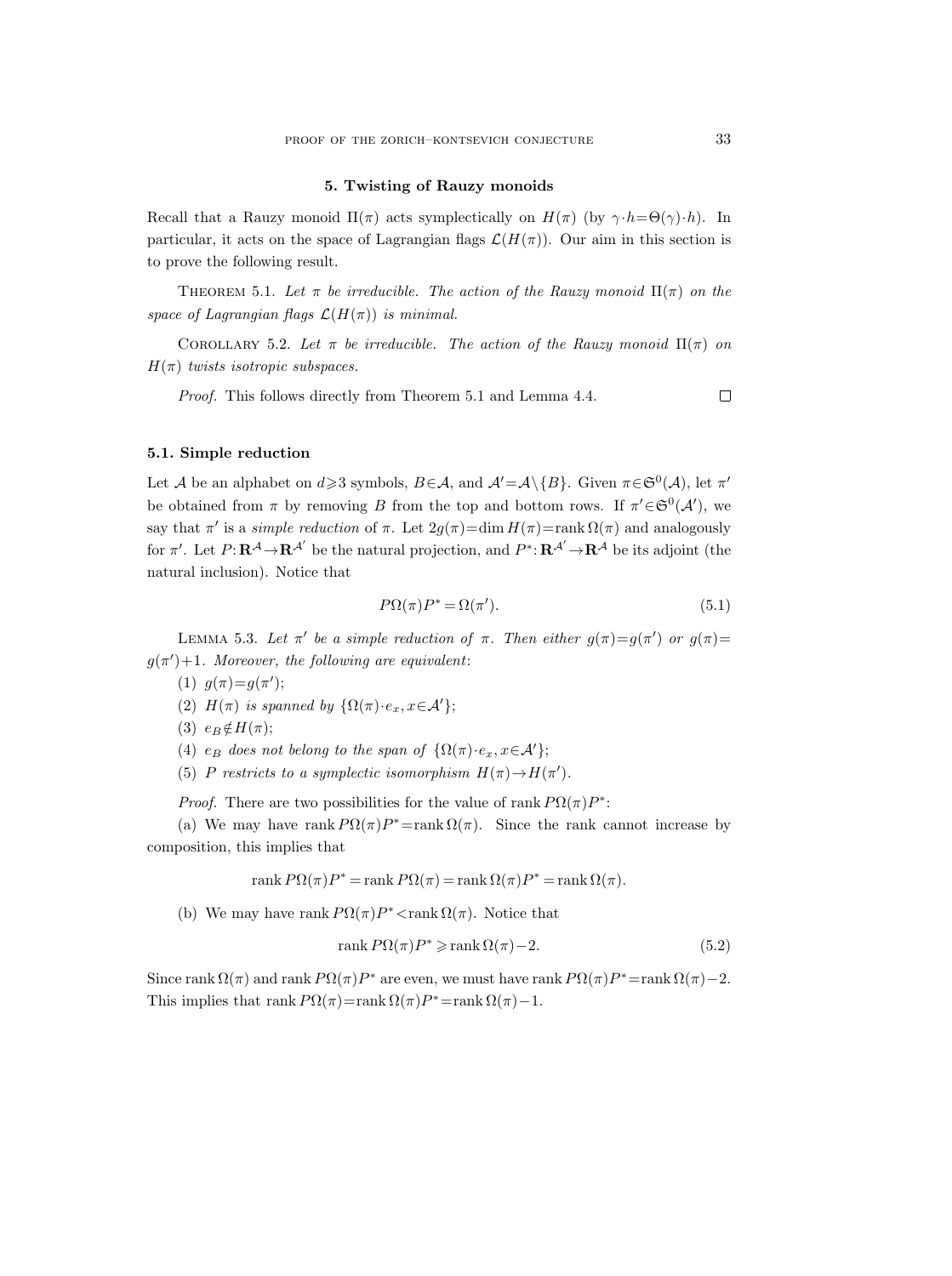By (5.1), in case (a) we have  $g(\pi)=g(\pi')$  and in case (b) we have  $g(\pi)=g(\pi')+1$ . Notice that

- (1) is equivalent to rank  $P\Omega(\pi)P^* = \text{rank }\Omega(\pi);$
- (2) is equivalent to  $\Omega(\pi) \cdot \mathbf{R}^{\mathcal{A}} = \Omega(\pi) (P^* \cdot \mathbf{R}^{\mathcal{A}'})$ , that is, rank  $\Omega(\pi) = \text{rank } \Omega(\pi) P^*$ ;
- (3) is equivalent to  $(\Omega(\pi) \cdot \mathbf{R}^{\mathcal{A}}) \cap \text{Ker } P = \{0\}$ , that is, rank  $P\Omega(\pi) = \text{rank } \Omega(\pi)$ ;
- (4) is equivalent to  $(\Omega(\pi)(P^*\cdot \mathbf{R}^{\mathcal{A}'})) \cap \text{Ker } P = \{0\}$ , that is,

$$
rank P\Omega(\pi)P^* = rank \Omega(\pi)P^*.
$$

Thus,  $(1)$ ,  $(2)$ ,  $(3)$  and  $(4)$  are all equivalent. It is clear that  $(5)$  implies  $(1)$ . Notice that, by (5.1), we have  $P \cdot H(\pi) \supset H(\pi')$ . So, (1) implies that P restricts to an isomorphism  $H(\pi) \to H(\pi')$ . To see that this isomorphism is symplectic, let  $\omega$  and  $\omega'$  be the symplectic forms on  $H(\pi)$  and  $H(\pi')$ . Then, using (5.1) and the definition of  $\omega$  and  $\omega'$ ,

$$
\omega'(P\Omega(\pi) \cdot e_x, P\Omega(\pi) \cdot e_y) = \omega'(\Omega(\pi') \cdot e_x, P\Omega(\pi) \cdot e_y) = \langle e_x, P\Omega(\pi) \cdot e_y \rangle
$$

$$
= \langle P^* \cdot e_x, \Omega(\pi) \cdot e_y \rangle = \omega(\Omega(\pi) \cdot e_x, \Omega(\pi) \cdot e_y)
$$

for all  $x, y \in A'$ . In view of (2), this implies that  $P: H(\pi) \to H(\pi')$  is symplectic.  $\Box$ 

## 5.2. Simple extension

Let A' be an alphabet on  $d \geqslant 2$  symbols and  $\pi' \in \mathfrak{S}^0(\mathcal{A}')$ . Let A be the first letter in the top and E be the first letter in the bottom. If  $B \notin \mathcal{A}'$ , let  $\mathcal{A} = \mathcal{A}' \cup \{B\}$ . Let  $C, D \in \mathcal{A}'$  be such that  $(A, E) \neq (C, D)$  (we allow  $C = D$ ). Let  $\pi = \mathcal{E}(\pi')$  be obtained by inserting B in  $\pi'$  just before C in the top and before D in the bottom. This operation is described by

$$
\pi' = \begin{pmatrix} A & \cdot & C & \cdot & \cdot & \cdot \\ E & \cdot & \cdot & \cdot & D & \cdot \end{pmatrix} \longmapsto \pi = \begin{pmatrix} A & \cdot & B & C & \cdot & \cdot & \cdot & \cdot \\ E & \cdot & \cdot & \cdot & \cdot & B & D & \cdot \end{pmatrix}.
$$

LEMMA 5.4.  $\pi = \mathcal{E}(\pi')$  is irreducible.

*Proof.* Let  $k \leq \text{#A}$ . Suppose that the first k symbols in the top and the bottom of  $\pi$ coincide. Note that  $k\geqslant 2$ . If these symbols do not include B, then they are also the first k symbols in the top and the bottom of  $\pi'$ . Otherwise, removing B, we obtain the first  $k-1$  symbols in the top and the bottom of  $\pi'$ . In either case, this contradicts the assumption that  $\pi'$  is irreducible.  $\Box$ 

This immediately extends to a map  $\mathcal E$  defined (by the same rule) on the whole Rauzy class  $\mathfrak{R}(\pi')$ . We are going to see that  $\mathcal E$  takes values in the Rauzy class of  $\pi$ . Given an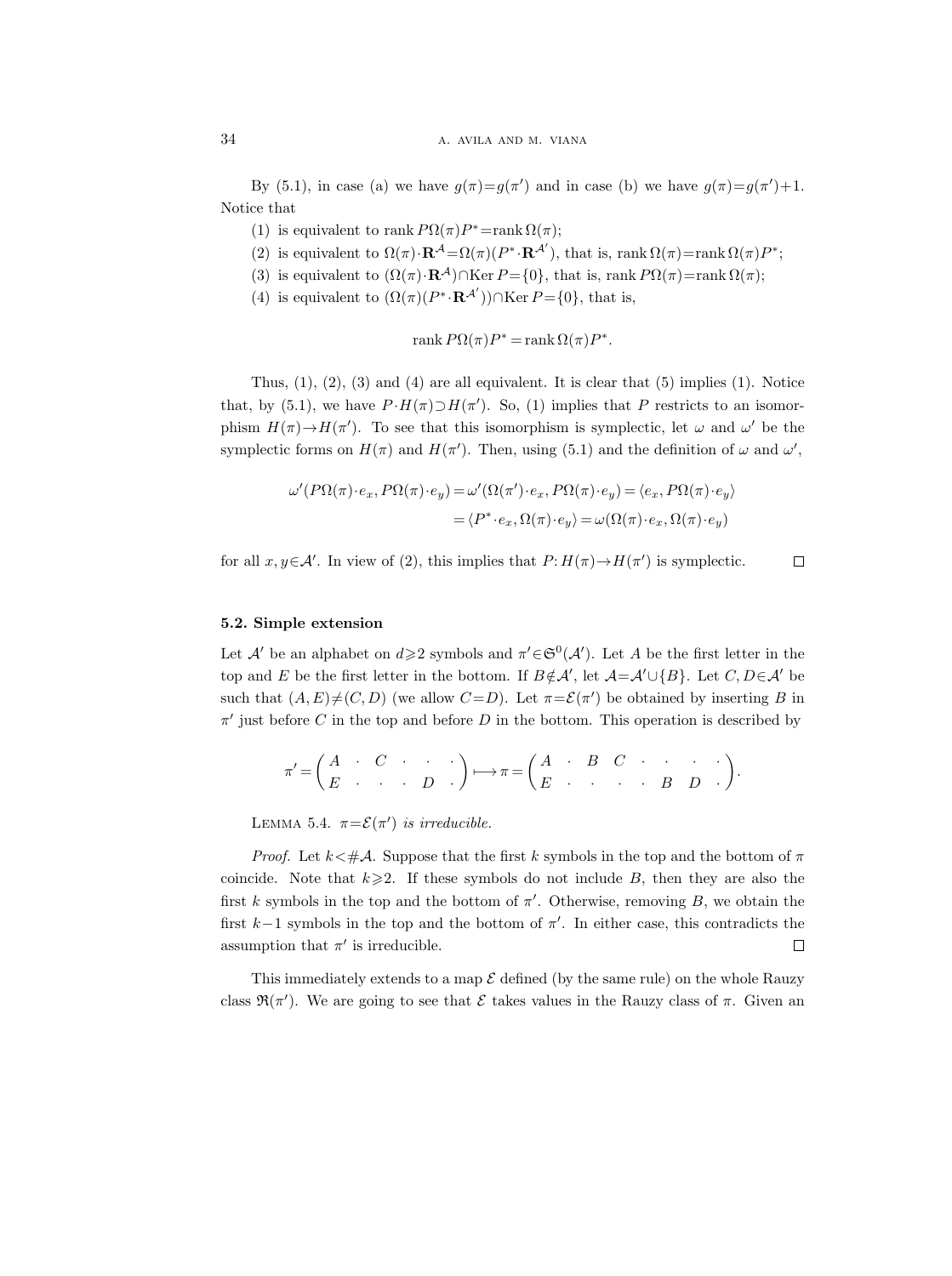arrow  $\gamma'$  in  $\mathfrak{R}(\pi')$ , let  $\gamma = \mathcal{E}_*(\gamma')$  be the path defined as follows.

(1) If C is last in the top of  $\pi'$  and  $\gamma'$  is a bottom arrow, then  $\gamma$  is the sequence of the two bottom arrows starting at the  $\mathcal{E}\text{-image}$  of the start of  $\gamma'$ . This is described by

$$
\gamma' : \begin{pmatrix} \cdot & * & \cdot & \cdot & C \\ \cdot & \cdot & D & \cdot & * \end{pmatrix} \longmapsto \begin{pmatrix} \cdot & * & C & \cdot & \cdot & \cdot \\ \cdot & \cdot & \cdot & D & \cdot & * \end{pmatrix},
$$

$$
\mathcal{E}_*(\gamma') : \begin{pmatrix} \cdot & * & \cdot & \cdot & \cdot & B & C \\ \cdot & \cdot & \cdot & B & D & \cdot & * \end{pmatrix} \longmapsto \begin{pmatrix} \cdot & * & C & \cdot & \cdot & \cdot & \cdot & B \\ \cdot & \cdot & \cdot & \cdot & B & D & \cdot & * \end{pmatrix} \longmapsto \begin{pmatrix} \cdot & * & B & C & \cdot & \cdot & \cdot & \cdot \\ \cdot & \cdot & \cdot & \cdot & B & D & \cdot & * \end{pmatrix}.
$$

(2) If D is last in the bottom of  $\pi'$  and  $\gamma'$  is a top arrow, then  $\gamma$  is the sequence of two bottom arrows starting at the  $\mathcal{E}\text{-image}$  of the start of  $\gamma'$ . This is analogous to the previous case.

(3) Otherwise,  $\gamma$  is the arrow of the same type as  $\gamma'$  starting at the *E*-image of the start of  $\gamma'$ . For example,

$$
\gamma' : \begin{pmatrix} \cdot & * & \cdot & \cdot & C & \cdot & \cdot & \cdot \\ \cdot & \cdot & D & \cdot & \cdot & \cdot & \cdot & * \end{pmatrix} \mapsto \begin{pmatrix} \cdot & * & \cdot & \cdot & \cdot & C & \cdot & \cdot \\ \cdot & \cdot & D & \cdot & \cdot & \cdot & \cdot & * \end{pmatrix},
$$
  

$$
\mathcal{E}_*(\gamma') : \begin{pmatrix} \cdot & * & \cdot & \cdot & \cdot & B & C & \cdot & \cdot \\ \cdot & \cdot & B & D & \cdot & \cdot & \cdot & \cdot & * \end{pmatrix} \mapsto \begin{pmatrix} \cdot & * & \cdot & \cdot & \cdot & \cdot & \cdot & B & C & \cdot & \cdot \\ \cdot & \cdot & B & D & \cdot & \cdot & \cdot & \cdot & * \end{pmatrix}.
$$

In all cases,  $\gamma$  starts at the image by  $\mathcal E$  of the start of  $\gamma'$  and ends at the image by  $\mathcal E$  of the end of  $\gamma'$ . This shows that  $\gamma$  is a path in the Rauzy class of π, and that  $\mathcal E$  takes values in  $\mathfrak{R}(\pi)$ . We extend  $\mathcal{E}_*$  to a map  $\Pi(\mathfrak{R}(\pi')) \to \Pi(\mathfrak{R}(\pi))$  in the whole space of paths, compatible with concatenation, and call  $\mathcal{E}: \mathfrak{R}(\pi') \to \mathfrak{R}(\pi)$  and  $\mathcal{E}_*: \Pi(\mathfrak{R}(\pi')) \to \Pi(\mathfrak{R}(\pi))$ extension maps.

Remark 5.5. If  $\pi$  is a simple extension of  $\pi'$ , then  $\pi'$  is a simple reduction of  $\pi$ . The converse is true if and only if the omitted letter is not the last on the top nor on the bottom of  $\pi$ .

Observe that if  $\gamma' = \mathcal{E}_*(\gamma)$  then

$$
P\Theta(\gamma) = \Theta(\gamma')P.\tag{5.3}
$$

Indeed, this may be rewritten as follows (recall that  $P(e_B)=0$  and  $P(e_x)=e_x$  for every  $x \neq B$ :

$$
\langle \Theta(\gamma) \cdot e_x, e_y \rangle = \langle \Theta(\gamma') \cdot P(e_x), e_y \rangle \quad \text{for all } x \in \mathcal{A} \text{ and } y \in \mathcal{A}'. \tag{5.4}
$$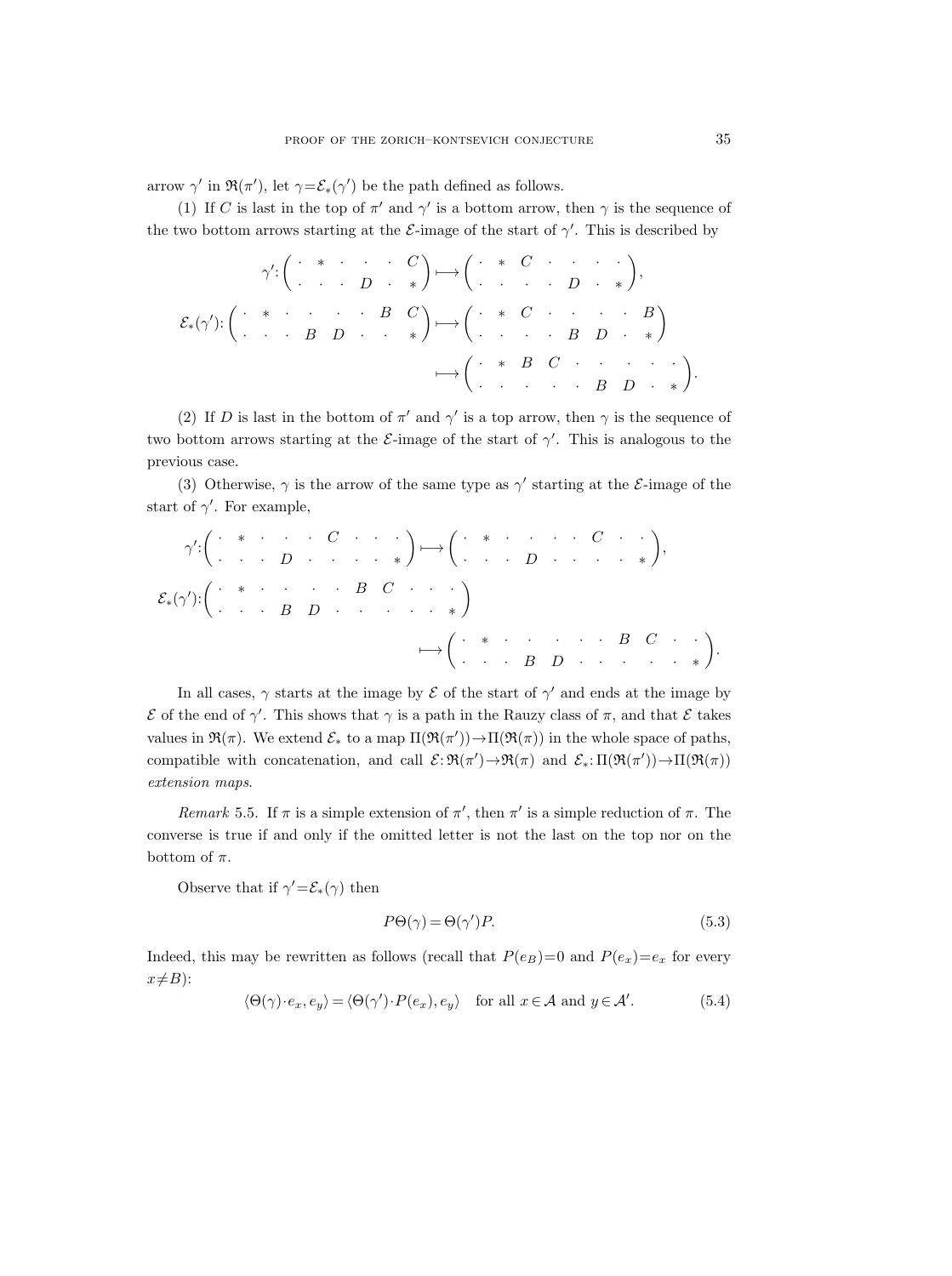It is enough to check the case when  $\gamma'$  is an arrow, because  $\mathcal{E}_*$  is compatible with concatenation. In case (1) of the definition above,  $\Theta(\gamma') \cdot e_* = e_C + e_*$  and  $\Theta(\gamma') \cdot e_x = e_x$  for any  $x \in \mathcal{A}' \setminus \{*\}$ . On the other hand,  $\Theta(\gamma) \cdot e_* = e_B + e_C + e_*$  and  $\Theta(\gamma') \cdot e_x = e_x$  for any  $x \in \mathcal{A}\setminus\{*\}.$  In particular,  $\Theta(\gamma) \cdot e_B = e_B$ . The claim (5.3) follows in this case, and the other two are analogous.

LEMMA 5.6. Let  $\pi$  be a simple extension of  $\pi'$ , and assume that  $g(\pi)=g(\pi')$ . There exists a symplectic isomorphism  $H(\pi) \to H(\pi')$  which conjugates the actions of  $\mathcal{E}_*(\gamma')$ on  $H(\pi)$  and of  $\gamma'$  on  $H(\pi')$ , for every  $\gamma' \in \Pi(\pi')$ .

*Proof.* By Lemma 5.3, the natural projection  $P: \mathbb{R}^{\mathcal{A}} \to \mathbb{R}^{\mathcal{A}'}$  restricts to a symplectic isomorphism  $H(\pi) \to H(\pi')$ . Then (5.3) shows that this isomorphism conjugates  $\Theta(\gamma)|_{H(\pi)}$  and  $\Theta(\gamma')|_{H(\pi')}$ .  $\Box$ 

LEMMA 5.7. Let  $\pi \in \mathfrak{S}^0(\mathcal{A})$ . If  $\#\mathcal{A} \geq 3$  then there exist  $B \in \mathcal{A}$  and  $\pi' \in \mathfrak{S}^0(\mathcal{A} \setminus \{B\})$ such that  $\pi$  is a simple extension of  $\pi'$ .

*Proof.* Let A be the first in the top and E be the first in the bottom of  $\pi$ . Let

| $\int B=E,$ |                                                       | if $\pi_0(E) < \pi_1(A)$ ,       |
|-------------|-------------------------------------------------------|----------------------------------|
| $B=A,$      |                                                       | if $\pi_0(E) > \pi_1(A)$ ,       |
|             | $B \in \{A, E\}$ be arbitrary,                        | if $\pi_0(E) = \pi_1(A) < \#A$ , |
|             | $B \in \mathcal{A} \backslash \{A, E\}$ be arbitrary, | if $\pi_0(E) = \pi_1(A) = \#A$ . |

Let  $\pi'$  be obtained by forgetting B on  $\pi$ . Notice that  $\pi'$  is irreducible. Indeed, suppose that the first k letters in the top coincide with the first k letters in the bottom,  $1 \leq k \leq d-2$ . In the first case, one must have  $k \geq \pi'_1(A)$  and then, adding the letter E to the list, one gets that, for  $\pi$ , the first  $k+1$  letters in the top coincide with the first  $k+1$  letters in the bottom. This contradicts the assumption that  $\pi$  is irreducible. A symmetric argument applies in the second case, and the same reasoning applies also in the third case. Finally, admissibility is obvious in the fourth case, because the permutation is standard. In all cases,  $\pi$  is a simple extension of  $\pi'$ .  $\Box$ 

#### 5.3. Proof of Theorem 5.1

We prove the theorem by induction on the size  $\#\mathcal{A}$  of the alphabet. By Corollary 3.6, the conclusion holds when  $\#\mathcal{A}=2$ , since in this case  $\mathcal{L}(H(\pi))$  is just  $\mathbf{P}H(\pi)$ . Assume that it holds for  $\#\mathcal{A} = d-1 \geqslant 2$ , and let us show that it also does for  $\#\mathcal{A} = d$ .

By Lemma 5.7, there exists  $\pi' \in \mathfrak{S}^0(\mathcal{A}'), \mathcal{A}' = \mathcal{A}\setminus\{B\}$ , such that  $\pi$  is a simple extension of  $\pi'$ . If  $g(\pi)=g(\pi')$ , the result follows immediately from the induction hypothesis and Lemma 5.6. Thus, we may assume  $g(\pi)=g(\pi')+1$ . Let  $H=H(\pi)$ ,  $H'=H(\pi')$ ,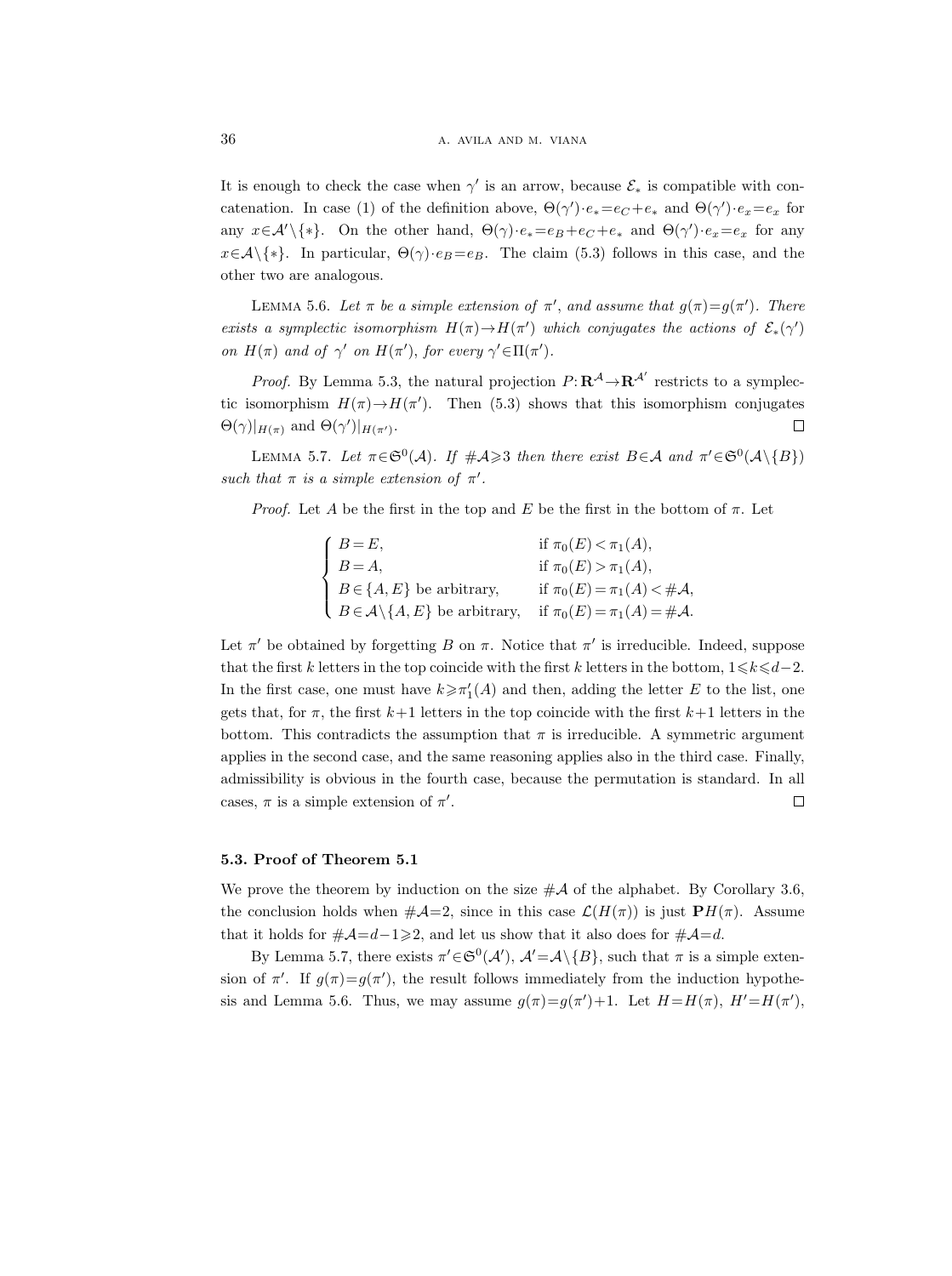$\Omega = \Omega(\pi)$ ,  $\Omega' = \Omega'(\pi)$ ,  $\omega = \omega_{\pi}$  and  $\omega' = \omega_{\pi'}$ . If  $\gamma' \in \Pi(\pi')$  then  $\gamma = \mathcal{E}_*(\gamma')$  is contained in the stabilizer of  $e_B$ , that is  $\Theta(\gamma) \cdot e_B = e_B$  (because B never wins).

LEMMA 5.8. There is a symplectic isomorphism  $H^{\lambda_B} \to H'$  that conjugates the action of  $\mathcal{E}_*(\gamma')$  on  $H^{\lambda_B}$  and the action of  $\gamma'$  on  $H'$ , for every  $\gamma' \in \Pi(\pi')$ .

*Proof.* Write  $h \in H$  as

$$
h = \sum_{x \in \mathcal{A}} u_x(\Omega \cdot e_x)
$$

with  $u_x \in \mathbf{R}$ . Then the condition  $\omega(h, e_B)=0$  corresponds to

$$
\omega(h, e_B) = \sum_{x \in \mathcal{A}} u_x \langle e_x, e_B \rangle = u_B = 0.
$$

In other words,  $h \in H_{\lambda_B}$  if and only h belongs to the span of  $\Omega \cdot e_x$ ,  $x \in \mathcal{A}'$ . Using (5.1) we obtain that  $P: \mathbf{R}^{\mathcal{A}} \to \mathbf{R}^{\mathcal{A}'}$  takes  $H_{\lambda_B}$  to  $H'$ . The quotient  $P: H^{\lambda_B} \to H'$  is symplectic: using again (5.1), the definition of  $\omega$  and  $\omega'$ , and (5.4),

$$
\omega'(P\Omega \cdot e_x,P\Omega \cdot e_y)=\omega'(\Omega'\cdot e_x,\Omega'\cdot e_y)=\langle e_x,\Omega'\cdot e_y\rangle=\langle e_x,\Omega\cdot e_y\rangle=\omega(\Omega\cdot e_x,\Omega\cdot e_y)
$$

for all  $x, y \in \mathcal{A}'$ . Moreover, by (5.3), this map conjugates the action of  $\gamma$  on  $H^{\lambda_B}$  with the action of  $\gamma'$  on  $H'$ .  $\Box$ 

By the induction hypothesis, we conclude that  $\mathcal{E}_*(\Pi(\pi')) \subset \Pi(\pi)$  acts minimally on  $\mathcal{L}(H^{\lambda_B})$ . By Lemma 2.7 and Corollary 3.6, this implies that the action of  $\Pi(\pi)$  on  $\mathcal{L}(H)$ is minimal.  $\Box$ 

## 6. Pinching of Rauzy monoids

Our aim in this section is to prove the following result.

THEOREM 6.1. Let  $\pi$  be irreducible. The action of the Rauzy monoid  $\Pi(\pi)$  on  $H(\pi)$ is strongly pinching.

COROLLARY 6.2. Let  $\pi$  be irreducible. The action of the Rauzy monoid  $\Pi(\pi)$  on  $H(\pi)$  is simple.

Proof. This follows directly from Corollary 5.2, Theorem 6.1 and Lemma 4.14.  $\Box$ 

Remark 6.3. In view of Corollary 6.2, we may apply Remark 4.15 to the action of the Rauzy monoid on the space of flags: any closed invariant set in  $\mathcal{F}(H(\pi))$  intersects the embedding of the space  $\mathcal{L}(H(\pi))$  of Lagrangian flags. Since the action on the latter is minimal, by Theorem 5.1, we get that the only minimal set of the action of  $\Pi(\pi)$  on the space of flags is the embedding of Lagrangian flags.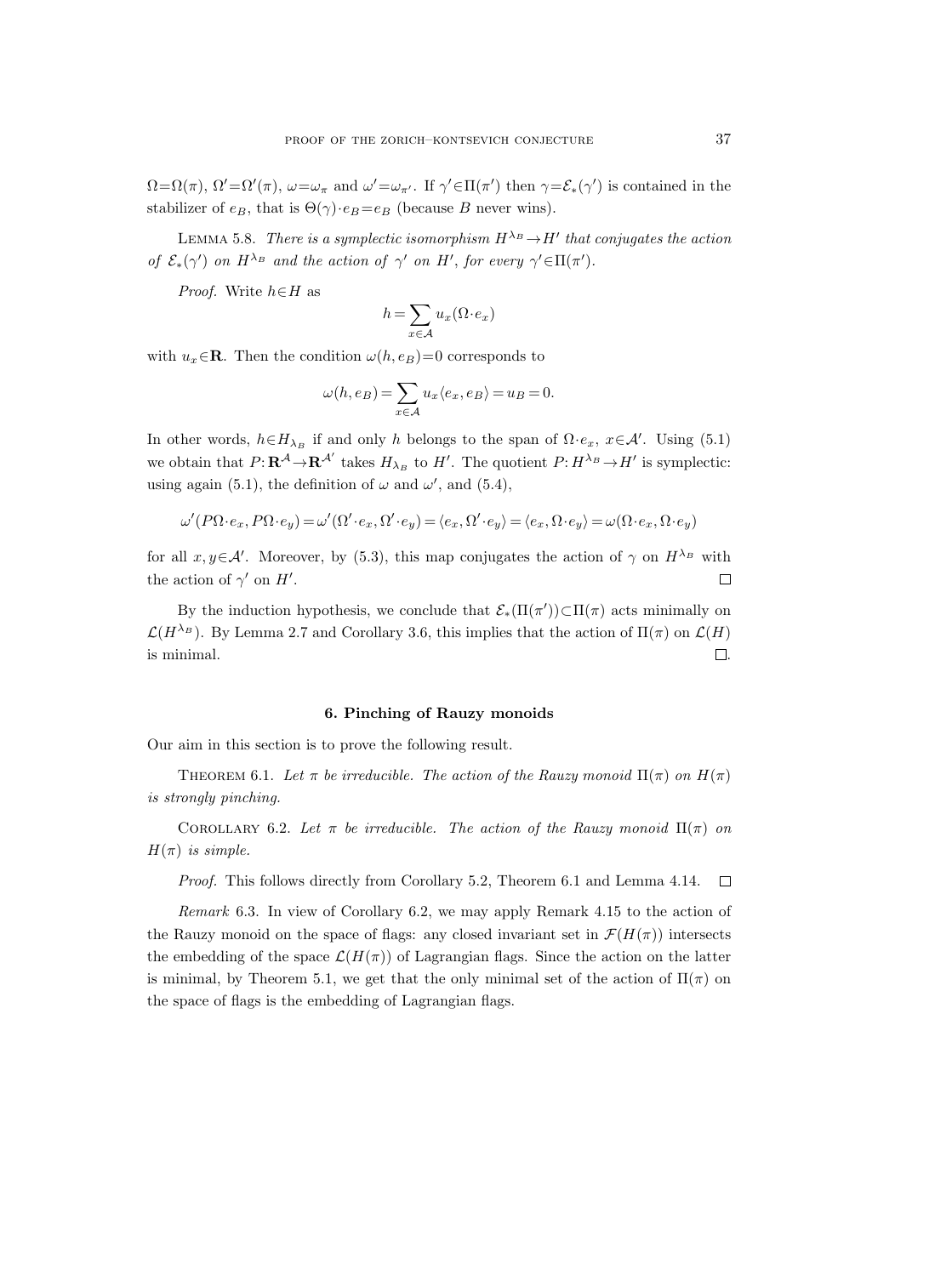We start the proof of Theorem 6.1 by observing that the strong pinching property only depends on the Rauzy class.

LEMMA 6.4. If  $\pi$  is such that the action of  $\Pi(\pi)$  on  $H(\pi)$  is strongly pinching and  $\tilde{\pi} \in \mathfrak{R}(\pi)$  then the action of  $\Pi(\tilde{\pi})$  on  $H(\tilde{\pi})$  is strongly pinching.

*Proof.* Let  $\gamma_0 \in \Pi(\mathfrak{R}(\pi))$  be a path starting at  $\tilde{\pi}$  and ending at  $\pi$ , and let  $\gamma_1 \in \Pi(\mathfrak{R}(\pi))$ be a path starting at  $\pi$  and ending at  $\tilde{\pi}$ . Then  $\Pi(\tilde{\pi}) \supset \gamma_0 \Pi(\pi) \gamma_1$ , and we conclude, as in the first part of the proof of Lemma 4.16, that  $\Pi(\tilde{\pi})$  is strongly pinching.  $\Box$ 

# 6.1. Minimal Rauzy classes

Let us call a Rauzy class  $\mathfrak{R}\subset\mathfrak{S}^0(\mathcal{A})$  minimal if  $\#\mathcal{A}=2g(\mathfrak{R})$ . Recall the definitions of degenerate permutation and good permutation in §3.13. In particular, these permutations are standard, by definition.

LEMMA 6.5. Let  $\pi \in \mathfrak{S}^0(\mathcal{A})$  be a degenerate permutation. Then  $e_B \notin H(\pi)$ , where B is the letter appearing in the second (or last but one) position of both top and bottom.

*Proof.* Let  $\Omega = \Omega(\pi)$ . Let A be first in the top (last in the bottom) and E be the first in the bottom (last in the top). If  $e_B \in H(\pi)$  then, by the equivalence of (3) and (4) in Lemma 5.3, we can write

$$
e_B = \sum_{x \neq B} u_x(\Omega \cdot e_x) \quad \text{with } u_x \in \mathbf{R}.
$$

Since  $\pi$  is standard, with first/last letters A and E, the definition (3.1) gives  $\langle \Omega \cdot e_x, e_A \rangle = 1$ for all  $x\neq A$ , and  $\langle \Omega \cdot e_x, e_E \rangle = -1$  for all  $x\neq E$ . Thus, the previous relation implies that

$$
0 = \langle e_B, e_A \rangle = \sum_{x \neq A, B} u_x
$$
 and  $0 = \langle e_B, e_E \rangle = -\sum_{x \neq E, B} u_x$ .

This implies that  $u_A - u_E = 0$ . On the other hand,

$$
1 = \langle e_B, e_B \rangle = \sum_{x \neq B} \langle \Omega, e_B \rangle = u_E - u_A,
$$

because  $B$  is the second letter in both top and bottom (use  $(3.1)$ ) once more). This contradicts the previous conclusion, and this contradiction proves that  $e_B \notin H(\pi)$ .  $\Box$ 

LEMMA 6.6. Any minimal Rauzy class  $\mathfrak{R}\subset\mathfrak{S}^0(\mathcal{A})$  with  $g(\mathfrak{R})\geqslant 2$  contains a good permutation.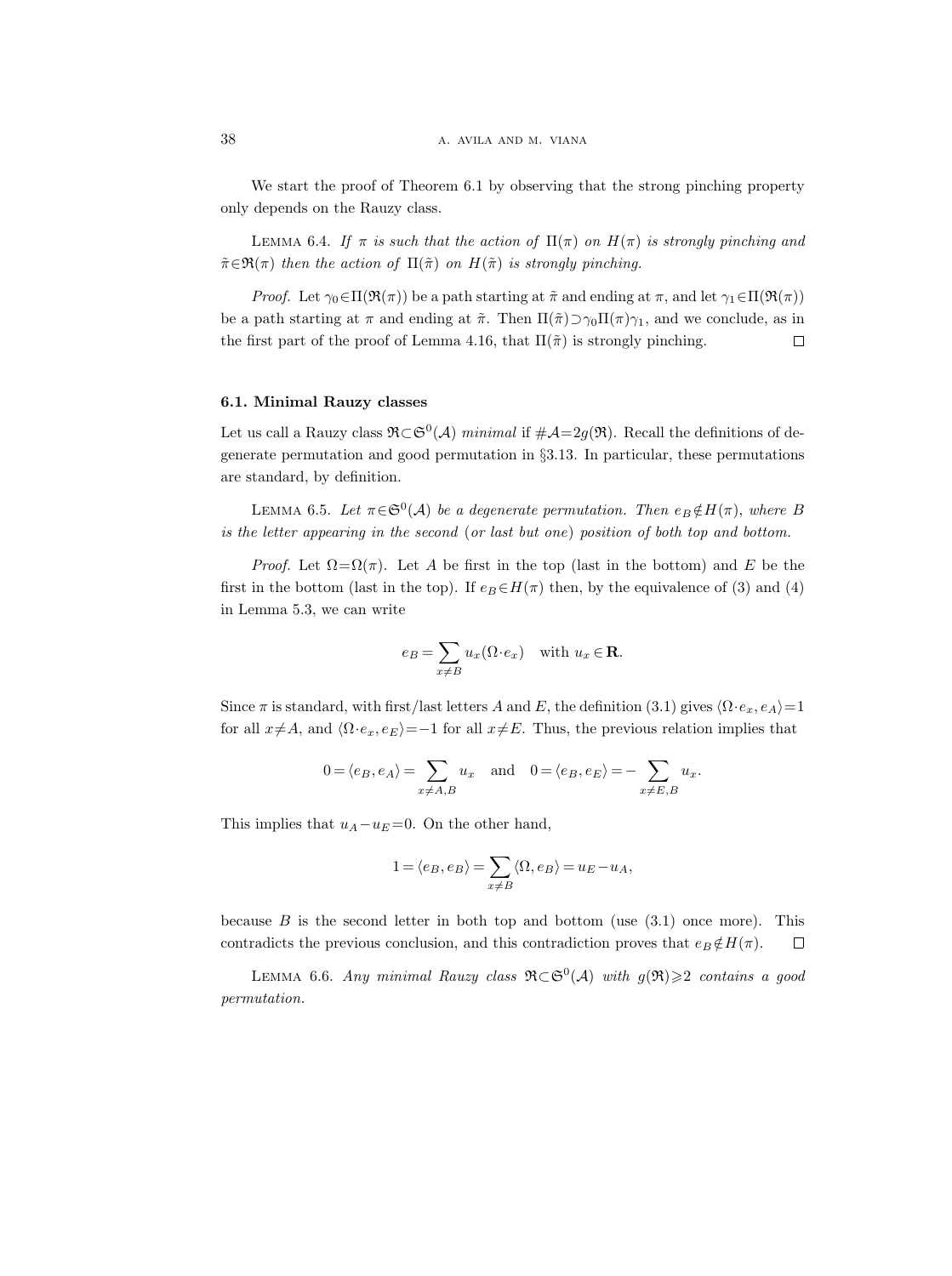*Proof.* By Lemma 3.8, if  $\Re$  does not contain a good permutation, then it contains some degenerate permutation  $\pi$ . Let  $B \in \mathcal{A}$  be as in Lemma 6.5, and let  $\pi'$  be obtained by forgetting B in  $\pi$ . Then  $\pi'$  is a simple reduction of  $\pi$ , and by the equivalence of (1) and (3) in Lemma 5.3,  $g(\pi') = g(\pi)$ . Thus  $\#\mathcal{A} \geq 2g(\pi') + 1 = 2g(\pi) + 1$ , and so  $\Re$  is not minimal.  $\Box$ 

LEMMA 6.7. If  $\pi$  is good and  $\pi''$  is obtained by forgetting the first (and last) letters of the top and bottom rows, then  $g(\pi) \leq g(\pi'') + 1$ . In particular, if  $\Re(\pi)$  is minimal, then  $\mathfrak{R}(\pi'')$  is also minimal.

*Proof.* To prove the first claim, let A be first in the top (last in the bottom) and E be first in the bottom (last in the top) of  $\pi$ . Let  $\pi'$  be obtained by forgetting A in  $\pi$ . Then  $\pi''$  is a simple reduction of  $\pi'$ , which is itself a simple reduction of  $\pi$ . Let  $\Omega = \Omega(\pi)$ ,  $\Omega' = \Omega(\pi'), \ \Omega'' = \Omega(\pi''), \ g = g(\pi), \ g' = g(\pi') \text{ and } g'' = g(\pi'').$  If  $g = g' \text{ then } g = g' \leq g'' + 1$ , by Lemma 5.3, and the conclusion follows. Otherwise,  $g = g' + 1$  and, by the equivalence of (1) and (4) in Lemma 5.3, we can write

$$
e_A = \sum_{x \neq A} u_x(\Omega \cdot e_x) \quad \text{with } u_x \in \mathbf{R}.
$$

This implies that (recall the definition  $(3.1)$  of  $\Omega$ )

$$
0 = \langle e_A, e_E \rangle = -\sum_{x \neq A, E} u_x
$$
 and  $1 = \langle e_A, e_A \rangle = \sum_{x \neq A} u_x$ ,

so that  $u_E=1$ . From (3.1) we have that  $\Omega' \cdot e_x = \Omega \cdot e_x - e_A$  for all  $x \neq A$ . Consequently, using the previous equalities,

$$
\Omega'\cdot e_E = \Omega\cdot e_E - \sum_{x\neq A} u_x(\Omega\cdot e_x) = -\sum_{x\neq A,E} u_x(\Omega\cdot e_x) = -\sum_{x\neq A,E} u_x(\Omega'\cdot e_x).
$$

By the equivalence of (1) and (2) in Lemma 5.3, this gives  $g' = g''$  and so  $g = g'' + 1$ .

The last claim in the lemma is an immediate consequence of the first one, because  $\#\mathcal{A}=2g(\pi)$  and

$$
\#\mathcal{A}-2=\#(\mathcal{A}\backslash\{A,E\})\geqslant 2g(\pi''),
$$

and so the equality must hold if  $g(\pi) \leq g(\pi'') + 1$ .

 $\Box$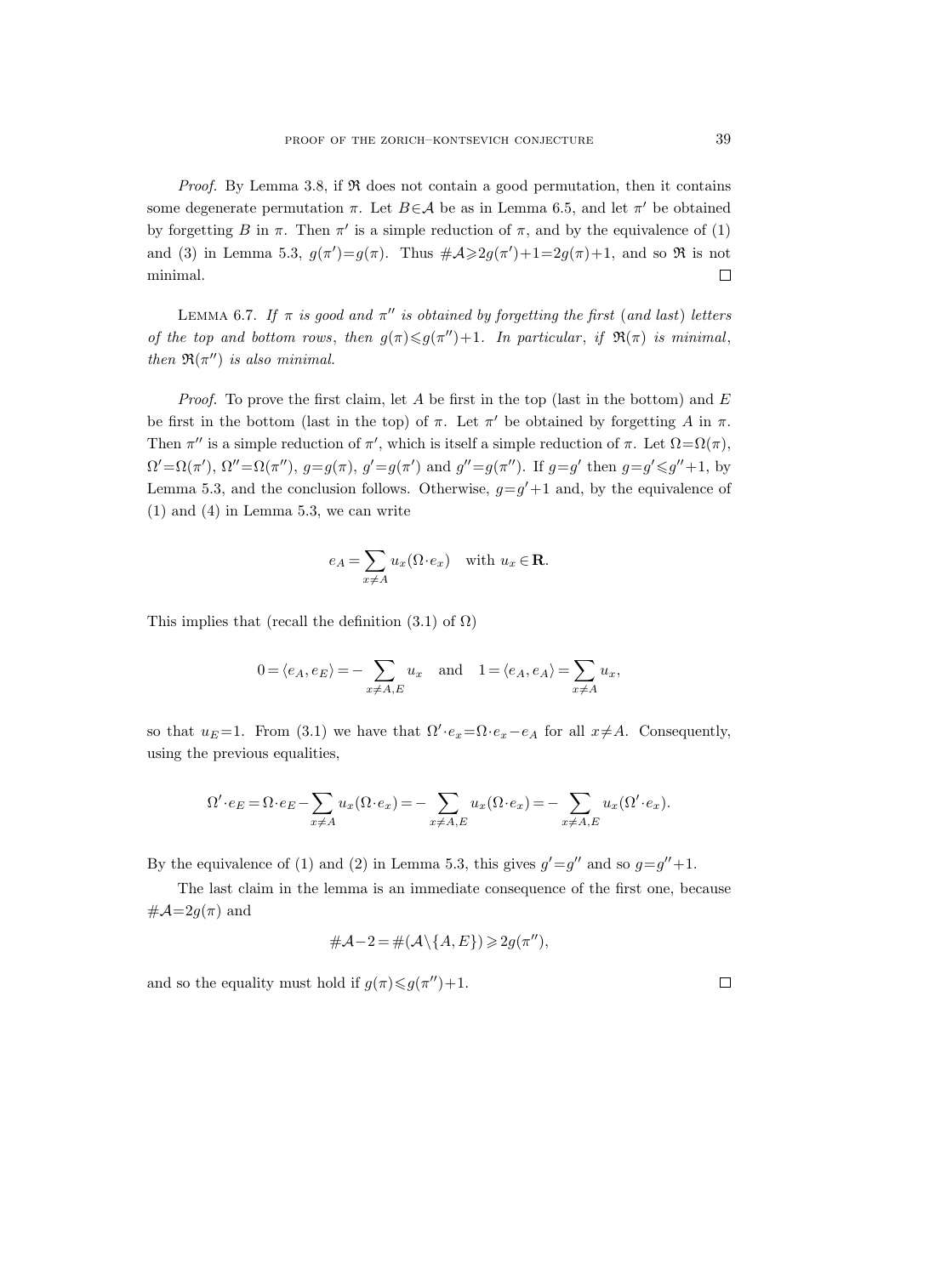## 6.2. Reduction to the case of minimal Rauzy classes

LEMMA 6.8. Let  $\mathfrak{R}\subset\mathfrak{S}^0(\mathcal{A})$  be a Rauzy class such that  $\#\mathcal{A}>2g(\mathfrak{R})$ . Then there exists  $\pi \in \mathfrak{R}$  which is a simple extension of some  $\pi'$  with  $g(\pi)=g(\pi')$ .

*Proof.* By Lemma 3.7, we may consider some standard permutation  $\tilde{\pi} \in \mathfrak{R}$ . Since  $\#\mathcal{A}>2g$ , there exists  $B\in\mathcal{A}$  such that  $e_B \notin H(\tilde{\pi})$ . Let  $\mathcal{A}'=\mathcal{A}\setminus\{B\}$ . Let A be the first letter in the top (last in the bottom) and  $E$  be the first letter in the bottom (last in the top) of  $\tilde{\pi}$ . If  $B=A$ , let  $\pi$  be obtained from  $\tilde{\pi}$  by applying a top arrow. If  $B=E$ , let  $\pi$  be obtained from  $\tilde{\pi}$  by applying a bottom arrow. Otherwise, let  $\pi = \tilde{\pi}$ . The first two cases of this definition are condensed in the following formula:

$$
\tilde{\pi} = \begin{pmatrix} A & \cdot & \cdot & E \\ E & \cdot & \cdot & A \end{pmatrix} \longmapsto \pi = \begin{pmatrix} A & \cdot & \cdot & E \\ E & A & \cdot & \cdot & A \end{pmatrix} \text{ or } \pi = \begin{pmatrix} A & E & \cdot & \cdot \\ E & \cdot & \cdot & A \end{pmatrix}.
$$

In all cases, the fact that  $e_B \notin H(\tilde{\pi})$  easily implies that  $e_B \notin H(\pi)$ . Let  $\pi'$  be obtained from  $\pi$  by forgetting B. Then  $\pi$  is a simple extension of  $\pi'$  and, from the equivalence of (1) and (3) in Lemma 5.3, we obtain that  $g(\pi)=g(\pi')$ .  $\Box$ 

Lemma 6.4 says that replacing any permutation by another one in the same Rauzy class does not affect the strong pinching property. By Lemma 6.8, if a class is nonminimal then it contains some permutation  $\pi$  which is a simple extension of some  $\pi'$ with  $g(\pi)=g(\pi')$ . Then, Lemma 5.6 says that the action of  $\Pi(\pi')$  is conjugate to the action of a submonoid of  $\Pi(\pi)$ . It follows that strong pinching for  $\Pi(\pi')$  implies strong pinching for  $\Pi(\pi)$ . Repeating this procedure, one eventually reaches a permutation in some minimal class. This means that these results reduce the proof of Theorem 6.1 to the case of minimal Rauzy classes.

We will also need a special formulation of this reduction which has a stronger conclusion, since it provides properties of a specific submonoid.

LEMMA 6.9. Let  $\pi' \in \mathfrak{S}^0(\mathcal{A}')$  be such that  $E \in \mathcal{A}'$  is the last letter in the top and the first in the bottom. Let  $\mathcal{A}''=\mathcal{A}'\backslash\{E\}$  and  $\pi''$  be obtained from  $\pi'$  by forgetting E. Assume that  $\pi''$  is irreducible and that  $g(\pi') = g(\pi'')$ . Assume also that the action of  $\Pi(\pi'')$  on  $H(\pi'')$  twists isotropic subspaces and is strongly pinching. Let  $\Pi(\pi') \subset \Pi(\pi')$ be the submonoid of all  $\gamma$  such that  $\Theta(\gamma) \cdot e_E = e_E$ . Then the action of  $\Pi(\pi')$  on  $H(\pi')$ twists isotropic subspaces and is strongly pinching.

*Proof.* Notice that  $\pi'$  is not a simple extension of  $\pi''$ , since E is the last letter in the top (recall Remark 5.5), and so we cannot apply Lemma 5.6 directly. Let  $d=\text{H.A.}$  Let D be the last letter in the bottom for  $\pi'$ . Then D is in the kth position in the top row for some  $1 \le k \le d-1$ . In fact,  $k \le d-2$ , because we assume that  $\pi''$  is irreducible. Let  $\gamma'_0$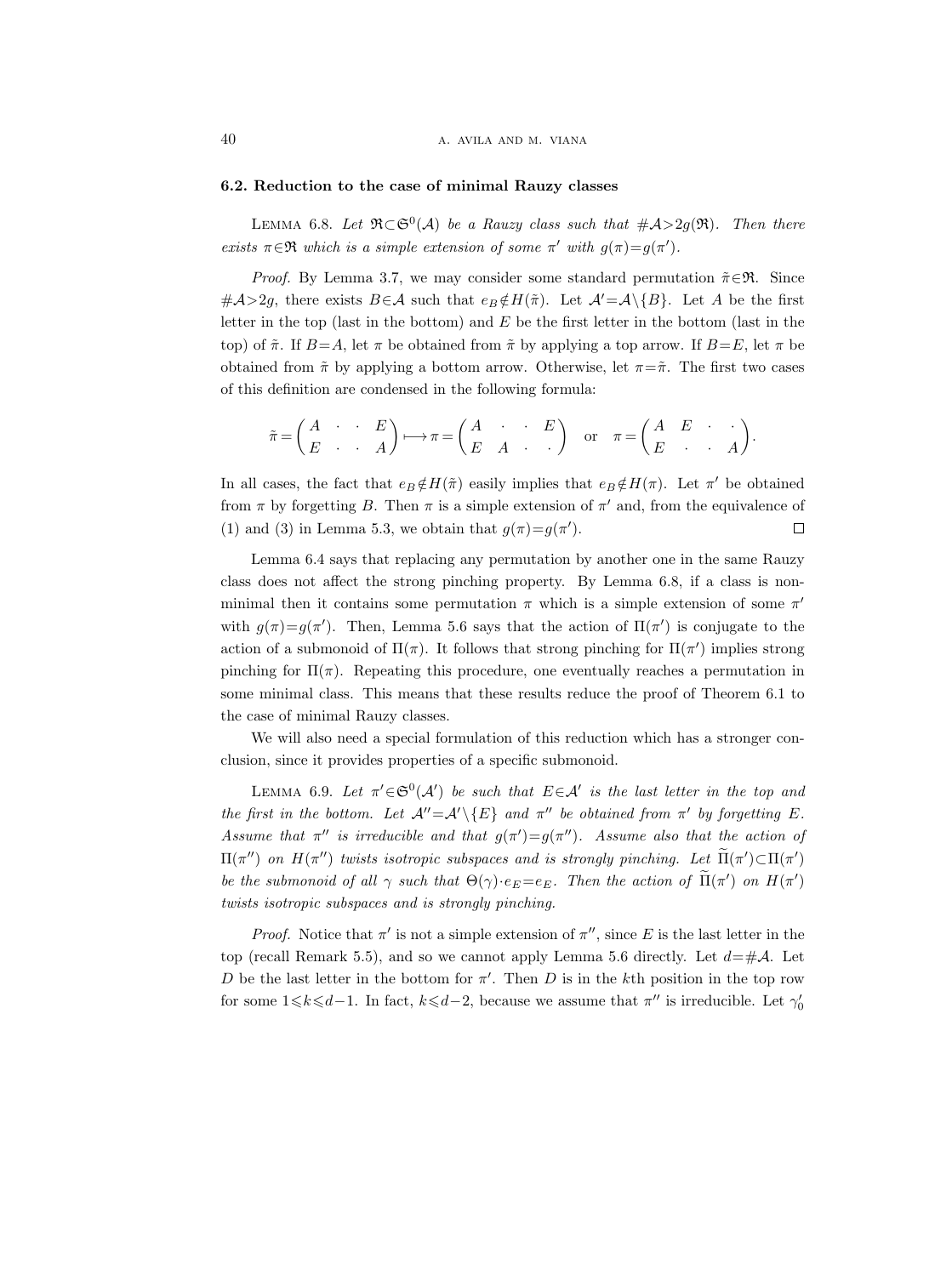be the bottom arrow starting at  $\pi'$ , and let  $\tilde{\pi}'$  be the end of  $\gamma'_0$ . Let  $\gamma'_1$  be a sequence of  $d-k-1$  bottoms starting at  $\tilde{\pi}'$ . Notice that  $\gamma'_1$  ends at  $\pi'$ . This is illustrated in the following formula:

$$
\pi' = \begin{pmatrix} \cdot & \cdot & D & \cdot & \cdot & E \\ E & \cdot & \cdot & \cdot & \cdot & \cdot & D \end{pmatrix} \xrightarrow{\gamma_0'} \tilde{\pi}' = \begin{pmatrix} \cdot & \cdot & D & E & \cdot & \cdot \\ E & \cdot & \cdot & \cdot & \cdot & \cdot & D \end{pmatrix} \xrightarrow{\gamma_1'} \pi'.
$$

Then  $\tilde{\pi}'$  is a simple extension of  $\pi''$ . By Lemma 5.6, the action of  $\mathcal{E}_*(\Pi(\pi'')) \subset \Pi(\tilde{\pi}')$ on  $H(\tilde{\pi}')$  is conjugate to the action of  $\Pi(\pi'')$  on  $H(\pi'')$ , and so it also twists isotropic subspaces and is strongly pinching. Since  $D\neq E$  is the winner of all arrows of  $\gamma'_0$  and  $\gamma'_1$ ,  $\Theta(\gamma_0')$  and  $\Theta(\gamma_1')$  preserve  $e_E$ . It follows that

$$
\gamma'_0 \mathcal{E}_*(\Pi(\pi'')) \gamma'_1
$$

is contained in the submonoid  $\Pi(\pi')$  that stabilizes  $e_E$ . We conclude, as in the proof of Lemma 4.16, that  $\Pi(\pi')$  twists isotropic subspaces and is strongly pinching.  $\Box$ 

# 6.3. Proof of Theorem 6.1

The proof is by induction on  $\#\mathcal{A}$ . The case  $\#\mathcal{A}=2$  is easy because any arrow, top or bottom, gives a parabolic element for the action. Let us show that if strong pinching holds for  $\#\mathcal{A} = d - 1 \geq 2$  then it holds for  $\#\mathcal{A} = d$ .

Let  $\pi \in \mathfrak{S}^0(\mathcal{A})$ . As explained before, if  $d > 2g(\pi)$  then the result follows from the induction hypothesis using Lemmas 5.6, 6.4 and 6.8. So, we may assume that  $d=2q(\pi)$ . Let  $g=g(\pi)$ . Notice that  $g\geqslant 2$  because  $d>2$ . By Lemma 6.4, the conclusion does not change if we replace  $\pi$  by any other permutation in the same Rauzy class. By Lemma 6.6, the Rauzy class contains some good permutation  $\tilde{\pi} \in \mathfrak{R}(\pi)$ . Hence, we may suppose from the start that  $\pi$  is the permutation obtained by applying a top arrow to  $\tilde{\pi}$ . Lemma 4.7 reduces the proof that the action of  $\Pi(\pi)$  on  $H(\pi)=\mathbf{R}^{\mathcal{A}}$  is strongly pinching to proving the following result.

LEMMA 6.10. For every C>0 there exists  $B \in \Theta(\Pi(\pi))$  for which 1 is an eigenvalue of geometric multiplicity 1 (the eigenspace has dimension 1) and

$$
\theta_{g-1}(B) > 0 \quad \text{and} \quad \theta_k(B) > C\theta_{k+1}(B) \quad \text{for all} \quad 1 \leq k \leq g-2. \tag{6.1}
$$

*Proof.* Let A be first in the top (last in the bottom) and E be first in the bottom (last in the top) of  $\pi$ . Let  $\pi'$  be obtained by forgetting A from  $\pi$  and  $\mathcal{A}' = \mathcal{A}\setminus\{A\}$ . Then E is last in the top and first in the bottom of  $\pi'$ , and this ensures that  $\pi'$  is irreducible.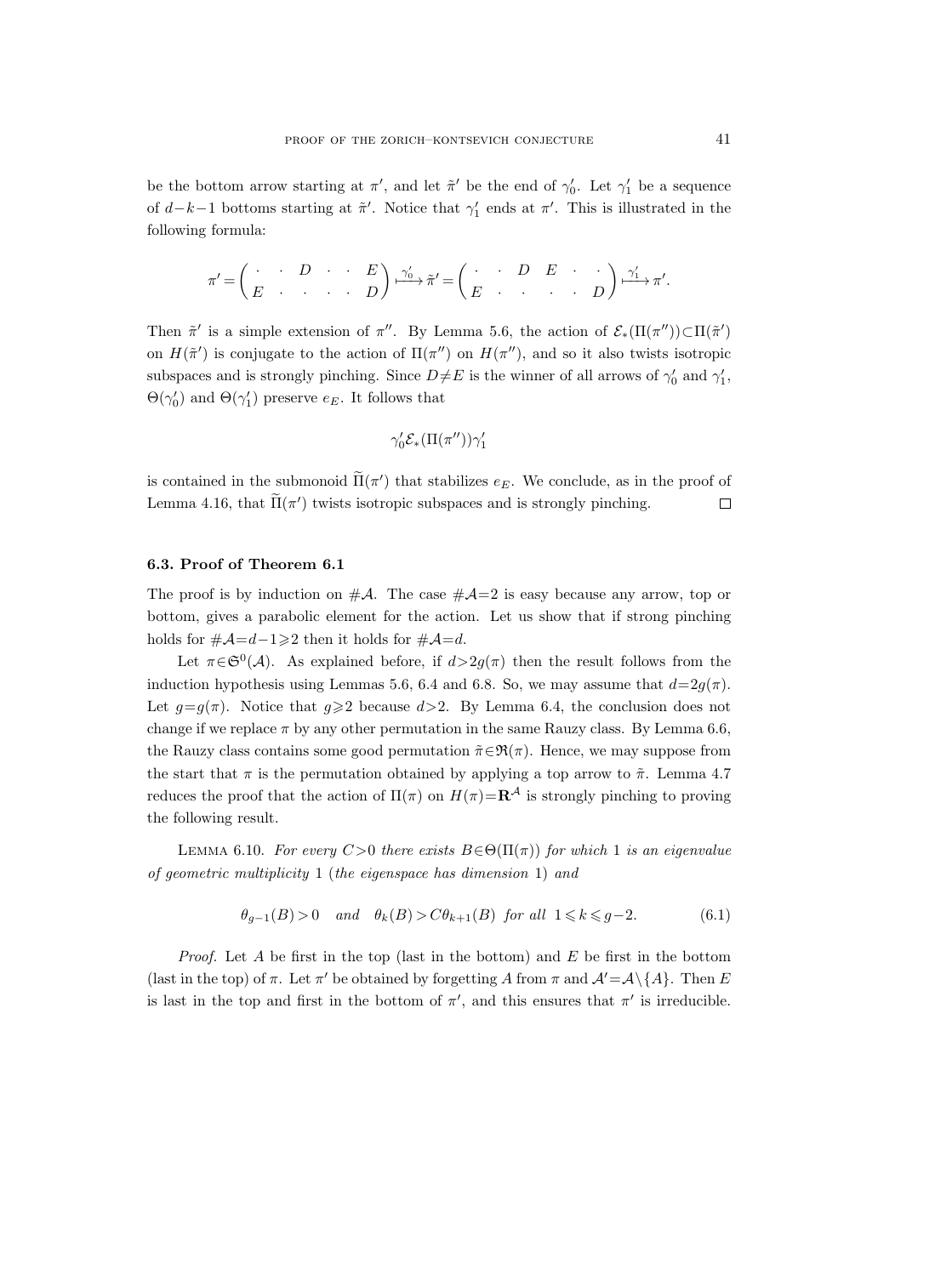Moreover,  $\pi$  is a simple extension of  $\pi'$ , and  $\pi'$  is a simple reduction of both  $\pi$  and  $\tilde{\pi}$ . This is illustrated in the formula that follows:

$$
\tilde{\pi} = \begin{pmatrix} A & \cdot & \cdot & E \\ E & \cdot & \cdot & A \end{pmatrix}, \quad \pi = \begin{pmatrix} A & \cdot & \cdot & E \\ E & A & \cdot & \cdot \end{pmatrix}, \quad \pi' = \begin{pmatrix} \cdot & \cdot & E \\ E & \cdot & \cdot \end{pmatrix}.
$$

Let  $\gamma_0' \in \Pi(\pi')$  be the sequence of  $2g-2$  top arrows starting (and ending) at  $\pi'$ , and let  $\gamma_0 = \mathcal{E}_*(\gamma'_0)$ . Then  $\gamma_0 \in \Pi(\pi)$  is a sequence of 2g-1 top arrows starting and ending at  $\pi$ . Notice that  $E$  is the winner in all these arrows, and so

$$
\Theta(\gamma_0) = \begin{pmatrix} 1 & 0 & \dots & 0 & 1 \\ 0 & 1 & \dots & 0 & 1 \\ \vdots & \vdots & \ddots & \vdots & \vdots \\ 0 & 0 & \dots & 1 & 1 \\ 0 & 0 & \dots & 0 & 1 \end{pmatrix},
$$

where the column made of 1's is the one indexed by  $E$ . More precisely,

$$
\Theta(\gamma_0) \cdot e_x = e_x \qquad \text{for all } x \in \mathcal{A} \setminus \{E\}, \tag{6.2}
$$

$$
\Theta(\gamma_0) \cdot e_E = \sum_{x \in \mathcal{A}} e_x. \tag{6.3}
$$

Now let  $\Pi(\pi') \subset \Pi(\pi')$  be the set of all  $\gamma'$  such that  $\Theta(\gamma') \cdot e_E = e_E$ . We claim that the action of  $\Pi(\pi')$  on  $H(\pi')$  twists isotropic subspaces and is strongly pinching. This is easily obtained from Lemma 6.9, as follows. Let  $\pi''$  be obtained from  $\pi'$  by forgetting the letter E. Equivalently,  $\pi''$  is obtained from the good permutation  $\tilde{\pi}$  by forgetting A and E. According to Lemma 6.7,  $g(\tilde{\pi}) = g(\pi'') + 1$ . We also have

$$
2g(\pi'') \leqslant 2g(\pi') \leqslant \#\mathcal{A} - 1 = 2g(\tilde{\pi}) - 1.
$$

Consequently,  $g(\pi'')=g(\pi')$ . This means that we are in a position to apply Lemma 6.9: since the action of  $\Pi(\pi'')$  on  $H(\pi'')$  is strongly pinching and twists isotropic subspaces, by the induction hypothesis and Corollary 5.2, the same is true for the action of  $\Pi(\pi')$ on  $H(\pi')$ , as claimed. Then we may apply Lemma 4.8 to find  $\gamma' \in \tilde{H}(\pi')$  such that (take  $x = \gamma'_0$  and  $x_0 = \gamma'$  in the lemma) 1 is not an eigenvalue of  $\gamma'$  acting on  $H(\pi')$ , and the Lyapunov exponents of  $\gamma' \gamma_0'$  acting on  $H(\pi')$  satisfy

$$
\theta_{g-1}(\gamma'\gamma_0')>0 \quad \text{and} \quad \theta_i(\gamma'\gamma_0')> C\theta_{i+1}(\gamma'\gamma_0') \text{ for all } 1\leqslant i\leqslant g-2. \tag{6.4}
$$

Let us show that  $B = \Theta(\mathcal{E}_*(\gamma' \gamma'_0))$  has the required properties.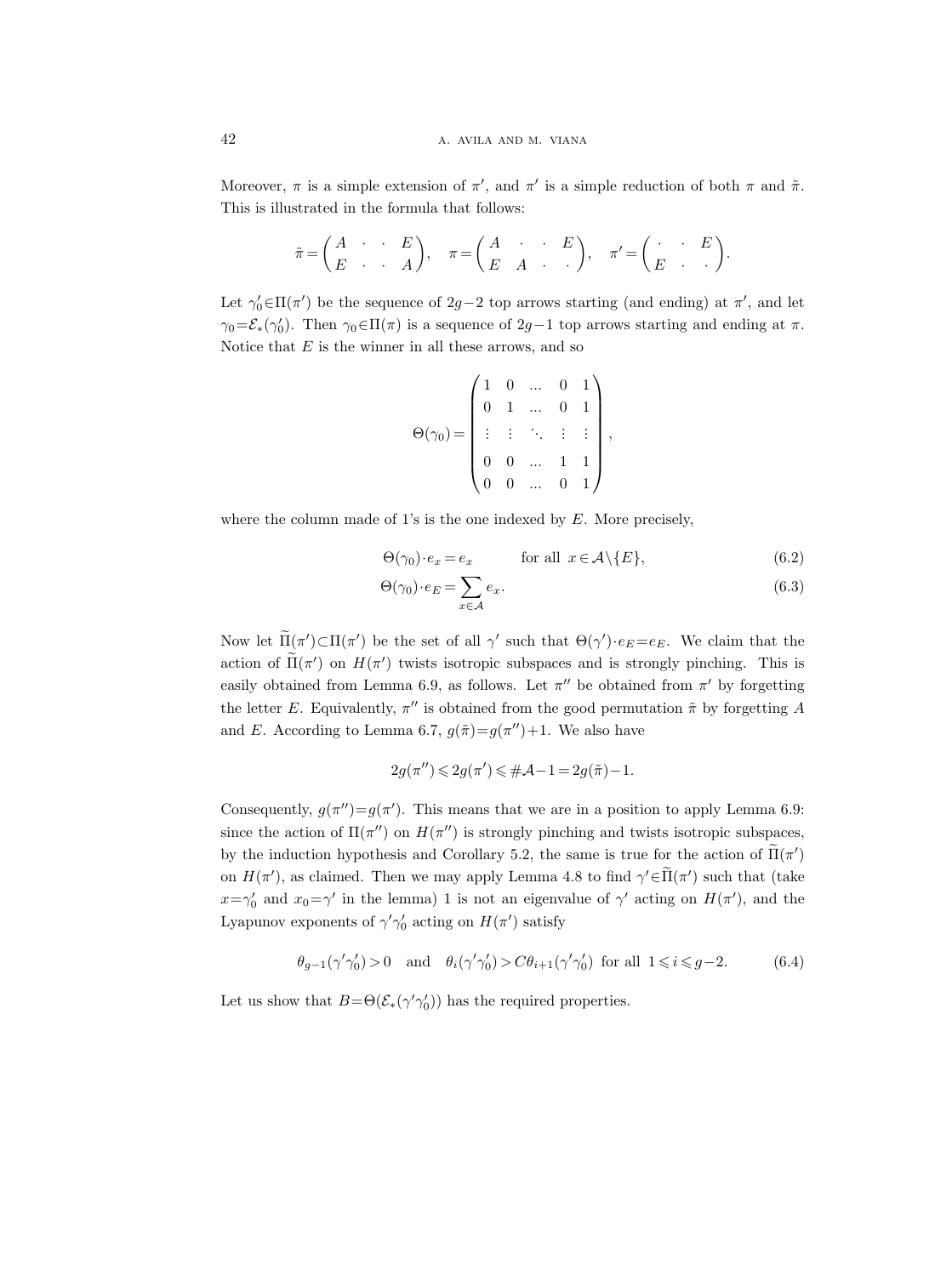Write  $\gamma = \mathcal{E}_*(\gamma')$ , so that  $B = \Theta(\gamma_0) \Theta(\gamma)$ . Since E is never a winner for any of the arrows that form  $\gamma'$  (because  $\gamma'$  is chosen in the stabilizer of  $e_E$ ), it is never a winner for  $\gamma$  either. Moreover, noting that E is first and A is second in the bottom of  $\pi$ , we see that A is never a winner nor a loser for  $\gamma$ . Together with (6.2) and (6.3), this gives

$$
\Theta(\gamma) \cdot e_A = e_A \quad \text{and} \quad \Theta(\gamma) \cdot e_E = e_E,\tag{6.5}
$$

$$
\langle \Theta(\gamma) \cdot e_x, e_A \rangle = 0 \quad \text{for all} \ \ x \in \mathcal{A} \setminus \{A\}. \tag{6.6}
$$

In other words, the matrix of  $\Theta(\gamma)$  has the form

$$
\Theta(\gamma) = \begin{pmatrix} 1 & 0 & \cdot & 0 & 0 \\ 0 & * & \cdot & * & 0 \\ \cdot & \cdot & \cdot & \cdot & \cdot \\ 0 & * & \cdot & * & 0 \\ 0 & * & \cdot & * & 1 \end{pmatrix} . \tag{6.7}
$$

This implies that  $B=\Theta(\gamma_0)\Theta(\gamma)$  satisfies

$$
B \cdot e_A = e_A,\tag{6.8}
$$

$$
\langle B \cdot e_x, e_E \rangle = \langle B \cdot e_x, e_A \rangle \quad \text{for all } x \in \mathcal{A} \setminus \{A\}. \tag{6.9}
$$

By  $(6.8)$ , we have that 1 is an eigenvalue of B. Let us check that its geometric multiplicity is 1. Indeed, otherwise there would exist  $h \in \mathbb{R}^{\mathcal{A}} \setminus \{0\}$  such that  $B \cdot h = h$  and  $\langle h, e_A \rangle = 0$ . By (6.9),

$$
\langle h, e_E \rangle = \langle B \cdot h, e_E \rangle = \langle B \cdot h, e_A \rangle = \langle h, e_A \rangle = 0.
$$

Let  $P: \mathbf{R}^{\mathcal{A}} \to \mathbf{R}^{\mathcal{A}'}$  be the natural projection and  $h' = P \cdot h$ . Notice that  $P^* \cdot h' = h$ , because h is orthogonal to  $e_A$ . In particular,  $h'$  is non-zero. We have

$$
\Theta(\gamma'_0) = P\Theta(\gamma_0)P^*, \quad \Theta(\gamma') = P\Theta(\gamma)P^* \quad \text{and} \quad \Theta(\gamma'_0)\Theta(\gamma') = PBP^*.
$$
 (6.10)

This implies that

$$
\Theta(\gamma'_0)\Theta(\gamma')\cdot h' = PBP^*\cdot h' = PB\cdot h = P\cdot h = h'.
$$
\n(6.11)

We also have  $\langle h', e_E \rangle = \langle h, e_E \rangle = 0$ . Now, (6.2) and (6.10) imply that  $\Theta(\gamma_0') \cdot e_x = e_x$  for all  $x \in \mathcal{A}' \setminus \{E\}$ . Consequently,

$$
\Theta(\gamma'_0) \cdot h' = h'
$$
 or, equivalently,  $h' = \Theta(\gamma'_0)^{-1} \cdot h'.$  (6.12)

From (6.11) and (6.12) we immediately get that

$$
\Theta(\gamma') \cdot h' = h'.\tag{6.13}
$$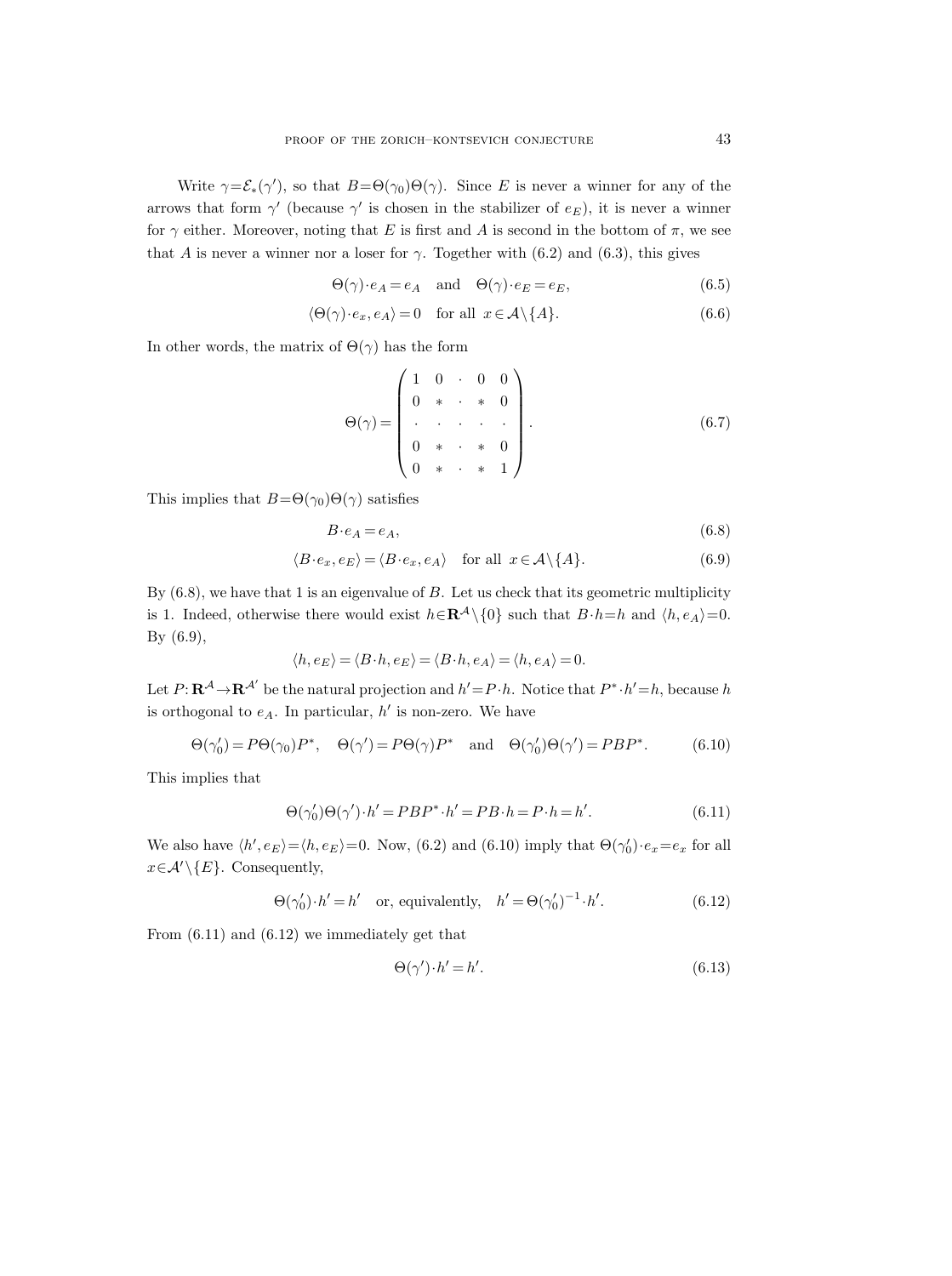But (6.5) implies that  $\Theta(\gamma') \cdot e_E = P \Theta(\gamma) P^* \cdot e_E = e_E$ , and so (6.13) implies that 1 is an eigenvalue of  $\Theta(\gamma')$  with geometric multiplicity at least 2. Since  $H(\pi')$  has codimension 1 in  $\mathbf{R}^{\mathcal{A}'},$  this implies that 1 is an eigenvalue of  $\Theta(\gamma')$  acting on  $H(\pi')$ , which contradicts the choice of  $\gamma'$ . This proves that 1 is an eigenvalue of B with geometric multiplicity 1, as claimed. To obtain the properties in  $(6.1)$ , notice that  $(6.8)$  and  $(6.10)$  imply that the matrix of B has a block triangular form, with the matrix of  $\Theta(\gamma_0')\Theta(\gamma')$  as a diagonal block. It follows that the eigenvalues of B are, precisely, the eigenvalues of  $\Theta(\gamma_0')\Theta(\gamma'),$ together with an additional eigenvalue 1 associated with the eigenvector  $e_A$ . Observe that this eigenvalue must have algebraic multiplicity 2, since the action is symplectic. Therefore, the Lyapunov spectrum of B consists of the Lyapunov spectrum of  $\Theta(\gamma_0')\Theta(\gamma')$ on  $H(\pi')$  together with two additional zero Lyapunov exponents. Thus, (6.4) implies (6.1). This finishes the proof of Lemma 6.10.  $\Box$ 

At this point the proof of Theorem 6.1 is complete.

Remark 6.11. In the above argument we concatenate two Rauzy paths to generate another one exhibiting some parabolic behavior. It would be interesting to find a geometric interpretation, in terms of the Teichmüller flow, of how that behavior arises.

Remark 6.12. Some of the richness properties we have been discussing, like twisting, depend only on the group generated by the monoid (because invariance under the monoid is equivalent to invariance under the group generated), while others, such as strong pinching, depend on the monoid itself. It is interesting to investigate how large the generated group is. The only obvious restriction is that this group preserves the integer lattice  $H(\pi) \cap \mathbb{Z}^{\mathcal{A}}$ . What is its Zariski closure (which plays a role in [GM])? Such questions had already been raised by Zorich in [Zo4, Appendix A.3], where he made some specific conjectures. We believe it is possible to proceed further in this direction with the arguments of the present paper, particularly our induction procedure in terms of relations between Rauzy classes.

# 7. Simplicity of the spectrum

# 7.1. A criterion for simplicity of the spectrum

Let  $(\Delta, \mu_0)$  be a probability space, and let  $T: \Delta \rightarrow \Delta$  be a transformation such that there exists a finite or countable partition of  $\Delta$  into sets  $\Delta^{(l)}$ ,  $l \in \Lambda$ , of positive measure such that  $T: \Delta^{(l)} \to \Delta$  is an invertible measurable transformation and  $T_*(\mu_0|_{\Delta^{(l)}})$  is equivalent to  $μ_0$ . Let Ω be the set of finite sequences of elements of Λ, including the empty sequence. If  $\underline{l}=(l_1, ..., l_m) \in \Omega$ , let

$$
\Delta^{\underline{l}} = \{ x \in \Delta : T^k(x) \in \Delta^{(l_{k+1})} \text{ for } 0 \leq k < m \},
$$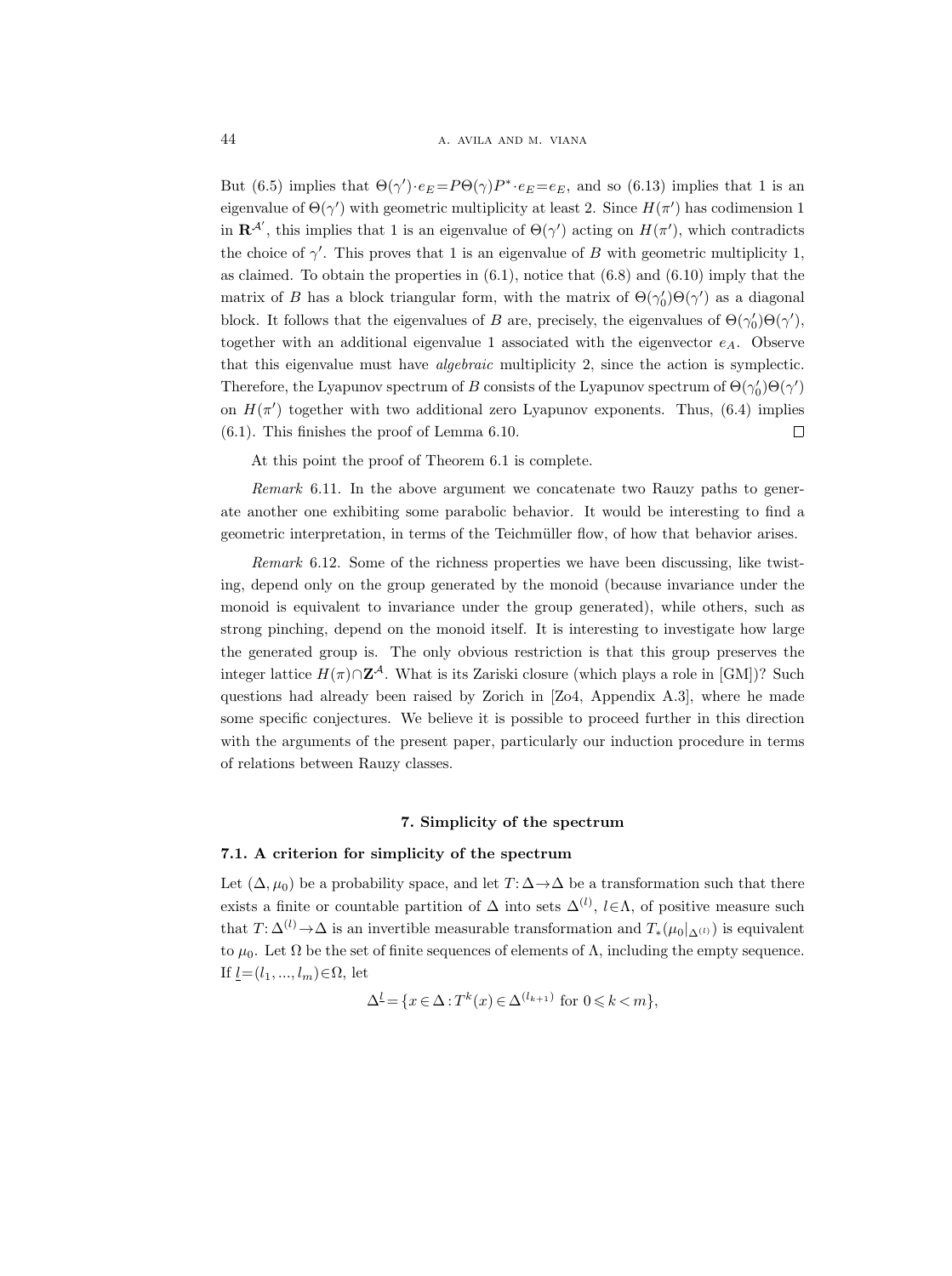and  $T^{\underline{l}} = T^m: \Delta^{\underline{l}} \to \Delta$ . The  $\Delta^{\underline{l}}$ 's have positive measure and  $T^{\underline{l}}$  is an invertible measurable transformation. We say that  $(T, \mu_0)$  has approximate product structure if there exists  $C>0$  such that

$$
\frac{1}{C} \leq \frac{1}{\mu_0(\Delta^l)} \frac{dT_*^l(\mu_0|\Delta^l)}{d\mu_0} \leq C \quad \text{for all } \underline{l} \in \Omega. \tag{7.1}
$$

Notice that T is measurable with respect to the *cylinder*  $\sigma$ -*algebra* of T, that is, the σ-algebra generated by the  $\Delta^{\underline{l}}$ 's,  $\underline{l} \in \Omega$ . It is not difficult to check, using (7.1), that T is ergodic with respect to the cylinder σ-algebra, and there is a unique probability measure  $\mu$  on the cylinder  $\sigma$ -algebra which is invariant under T and is absolutely continuous with respect to  $\mu_0$ . Moreover,

$$
\frac{1}{C}\leqslant \frac{d\mu}{d\mu_0}\leqslant C
$$

and  $(T, \mu)$  has approximate product structure as well.

Let  $(T, \mu)$  have approximate product structure and H be some finite-dimensional vector space. Let  $A^{(l)} \in SL(H)$ ,  $l \in \Lambda$ , and define  $A: \Delta \to SL(H)$  by  $A(x) = A^{(l)}$  if  $x \in \Delta^{(l)}$ . We will say that  $(T, A)$  is a *locally constant cocycle*. The *supporting monoid* of  $(T, A)$  is the monoid generated by the  $A^{(l)}$ 's,  $l \in \Lambda$ . By ergodicity and the Oseledets theorem [Os], if the cocycle is measurable, that is, if  $\int \log ||A(x)|| d\mu(x) < \infty$ , then it has a well-defined Lyapunov spectrum.

THEOREM 7.1. Let  $(T, A)$  be a locally constant measurable cocycle. If the supporting monoid is simple then the Lyapunov spectrum is simple.

This is an adaptation of the main result in [AV] to the present situation. For completeness, a proof is provided in Appendix A.

# 7.2. Locally constant projective cocycles

Fix any  $p \geqslant 2$ . We call  $\mathbf{PR}_+^p$  the standard simplex. A projective contraction is a projective transformation taking the standard simplex into itself or, in other words, it is the projectivization of some matrix  $B \in GL(p, \mathbf{R})$  with non-negative entries. The image of the standard simplex by a projective contraction is called a simplex.

A projective expanding map T is a map  $\bigcup \Delta^{(l)} \to \Delta$ , where  $\Delta$  is a simplex compactly contained in the standard simplex, the  $\Delta^{(l)}$ 's form a finite or countable family of pairwise disjoint simplexes contained in  $\Delta$  and covering almost all of  $\Delta$ , and  $T^{(l)}=T:\Delta^{(l)}\to\Delta$  is a bijection such that  $(T^{(l)})^{-1}$  is the restriction of a projective contraction.

LEMMA 7.2. If  $T: \bigcup \Delta^{(l)} \to \Delta$  is a projective expanding map then it has approximate product structure with respect to Lebesgue measure.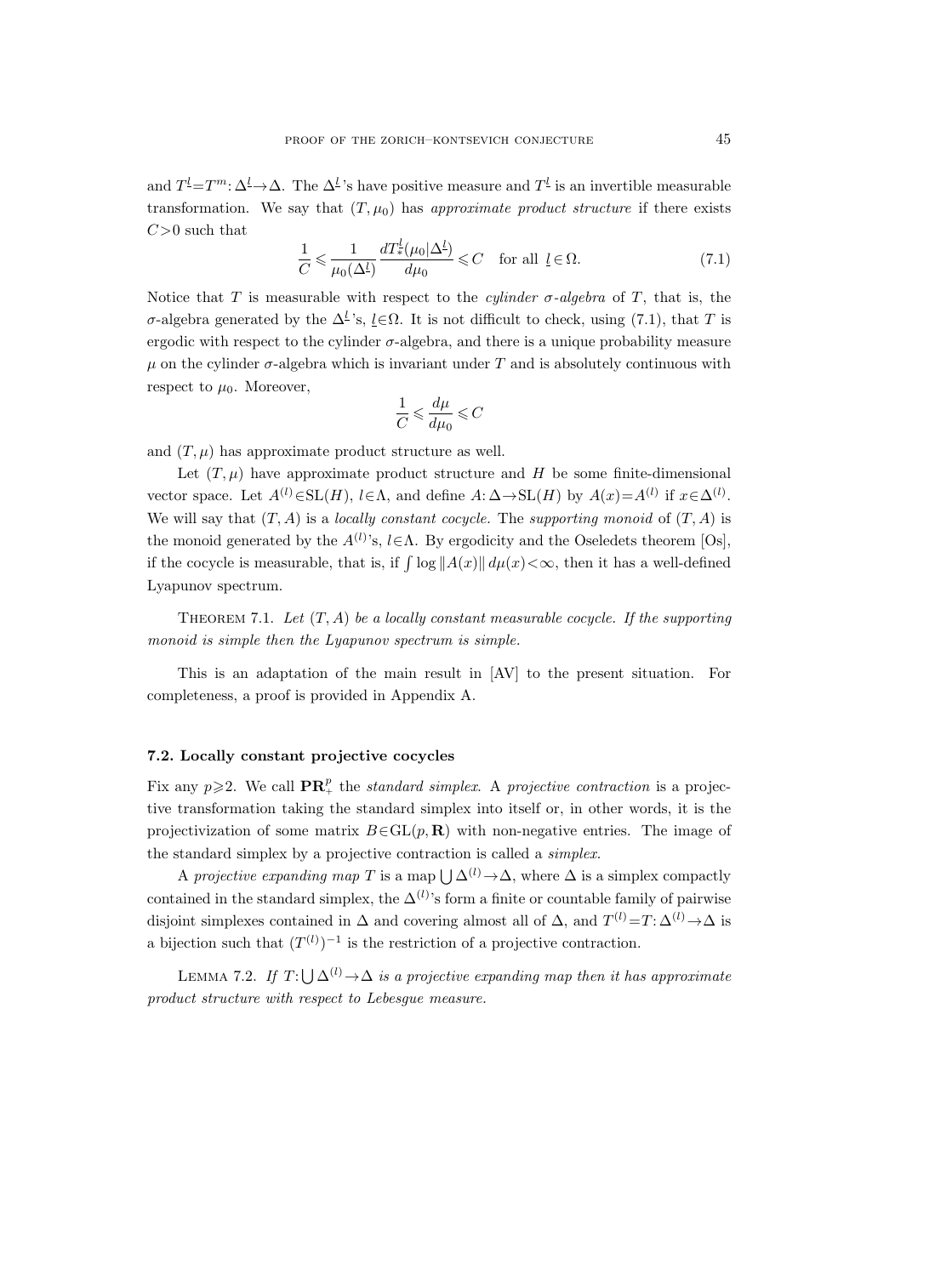Proof. This follows from the well-known fact that the logarithm of the Jacobian of a projective contraction relative to Lebesgue measure is (uniformly) Lipschitz with respect to the projective metric. See the proof of [AF, Lemma 2.1] or [AV, Appendix] for details.  $\Box$ 

# 7.3. Proof of Theorem 1.1

Let  $\gamma \in \Pi(\mathfrak{R})$  be any path such that  $\mathbf{P}\Delta_{\gamma}$  is compactly contained in  $\mathbf{P}\Delta_{\mathfrak{R}}^1$ . This is easy to satisfy: for every  $x \in \mathbf{P}\Delta_{\mathfrak{R}}$ , the connected component of  $x$  in  $\mathbf{P}\Delta_{\mathfrak{R}}^n$  is compactly contained in  $\mathbf{P}\Delta^1_{\mathfrak{R}}$  for every *n* sufficiently large. Let T be the first return map to  $\mathbf{P}\Delta_\gamma$  under the Zorich map. We define a linear skew-product  $(x, h) \mapsto (T(x), A(x) \cdot h)$  over  $T: \mathbf{P}\Delta_{\gamma} \to \mathbf{P}\Delta_{\gamma}$ , by setting  $A(x) = B^Z(R_Z^{m-1}(x)) \dots B^Z(x)$ , where  $m=m(x)$  is the first return time of x to  $\mathbf{P}\Delta_{\gamma}$ . The map T preserves the probability measure

$$
\mu = \frac{1}{\mu_Z(\mathbf{P}\Delta_\gamma)} \mu_Z |_{\mathbf{P}\Delta_\gamma},
$$

and the Lyapunov exponents of  $(T, A)$  are obtained by multiplying the Lyapunov exponents of the cocycle  $(R_Z, B^Z)$  by  $1/\mu_Z(\mathbf{P}\Delta_\gamma)$ . Notice that T is a projective expanding map. So, by Lemma 7.2,  $(T, A)$  is a locally constant cocycle.

Let  $\pi'$  be the start of  $\gamma$ . Let  $\gamma_0$  be an arrow ending at  $\pi'$  and which is either top or bottom according to whether  $\gamma$  starts by a bottom or a top arrow. Let  $\pi$  be the start of  $\gamma_0$ . Let  $\gamma_1$  be a path starting by  $\gamma$  and ending at  $\pi$ . Then the monoid  $\beta$ generated by the  $A(x)$  contains  $\Theta(\gamma_1 \Pi(\pi) \gamma_0)$ . Hence  $\mathcal B$  is a submonoid of  $\Theta(\Pi(\pi'))$  containing  $\Theta(\gamma_1\gamma_0\Pi(\pi')\gamma_1\gamma_0)$ . Since, the action of  $\Theta(\Pi(\pi'))$  on  $H(\pi')$  is simple, Lemma 4.16 gives that the monoid B generated by the  $A(x)$  is also simple. Now Theorem 1.1 is a consequence of Theorem 7.1.

#### Appendix A. Proof of Theorem 7.1

In this appendix we prove our sufficient criterion for simplicity of the Lyapunov spectrum. See also [AV].

# A.1. Symbolic dynamics

Let us say that two locally constant cocycles  $(T, A)$  and  $(T', A')$  are equivalent if

$$
\mu(\Delta^{\underline{l}}) = \mu'(\Delta'^{\underline{l}})
$$
 for all  $\underline{l} \in \Omega$  and  $A^{(l)} = A'^{(l)}$  for all  $l \in \Lambda$ .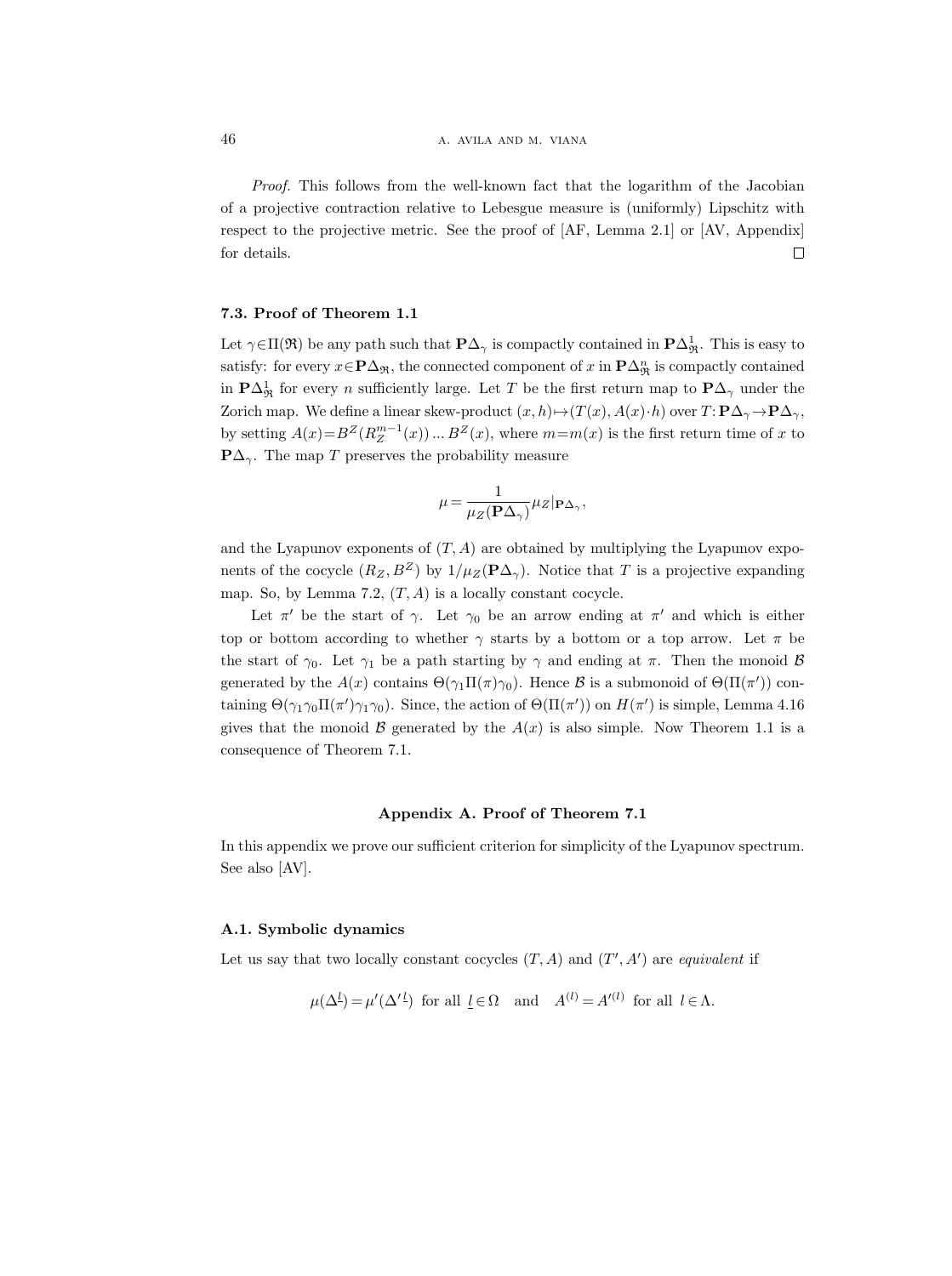It is clear that two measurable locally constant cocycles have the same Lyapunov spectrum if they are equivalent. Any locally constant cocycle is equivalent to a symbolic locally constant cocycle, that is, one for which the base transformation is the shift

$$
\{x_i\}_{i=0}^{\infty} \longmapsto \{x_{i+1}\}_{i=0}^{\infty}
$$

over  $\Lambda^N$ , where  $N = \{n \in \mathbb{Z} : n \geq 0\}$ . Thus, it is enough to prove Theorem 7.1 in the symbolic case. Let us introduce some convenient notation to deal with this case.

Let  $\Sigma = \Lambda^N$ . Given  $\underline{l} = (l_1, ..., l_m) \in \Omega$ , let  $\Sigma^{\underline{l}}$  be the set of  $\{x_i\}_{i=0}^{\infty}$  such that  $x_i = l_{i+1}$ for  $0 \leq i \leq m$ . We also write  $|l|=m$ . Let  $f: \Sigma \to \Sigma$  be the shift map. A cylinder on  $\Sigma$ is a set of the form  $f^{-n}(\Sigma^l)$  with  $n \in \mathbb{N}$ . Denote by  $f^{\underline{l}}$  the restriction of  $f^m$  to  $\Sigma^{\underline{l}}$ . A probability measure on  $\Sigma$  is defined once specified on cylinders. Thus, an f-invariant probability measure is completely determined by its value on the  $\Sigma^{\underline{l}}$ 's. Given an finvariant probability measure  $\mu$ , let  $\phi_{\mu} : \Omega \to \mathbb{R}^+$  be defined by  $\phi_{\mu}(\underline{l}) = \mu(\Sigma^{\underline{l}})$ . For  $\underline{l}_1 =$  $(l_1, ..., l_m)$  and  $l_2=(l_{m+1}, ..., l_{m+n})$  we set  $l_1l_2=(l_1, ..., l_{m+n})$ .

We will say that  $\mu$  has *bounded distortion* for  $f$  if it gives positive measure to all cylinders and there exists  $C(\mu) > 0$  such that

$$
\frac{1}{C(\mu)} \leqslant \frac{\phi_{\mu}(\underline{l}_1 \underline{l}_2)}{\phi_{\mu}(\underline{l}_1)\phi_{\mu}(\underline{l}_2)} \leqslant C(\mu) \quad \text{for all } \underline{l}_1, \underline{l}_2 \in \Omega.
$$

Notice that this last condition is equivalent to

$$
\frac{1}{C(\mu)} \leqslant \frac{1}{\mu(\Sigma^{\underline{l}})} \frac{df_*^{\underline{l}}(\mu|_{\Sigma^{\underline{l}}})}{d\mu} \leqslant C(\mu) \quad \text{for all } \underline{l} \in \Omega.
$$

Hence,  $\mu$  has bounded distortion for f if and only if  $(f, \mu)$  has approximate product structure.

# A.2. The inverse limit

Let  $\Sigma = \Lambda^{\mathbf{Z}\setminus\mathbf{N}}$  and  $\widehat{\Sigma} = \Lambda^{\mathbf{Z}}$ . Then,  $\widehat{\Sigma} = \Sigma_- \times \Sigma$ . Let  $\pi_-$  and  $\pi$  be the coordinate projections. Let  $\hat{f} : \widehat{\Sigma} \to \widehat{\Sigma}$  be the shift map. Then  $\pi \circ \hat{f} = f \circ \pi$ . Let  $\widehat{\Sigma}^{\underline{l}} = \Sigma_- \times \Sigma^{\underline{l}}$  and  $\widehat{\Sigma}^{\underline{l}} = \hat{f}^m(\Sigma^{\underline{l}})$ , with  $m = |\underline{l}|$ , and  $\Sigma^{\underline{l}} \subset \Sigma$  be such that  $\widehat{\Sigma}^{\underline{l}} = \Sigma^{\underline{l}} \times \Sigma$ . A cylinder on  $\widehat{\Sigma}$  is a set of the form  $\hat{f}^n(\widehat{\Sigma}^{\underline{l}}),\,n\in\mathbf{Z}.$ 

A probability measure on  $\widehat{\Sigma}$  is defined once specified on cylinders. An  $\widehat{f}$ -invariant probability measure is, thus, completely determined by its values on the  $\hat{\Sigma}^l$ 's. Thus, there is a bijection  $\hat{\mu} \mapsto \mu$  between  $\hat{f}$ - and f-invariant probability measures given by  $\pi_* \hat{\mu} = \mu$ . We call  $\hat{\mu}$  the *lift* of  $\mu$ . We say that  $\hat{\mu}$  has bounded distortion for  $\hat{f}$  if  $\mu$  has bounded distortion for f. This implies that  $\hat{f}^n$  is ergodic with respect to  $\hat{\mu}$  for every  $n \geq 1$ . We also denote by  $\mu$ <sub>−</sub> the projection of  $\hat{\mu}$  to  $\Sigma$ <sub>−</sub>.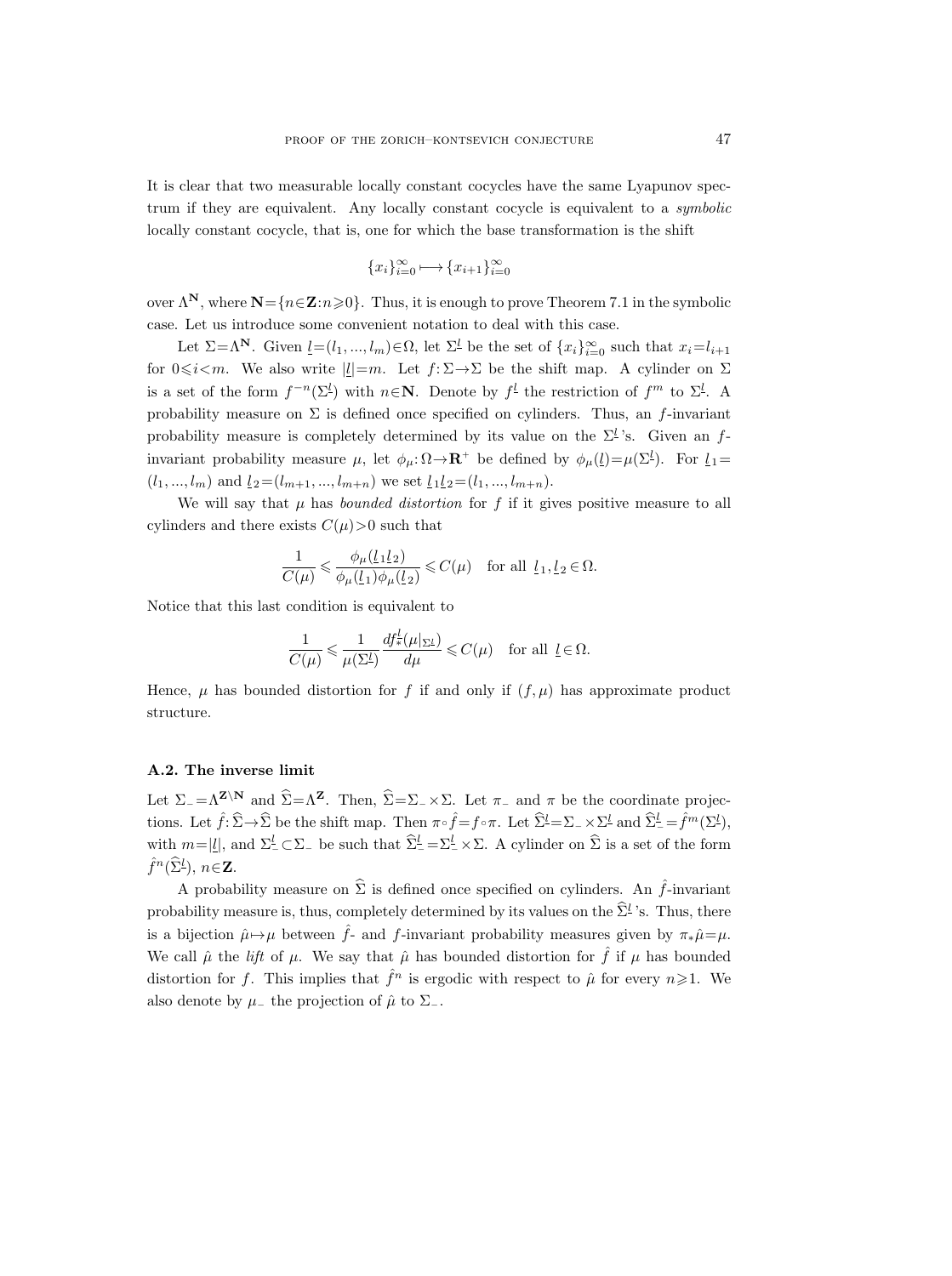# A.3. Invariant section

Fix some probability measure  $\mu$  with bounded distortion and let  $\hat{\mu}$  be its lift. Given a locally constant measurable cocycle  $(f, A)$ , we may consider its lift  $(\hat{f}, \hat{A})$ , defined by  $\hat{A}(x) = A(\pi(x))$ . It naturally acts on  $\hat{\Sigma} \times \text{Grass}(k, H)$ , for any  $1 \leq k \leq \dim H - 1$ . Let k be fixed. Given  $\underline{l} \in \Omega$ , let  $\xi_{\underline{l}} = A^{\underline{l}} \cdot E_k^+(A^{\underline{l}})$  if defined, otherwise choose  $\xi_{\underline{l}}$  arbitrarily. For  $x \in \Sigma_$ and  $n \in \mathbb{N}$ , let  $\underline{l}(x, n) \in \Omega$  be such that  $|\underline{l}(x, n)| = n$  and  $x \in \Sigma_{-}^{\underline{l}(x, n)}$ .

THEOREM A.1. Let  $(f, A)$  be a symbolic locally constant measurable cocycle, and assume that the supporting monoid is simple. Then,

(1) there exists a measurable function

$$
\xi\colon \Sigma_-\longrightarrow \operatorname{Grass}(k,H)
$$

such that  $\hat{\xi} = \xi \circ \pi_{-}$  satisfies  $\hat{\xi}(\hat{f}(x)) = \hat{A}(x) \cdot \hat{\xi}(x);$ 

(2) for  $\mu$ --almost all  $x \in \Sigma$  we have

$$
\log \sigma_k(A^{\underline{l}(x,n)}) - \log \sigma_{k+1}(A^{\underline{l}(x,n)}) \to \infty \quad and \quad \xi_{\underline{l}(x,n)} \to \xi(x);
$$

(3) for every hyperplane section  $S\subset$ Grass $(k, H)$  there exists a positive  $\mu$ -measure set of  $x \in \Sigma$  such that  $\xi(x) \notin S$ .

The proof of this theorem will take several steps.

# A.4. Measures on Grassmannians

Let  $\hat{m}$  be a probability measure on  $\Sigma \times \text{Grass}(k, H)$ . We say that  $\hat{m}$  is a u-state if its projection on  $\hat{\Sigma}$  is  $\hat{\mu}$  and there exists  $C(\hat{m})>0$  such that for any Borel set  $X\subset \text{Grass}(k, H)$ and any  $\underline{l}_0, \underline{l}, \underline{l}' \in \Omega$ , we have

$$
\frac{1}{\mu(\Sigma^{l'})}\widehat{m}(\Sigma^{l_0}_-\times \Sigma^{l'}\times X)\leqslant C(\widehat{m})\frac{1}{\mu(\Sigma^{l})}\widehat{m}(\Sigma^{l_0}_-\times \Sigma^{l}\times X).
$$

It is easy to give examples of u-states: take any probability measure  $\nu$  in Grass $(k, H)$ and let  $\hat{m} = \hat{\mu} \times \nu$  (in this case  $C(\hat{m}) = C(\mu)^2$  holds). From this we can get examples of u-states invariant under  $(\hat{f}, \hat{A})$ , as follows.

Let N be the space of probability measures on  $\widehat{\Sigma} \times \text{Grass}(k, H)$  that project to  $\widehat{\mu}$  on  $\widehat{\Sigma}$ . We introduce on N the smallest topology such that the map  $\eta \mapsto \int \psi \, d\eta$  is continuous, for every bounded continuous function  $\psi: \hat{\Sigma} \times \text{Grass}(k, H) \to \mathbf{R}$ . We will call this the weak<sup>\*</sup> topology. Notice that  $\mathcal N$  is a compact separable space. This is easy to see in the following alternative description of the topology. Let  $K_n\subset \hat{\Sigma}$ ,  $n\geq 1$ , be disjoint compact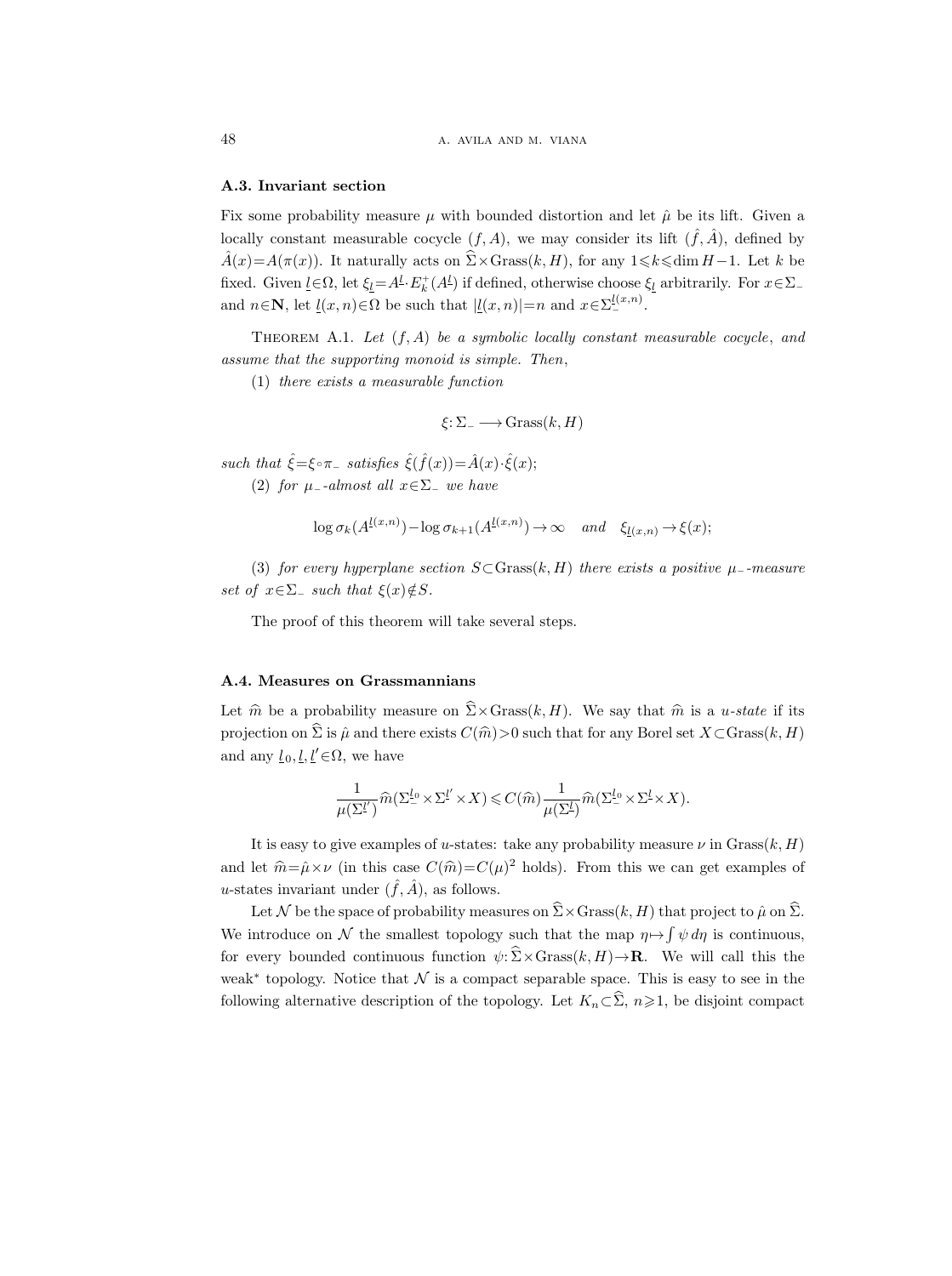sets such that  $\hat{\mu}(K_n) > 0$  and  $\sum_{n=1}^{\infty} \hat{\mu}(K_n) = 1$ . Let  $\mathcal{N}_n$  be the space of measures on  $K_n \times \text{Grass}(k, H)$  that project to  $\hat{\mu}|_{K_n}$ . The usual weak<sup>\*</sup> topology makes  $\mathcal{N}_n$  into a compact separable space. Given  $\eta \in \mathcal{N}$ , let  $\eta_n \in \mathcal{N}_n$  be obtained by restriction of  $\eta$ . This identifies  $\mathcal N$  with  $\prod_{n=1}^{\infty} \mathcal N_n$ , and the weak<sup>∗</sup> topology on  $\mathcal N$  corresponds to the product topology on  $\prod_{n=1}^{\infty} \mathcal{N}_n$ .

LEMMA A.2. Let  $\widehat{m}_0$  be a u-state. For every  $n \geqslant 0$ ,

$$
\widehat{m}_0^{(n)} = (\widehat{f}, \widehat{A})_*^n(\widehat{m}_0)
$$

is a u-state and  $C(\widehat{m}_0^{(n)}) \leqslant C(\widehat{m}_0)C(\mu)^2$ .

*Proof.* We must show, for  $\underline{l}_0, \underline{l}, \underline{l}' \in \Omega$  and  $X \subset \text{Grass}(k, H)$  measurable, that

$$
\frac{\mu(\Sigma^{\underline{l}})}{\mu(\Sigma^{\underline{l}}')} \widehat{m}_0^{(n)}(\Sigma^{\underline{l}_0} \times \Sigma^{\underline{l}'} \times X) \leqslant C(\widehat{m}_0)C(\mu)^2 \widehat{m}_0^{(n)}(\Sigma^{\underline{l}_0} \times \Sigma^{\underline{l}} \times X).
$$

It is enough to consider the case where  $|l_0|\geq n$ . In this case write  $l_0=l_1l_2$  with  $|l_2|=n$ . Then,

$$
\frac{\mu(\Sigma^{l})}{\mu(\Sigma^{l'})}\widehat{m}_0^{(n)}(\Sigma^{l_0} \times \Sigma^{l'} \times X) = \frac{\mu(\Sigma^{l})}{\mu(\Sigma^{l'})}\widehat{m}_0(\Sigma^{l_1} \times \Sigma^{l_2 l'} \times (A^{l_2})^{-1} \cdot X)
$$
  
\n
$$
\leq C(\widehat{m}_0) \frac{\mu(\Sigma^{l})}{\mu(\Sigma^{l'})} \frac{\mu(\Sigma^{l_2 l'})}{\mu(\Sigma^{l_2 l})} \widehat{m}_0(\Sigma^{l_1} \times \Sigma^{l_2 l} \times (A^{l_2})^{-1} \cdot X)
$$
  
\n
$$
\leq C(\widehat{m}_0)C(\mu)^2 \widehat{m}_0(\Sigma^{l_1} \times \Sigma^{l_2 l} \times (A^{l_2})^{-1} \cdot X)
$$
  
\n
$$
= C(\widehat{m}_0)C(\mu)^2 \widehat{m}_0^{(n)}(\Sigma^{l_0} \times \Sigma^{l} \times X),
$$

as claimed.

For any fixed  $C>0$ , the space of u-states  $\hat{m}$  with  $C(\hat{m})\leq C$  is a convex compact subset in the weak<sup>∗</sup> topology. So, the next statement implies the existence of invariant u-states.

COROLLARY A.3. Let  $\widehat{m}_0$  be a u-state. Let  $\widehat{m}$  be a Cesàro weak<sup>\*</sup> limit of the sequence

$$
(\hat{f},\hat{A})_*^n(\hat{m}_0).
$$

Then  $\hat{m}$  is an invariant u-state with  $C(\hat{m}) \leq C(\hat{m}_0)C(\mu)^2$ .

LEMMA A.4. Let  $\hat{m}$  be a probability measure on  $\hat{\Sigma}\times\text{Grass}(k, H)$ . For  $x\in\Sigma_-,$  let  $\widehat{m}^{(n)}(x)$  be the probability measure on Grass $(k, H)$  obtained by normalized projection of  $\widehat{m}$  restricted to  $\Sigma^{l(x,n)}_{-} \times \Sigma \times \text{Grass}(k, H)$ . Then, for  $\mu$ --almost every x, the sequence  $\widehat{m}^{(n)}(x)$  converges in the weak<sup>\*</sup> topology to some probability measure  $\widehat{m}(x)$ .

 $\Box$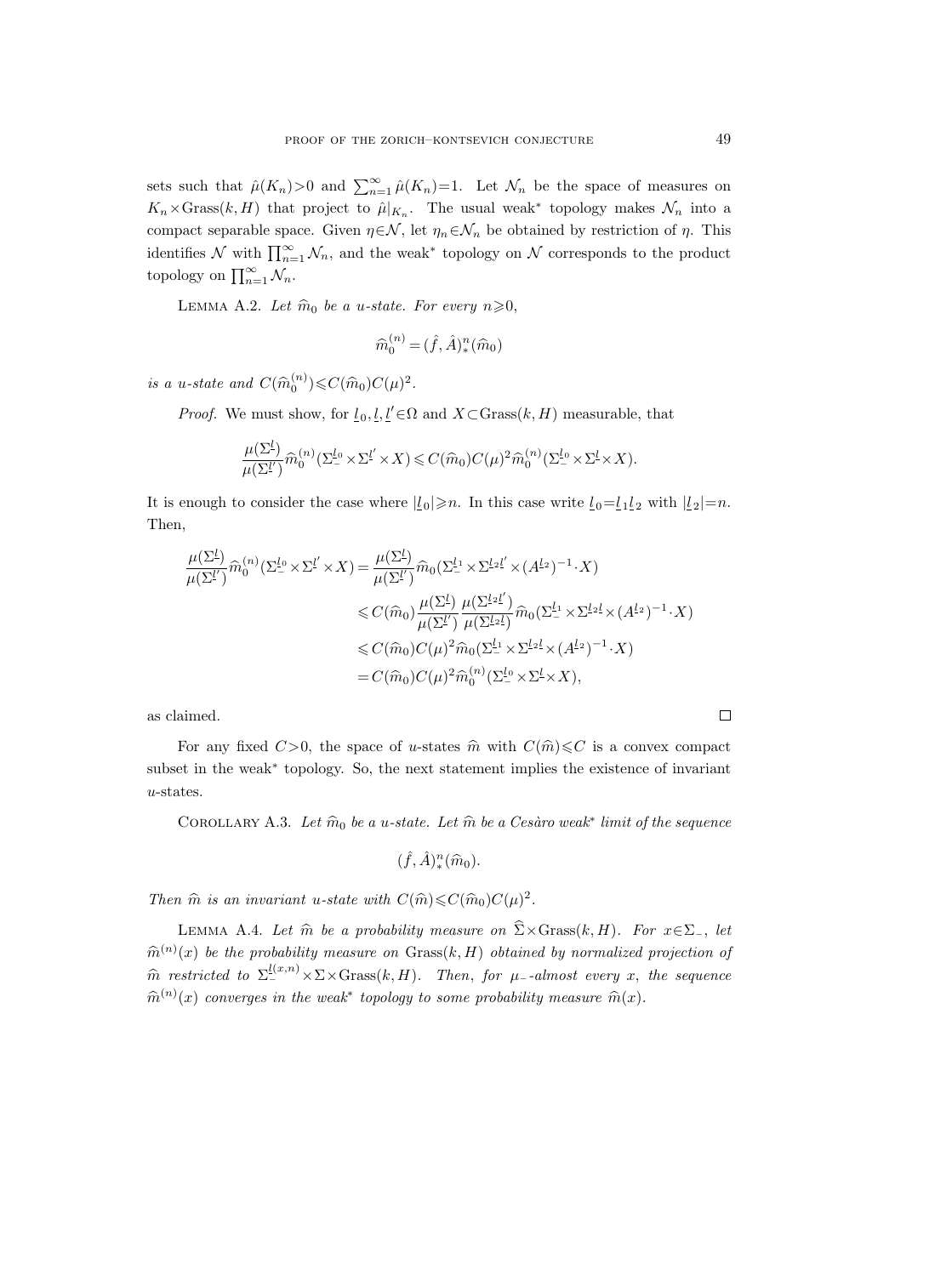*Proof.* Since  $Grass(k, H)$  is a compact metric space, and keeping in mind the definition of the weak<sup>\*</sup> topology, it is enough to show that if  $\phi$ : Grass $(k, H) \rightarrow \mathbf{R}$  is continuous, then for almost every  $x \in \Sigma_{-}$  the integral  $\phi^{(n)}(x)$  of  $\phi$  with respect to  $\widehat{m}^{(n)}(x)$  converges as  $n \rightarrow \infty$ . This is a simple application of the martingale convergence theorem. A direct proof goes as follows.

We may assume that  $0 \le \phi(z) \le 1$ ,  $z \in \text{Grass}(k, H)$ . Consider the measure  $\nu \le \mu_-$  defined by

$$
\nu(X) = \int_{X \times \Sigma \times \text{Grass}(k,H)} \phi(z) d\hat{m}(x, y, z).
$$

Then,  $\nu(\Sigma^{l(x,n)}_-)=\phi^{(n)}(x)\mu_-(\Sigma^{l(x,n)}_-).$  Let

$$
\phi^+(x) = \limsup_{n \to \infty} \phi^{(n)}(x) \quad \text{and} \quad \phi^-(x) = \liminf_{n \to \infty} \phi^{(n)}(x).
$$

We have to show that for every  $a < b$  the set

$$
U_{a,b} = \{ x \in \Sigma_- : \phi^-(x) < a < b < \phi^+(x) \}
$$

has zero  $\mu$ --measure. To do this it is enough to show that  $\nu(U_{a,b}) \geq b\mu_{-}(U_{a,b})-\varepsilon$  and  $\nu(U_{a,b}) \leq a\mu-(U_{a,b})+\varepsilon$  for every  $\varepsilon > 0$ . We will show only the first inequality, the second one being analogous. Fix an open set  $U \supset U_{a,b}$  with  $\mu_-(U\setminus U_{a,b})<\varepsilon$ . Let

$$
N(x) = \min\{n : \sum_{i=1}^{l(x,n)} \subset U\}
$$
 and  $n(x) = \min\{n \ge N(x) : \phi^{(n)}(x) > b\}.$ 

Let  $U^N=\bigcup_{x\in U_{a,b}} \sum_{i=1}^{\lfloor (x,n(x)) \rfloor}$ . Then  $U_{a,b}\subset U^N\subset U$  and there exists a (finite or countable) sequence  $x_j \in U_{a,b}$  such that  $U^N = \bigcup_j \sum_{i=1}^{\lfloor (x_j,n(x_j)) \rfloor}$ . In particular,  $\nu(U^N) - \nu(U_{a,b}) < \varepsilon$  and

$$
\nu(U^N) = \sum_j \nu\left(\Sigma_-^{\underline{l}(x_j,n(x_j))}\right) \geqslant \sum_j b\mu_-\left(\Sigma_-^{\underline{l}(x_j,n(x_j))}\right) \geqslant b\mu_-\left(U_{a,b}\right).
$$

This implies that  $\nu(U_{a,b})\geq b\mu_-(U_{a,b})-\varepsilon$ , as required.

$$
\quad \square
$$

LEMMA A.5. There exist  $N>0$ ,  $\delta>0$ ,  $m>0$ ,  $\underline{l}_p$ ,  $\underline{l}_q$  and  $\underline{l}_{q_i}$ ,  $1\leqslant i\leqslant m$ , with the following properties:

(1)  $|l_p| = |l_q| = |l_{q_i}| = N;$ 

(2) the matrix  $A^{\mathfrak{L}_p}$  has simple Lyapunov spectrum;

(3)  $A^{l_q} \cdot F \cap G = \{0\}$  for every  $F \in \text{Grass}(k, H)$  and  $G \in \text{Grass}(\dim H - k, H)$  which are sums of eigenspaces of  $A^{l_p}$ ;

(4) for every  $F \in \text{Grass}(k, H)$  and  $G \in \text{Grass}(\dim H - k, H)$  such that F is a sum of eigenspaces of  $A^{l_p}$ , there exists i such that the  $A^{l_{q_i}}\cdot F$  and G form angle at least  $\delta$ .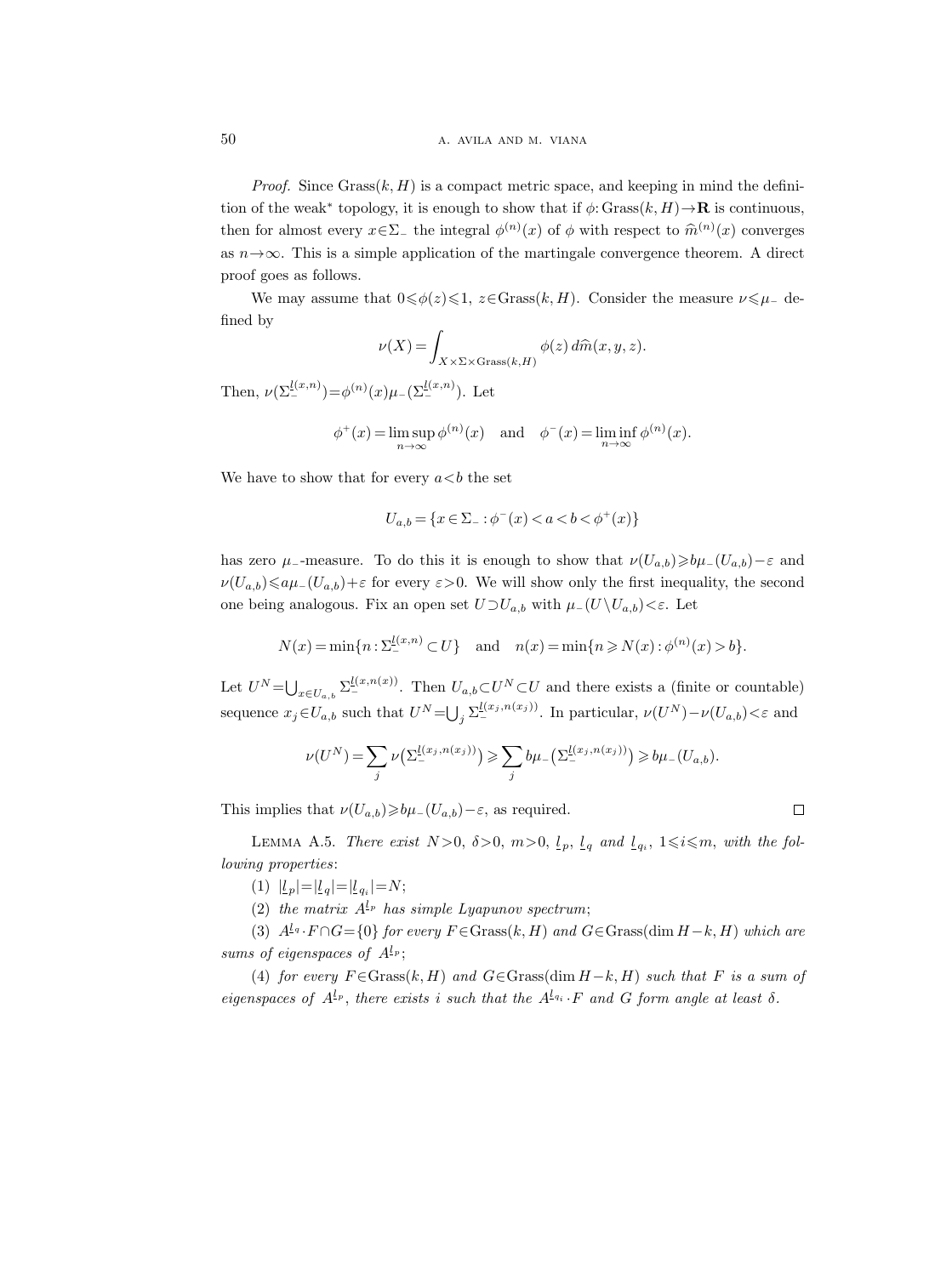*Proof.* Since B is simple, there exists  $l_{\tilde{p}}$  such that the matrix  $A^{l_{\tilde{p}}}$  has simple Lyapunov spectrum. Let  $\mathcal{B}' \subset \mathcal{B}$  be the monoid consisting of the  $A^L$ 's where  $|\underline{l}|$  is a multiple of  $|\ell_{\tilde{p}}|$ . Then  $\mathcal{B}'$  is a large submonoid of  $\mathcal{B}$ , in the sense of Lemma 4.16, and so  $\mathcal{B}'$  is simple. By the definition of twisting and Lemma 4.3, there exists  $\underline{l}_{\tilde{q}}$  such that  $|\underline{l}_{\tilde{q}}|$  is a multiple of  $|\underline{l}_{\tilde{p}}|$  and  $A^{\underline{l}_{\tilde{q}}} \cdot F \cap G = \{0\}$  for every  $F \in \text{Grass}(k, H)$  and every  $G \in \text{Grass}(\dim H - k, H)$  which are sums of eigenspaces of  $A^{\underline{l}, \underline{\rho}}$ . For the same reasons, for every  $G \in \text{Grass}(\dim H - k, H)$  there exists  $l_{\tilde{q}(G)}$  such that  $|l_{\tilde{q}(G)}|$  is a multiple of  $|l_{\tilde{p}}|$ and  $A^{\underline{l}_{\tilde{q}}(G)}\cdot F\cap G=\{0\}$  for every  $F\in \text{Grass}(k,H)$  which is a sum of eigenspaces of  $A^{\underline{l}_{\tilde{p}}}.$ By compactness of Grass(dim  $H-k$ , H), one can choose finitely many  $\mathcal{L}_{\tilde{q}_i}$  among all the  $\underline{l}_{\tilde{q}(G)}$ , so that for every  $G \in \text{Grass}(k, H)$ ,

$$
\max_{i} \min_{F} \text{angle}(A^{\underline{l}\cdot\bar{q}_i} \cdot F, G) > 0,
$$

where the minimum is over all  $F \in \text{Grass}(k, H)$  that are sums of eigenspaces of  $A^{\underline{l}, \bar{p}}$ . Using compactness once more, the expression on the left is even uniformly bounded below by some  $\delta > 0$ . Let N be the maximum of  $|\underline{l}_{\tilde{p}}|$ ,  $|\underline{l}_{\tilde{q}}|$  and  $\underline{l}_{\tilde{q}_i}$ . Let  $\underline{l}_{p}$ ,  $\underline{l}_{q}$  and  $\underline{l}_{q_i}$  be obtained from  $l_{\tilde{p}}$ ,  $l_{\tilde{q}}$  and  $l_{\tilde{q}_i}$  by adding at the beginning as many copies of  $l_{\tilde{p}}$  as necessary to get to length  $N$ . One easily checks the required properties. П

For  $\underline{l} \in \Omega$ , let  $\underline{l}^n$  be obtained by repeating  $\underline{l}$  exactly n times. Given a probability measure  $\varrho$  on Grass $(k, H)$ , let  $\varrho^{\underline{l}}$  be the push-forward of  $\varrho$  under

$$
A^{\underline{l}}: \operatorname{Grass}(k, H) \longrightarrow \operatorname{Grass}(k, H).
$$

LEMMA A.6. Given  $\varepsilon > 0$  and any probability measure  $\rho$  in Grass $(k, H)$ , there is  $n_0=n_0(\varepsilon,\varrho)$  and, given any  $\underline{l}_0 \in \Omega$ , there is  $i=i(\underline{l}_0)$  such that  $\varrho^{\underline{l}}(B) > 1-\varepsilon$  for every  $n>n_0$ , where  $\underline{l}=\underline{l}^n_p \underline{l}_q \underline{l}^n_p \underline{l}_{q_i} \underline{l}_0$  and B is the  $\varepsilon$ -neighborhood of  $\xi_{\underline{l}}$ .

*Proof.* By (2) in Lemma A.5, when *n* is large, most of the mass of  $\varrho^{l_p}$  is concentrated near sums of eigenspaces of  $A^{l_p}$  of dimension k. Then most of the mass of  $\varrho^{l_p}l_q$  is concentrated near the  $A^{l_q}$ -image of those sums. Using (3) in Lemma A.5, it follows that, when *n* is large, most of the mass of  $\varrho^{l_p} l_q l_p^n$  is concentrated near the subspace  $F \in \text{Grass}(k, H)$  given by the sum of the eigenspaces associated with the k eigenvalues of  $A^{l_p}$  with largest norms. Now let  $G(l_0) \in \text{Grass}(\text{dim } H-k, H)$  be spanned by eigenvectors of  $(A^{l_0})^*A^{l_0}$  corresponding to dim  $H-k$  smallest singular values; if  $\sigma_k(A^{l_0}) > \sigma_{k+1}(A^{l_0})$ then the only choice is  $G(\underline{l}_0) = E_k^-(A^{\underline{l}_0})$ . Then, in general, the family  $\{A^{\underline{l}_0}\}_{\underline{l}_0}$  is uniformly continuous restricted to the subset of k-dimensional subspaces whose angle to  $G(\underline{l}_0)$  is larger than any fixed  $\delta/2$ . Choose  $\delta > 0$  as in Lemma A.5, and let  $i = i(\underline{l}_0)$  be as in (4) of that lemma, for this choice of F and  $G = G(l_0)$ . Then most of the mass of  $\varrho^{l_p} l_q l_p^{n_l} l_{q_l}$  is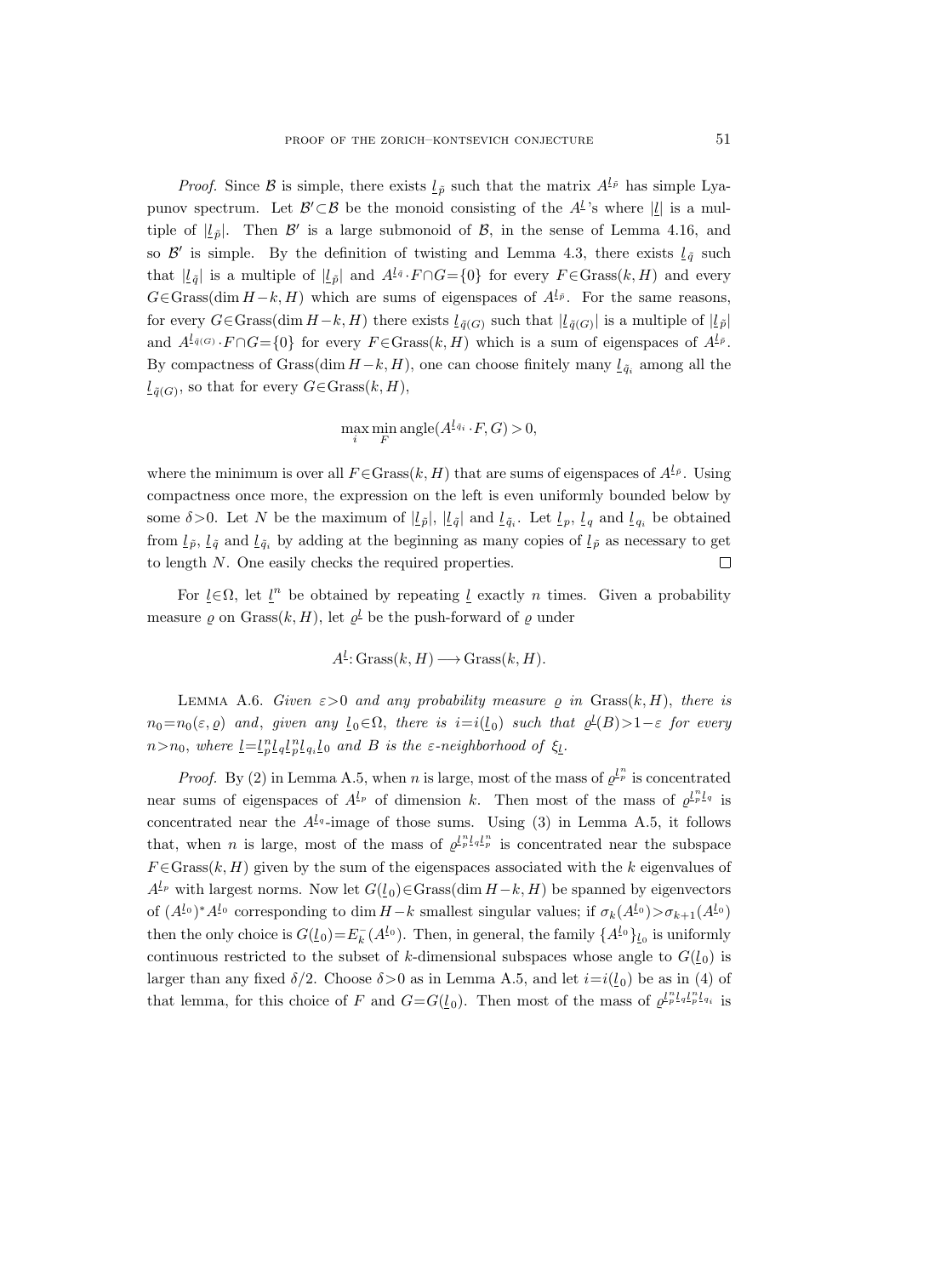concentrated near  $A^{l_{q_i}} \cdot F$ , and so most of the mass of  $\varrho^l$  is concentrated near  $A^{l_{q_i}l_0} \cdot F$ , as long as  $n$  is large; moreover, the equicontinuity property allows us to take the condition on *n* uniform on  $l_0$ . In particular, we get that  $\varrho^l$  converges to the Dirac measure at  $A^{l_{q_i}l_0} \cdot F$  when n goes to infinity.

Now it suffices to show that  $\xi_{\underline{l}}$  is close to  $A^{\underline{l}_{q_i}\underline{l}_0}\cdot F$  when n is large, uniformly on  $\underline{l}_0$ . This can be done applying the previous argument to the case when  $\varrho$  is the Lebesgue measure on Grass $(k, H)$ , and using (2) in Lemma 2.11 for  $x_n = A^{l_p^n}L^{l_q}L^p$ ; we conclude that  $\log \sigma_k(A^l) - \log \sigma_{k+1}(A^l) \to \infty$  and that  $\xi_l = A^l \cdot E^+_k(A^l)$  converges to  $A^{l_{q_i}l_0} \cdot F$  when  $n \to \infty$ , as claimed.  $\Box$ 

LEMMA A.7. There exist  $C_0=C_0(f, A, \mu)>0$  and a sequence of sets  $X_n\subset\Omega$  such that  $|L| \geq n$  for all  $L \in X_n$ , the  $\hat{\Sigma}_-^L$ 's,  $L \in X_n$ , are pairwise disjoint with  $\sum_{L \in X_n} \mu_-(\Sigma_-^L) > C_0^{-1}$  and, given any probability measure  $\varrho$  on Grass $(k, H)$  and any  $n > n_0(\varepsilon, \varrho)$ , we have

$$
\varrho^{\underline{l}}(B) > (1 - \varepsilon) \quad \text{for all } \underline{l} \in X_n,
$$

where B is an  $\varepsilon$ -neighborhood of  $\xi$ .

*Proof.* Let us order the elements of  $\underline{l} \in \Omega$  by inclusion of the  $\widehat{\Sigma}^{\underline{l}}_{-}$ 's. Let  $X_n^0$  be the collection of elements of  $\Omega$  of the form  $\frac{1}{p} \frac{1}{q} \frac{1}{p} \frac{1}{q} \frac{1}{q} \frac{1}{q} \frac{1}{q} \frac{1}{q} \frac{1}{q}$ , where  $|\underline{l}_0|$  is a multiple of  $(2n+2)N$ . Let  $X_n^1 \subset X_n^0$  be the maximal elements. Then the  $\hat{\Sigma}_-^{\underline{l}}$ 's,  $\underline{l} \in X_n^1$ , are disjoint and (by ergodicity of  $\hat{f}^{(2n+2)N}$ 

$$
\sum_{\underline{l}\in X_n^1}\mu_-(\Sigma_-^{\underline{l}})=1.
$$

Notice that if  $l_p^n \underline{l}_q \underline{l}_p^n \underline{l}_{q_i} \underline{l}_0 \in X_n^1$  for some  $1 \leqslant i \leqslant m$  then  $l_p^n \underline{l}_q \underline{l}_p^n \underline{l}_{q_i} \underline{l}_0 \in X_n^1$  for every  $1 \leqslant i \leqslant m$ . Let  $X_n$  be the set of  $\underline{l} \in X_n^1$  such that  $\underline{l} = l_p^n \underline{l}_q l_p^n \underline{l}_q l_q$  with  $i = i(\underline{l}_0)$  as in the previous lemma. Then

$$
\sum_{\underline{l}\in X_n} \mu_-(\Sigma_-^{\underline{l}}) \geqslant C(\mu)^{-2} \min_{1 \leqslant i \leqslant m} \mu_-(\Sigma_-^{\underline{l}_{q_i}}).
$$

To conclude, apply the previous lemma.

*Proof of Theorem A.1.* Let  $\hat{m}$  be an invariant u-state, given by Corollary A.3, and let  $\nu$ be its projection on Grass $(k, H)$ . For almost every  $x \in \Sigma_{-}$ , let  $\widehat{m}^{(n)}(x)$  and  $\widehat{m}(x)$  be as in Lemma A.4. Notice that we have, for any Borel set  $Y \subset \text{Grass}(k, H)$ ,

$$
\frac{1}{C(\widehat{m})} \leqslant \frac{\widehat{m}^{(n)}(x)(Y)}{\nu^{\underline{l}(x,n)}(Y)} \leqslant C(\widehat{m}).
$$

In particular,  $\widehat{m}(x)$  is equivalent to any limit of  $\nu^{l(x,n)}$ . By Lemma A.7, there is  $Z \subset \Sigma$ with  $\mu_-(Z) \geqslant C_0^{-1}$  such that  $\nu^{\underline{l}(x,n)}$  accumulates at a Dirac mass for all  $x \in Z$ . Using

$$
\qquad \qquad \Box
$$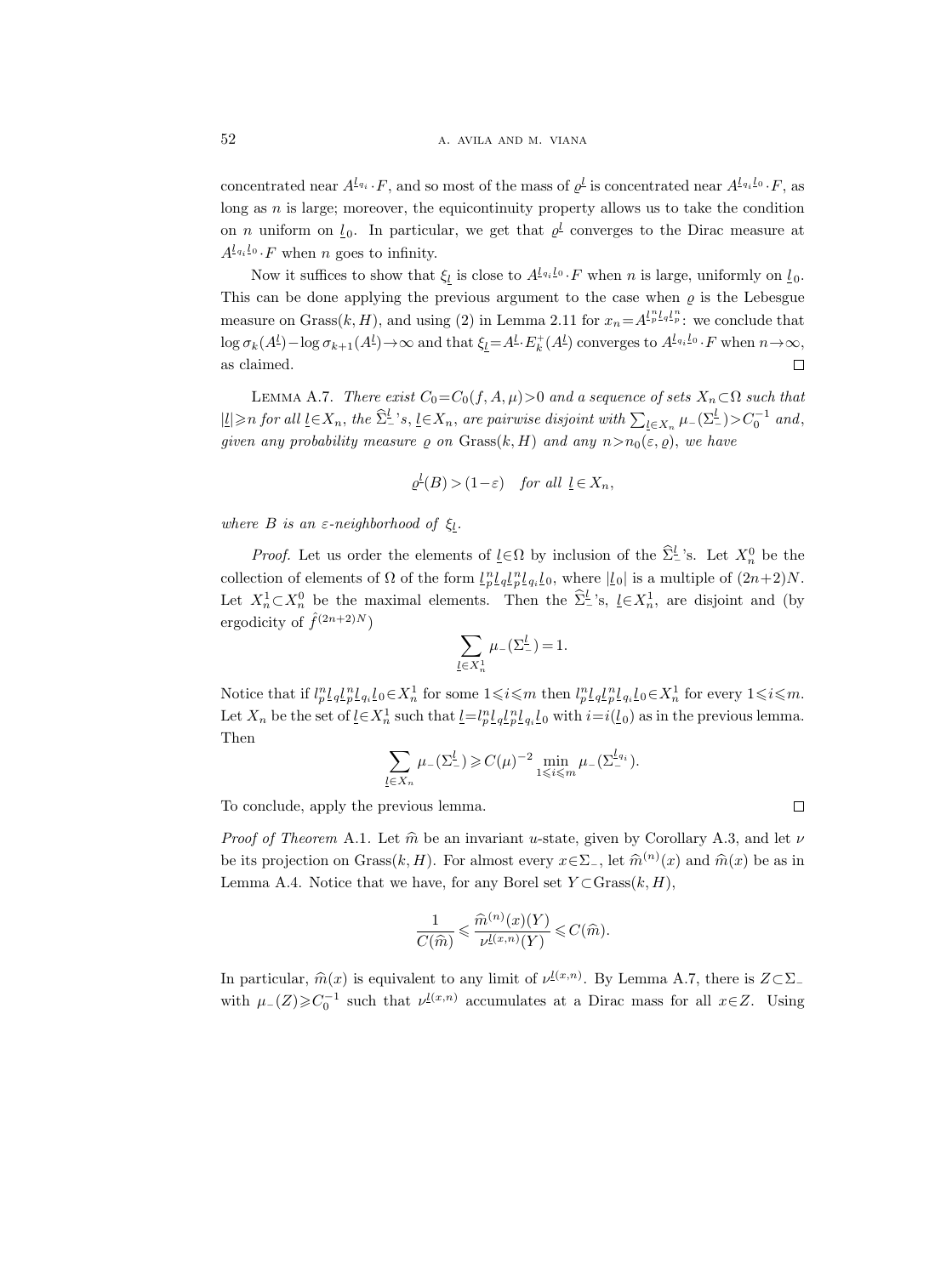Lemma A.4, it follows that  $\hat{m}(x)$  is a Dirac mass for almost every  $x \in \mathbb{Z}$ . By ergodicity and equivariance,  $\hat{m}(x)$  is a Dirac mass for almost every  $x \in \Sigma_-\$ . We will denote the support of this Dirac mass by  $\xi(x)$ . Hence,  $\xi(x)$  is the support of lim  $\nu^{\underline{l}(x,n)}$ . Let  $\hat{\xi} = \xi \circ \pi_{-}$ . Then  $\hat{\xi}(f(x,y)) = \hat{A}(x, y) \cdot \hat{\xi}(x, y)$ . Notice that the push-forward of  $\mu$  by  $\xi$  is equal to  $\nu$ . In particular, the support of  $\nu$  is forward invariant under the action of the supporting monoid  $\beta$ . Observe that the support of  $\nu$  cannot be contained in any hyperplane section S: otherwise,  $\bigcap_{x\in\mathcal{B}}x^{-1}\cdot S$  would be a non-trivial invariant linear arrangement, and this cannot exist because  $\beta$  is simple. It follows from part (2) of Lemma 2.11 that  $\log \sigma_k(A^{\underline{l}(x,n)}) - \log \sigma_{k+1}(A^{\underline{l}(x,n)}) \to \infty$  and  $\xi(x) = \lim_{n \to \infty} \xi_{\underline{l}(x,n)}$ .  $\Box$ 

Remark A.8. It follows that the push-forward of  $\hat{\mu}$  by  $(x, y, z) \mapsto (x, y, \xi(x))$  is an invariant u-state. It is not difficult to see that it must coincide with  $\hat{m}$ . Thus, the invariant u-state is unique. See also [BV, Remark 5.4].

## A.5. The inverse cocycle

Given  $\underline{l} \in \Omega$ , let  $\xi_{\underline{l}} = E_{k}(A^{\underline{l}})$  if defined, otherwise choose  $\xi_{\underline{l}}$  arbitrarily. For  $x \in \Sigma$ , let  $\underline{l}^-(x,n) \in \Omega$  be such that  $|\underline{l}^-(x,n)| = n$  and  $x \in \Sigma^{\underline{l}^-(x,n)}$ .

THEOREM A.9. Let  $(f, A)$  be a symbolic locally constant measurable cocycle, with simple supporting monoid.

(1) There exists a measurable function  $\xi^- : \Sigma \to$  Grass(dim  $H-k$ , H) such that  $\hat{\xi}^-$  =  $\xi^{-\circ \pi}$  satisfies  $\hat{\xi}^{-}(\hat{f}(x)) = \hat{A}(x) \cdot \hat{\xi}^{-}(x)$ .

(2) For  $\mu$ -almost every  $x \in \Sigma$ ,

$$
\log \sigma_k(A^{l^-(x,n)}) - \log \sigma_{k+1}(A^{l^-(x,n)}) \to \infty \quad and \quad \xi^-_{\underline{l}^-(x,n)} \to \xi^-(x).
$$

(3) For every hyperplane section  $S\subset$ Grass(dim  $H-k$ , H) there exists a positive  $\mu$ measure set of  $x \in \Sigma$  such that  $\xi^-(x) \notin S$ .

*Proof.* The cocycle  $(\hat{f}, \hat{A})^{-1}$  is also measurable. Let  $J: \hat{\Sigma} \to \hat{\Sigma}$  be given by

$$
J(x_i)_{i \in \mathbf{Z}} = (x_{-i-1})_{i \in \mathbf{Z}}.
$$

Then J conjugates  $(\hat{f}, \hat{A})^{-1}$  to a locally constant symbolic cocycle  $(\hat{f}, \hat{B})$ , where  $\hat{B}$  is defined by  $\widehat{B}(x) = \widehat{A}^{-1}(J(x)) = \widehat{A}(\widehat{f}^{-1}(J(x)))^{-1}$ . The corresponding supporting monoid is also simple, by Lemma 4.12. The result then follows by application of Theorem A.1 to  $(\hat{f}, \hat{B})$ , with dim  $H-k$  in the place of k. The invariant sections are related by

$$
\hat{\xi}_{\hat{A}} = \hat{\xi}_{\hat{B}} \circ J. \qquad \qquad \Box
$$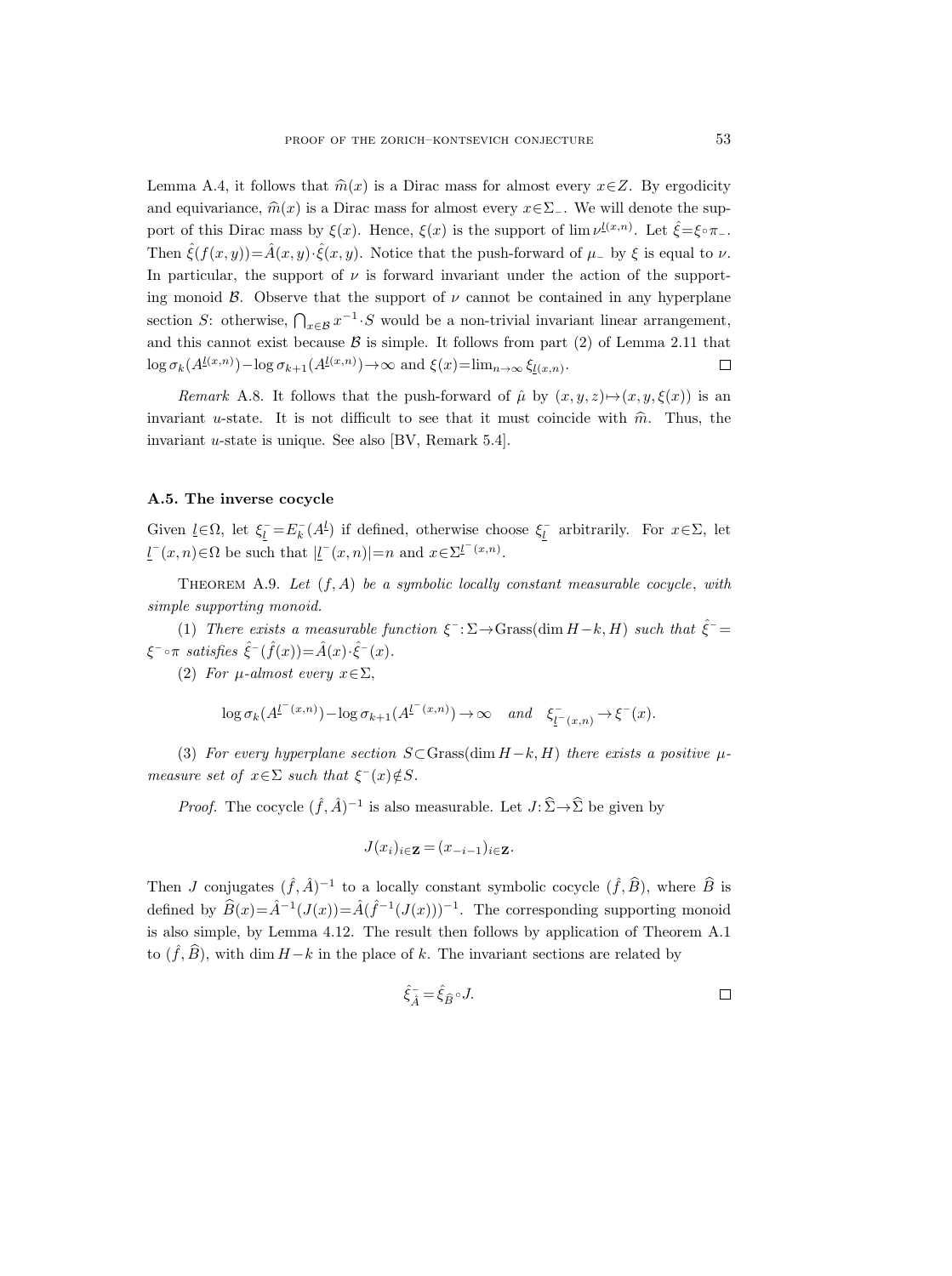# A.6. Proof of Theorem 7.1

Let  $1\leq k\leq \dim H-1$ . We must show that  $\theta_k(f,A)>\theta_{k+1}(f,A)$ . Let  $\xi: \Sigma_-\to \text{Grass}(k, H)$ be as in Theorem A.1, and let  $\xi^-$ :  $\Sigma \rightarrow$ Grass(dim  $H-k$ ,  $H$ ) be as in Theorem A.9. We claim that  $\xi(x) \cap \xi^{-}(y) = \{0\}$  for  $\hat{\mu}$ -almost every  $(x, y) \in \Sigma$   $\times \Sigma$ . Indeed, if this was not the case then, by ergodicity, we would have  $\xi(x) \cap \xi^{-}(y) \neq \{0\}$  for  $\hat{\mu}$ -almost every  $(x, y)$ . By Fubini's theorem and bounded distortion, it would follow that  $\xi(x) \cap \xi^-(y) \neq \{0\}$  for  $\mu$ <sub>-</sub>-almost every  $x \in \Sigma^-$  and  $\mu$ -almost every  $y \in \Sigma$ . This would imply that  $\xi(x)$  is contained in the hyperplane section dual to  $\xi^-(y)$  for  $\mu$ -almost every  $x \in \Sigma^-$ , contradicting Theorem A.1.

Let  $F^u \in \text{Grass}(k, H)$  and  $F^s \in \text{Grass}(\dim H - k, H)$  be subspaces in the support of  $\xi_*\mu_-\text{ and } \xi_*^-\mu$ , respectively, such that  $F^u \cap F^s = \{0\}$ . Choose an inner product so that  $F^u$  and  $F^s$  are orthogonal. Let  $\varepsilon_0 > 0$  be such that if F and F' belong to the balls of radius  $\varepsilon_0$  around  $F^u$  and  $F^s$ , respectively, then  $F \cap F' = \{0\}$ . Fix  $0 < \varepsilon_3 < \varepsilon_2 < \varepsilon_1 < \varepsilon_0$ . Take  $0<\epsilon_4<\epsilon_3$  small and let  $\widehat{X}=X_-\times X$  be the set of  $(x, y)$  such that  $\xi(x)$  belongs to the ball of radius  $\varepsilon_4$  around  $F^u$  and  $\xi^-(y)$  belongs to the ball of radius  $\varepsilon_4$  around  $F^s$ . Let  $n(x, y) \geq 0$  be minimal such that  $A^{l(x,n)}$  takes the ball of radius  $\varepsilon_1$  around  $F^u$  into the ball of radius  $\varepsilon_3$  around  $F^u$  whenever  $n > n(x, y)$  is such that  $f^{-n}(x, y) \in \hat{X}$ . Then  $n(x, y) < \infty$  for almost every  $(x, y) \in X_-\times X$ , by Theorems A.1, A.9 and Lemma 2.8.

Let  $\widehat{Z}\subset\widehat{X}$  be a positive measure set such that the minimum of the first return time  $r(x, y)$  of f to  $\widehat{Z}$  is bigger than the maximum of  $n(x, y)$  over  $(x, y) \in \widehat{Z}$ . Let R denote the return map to  $\widehat{Z}$ . For every  $(x, y) \in \widehat{Z}$ , choose  $C(x, y) \in SL(H)$  in a measurable fashion in the  $c^{-1}\varepsilon_4$ -neighborhood of id, such that  $C(x,y)\cdot\xi(x)=F^u$  and  $C(x,y)\cdot\xi^-(y)=F^s$ . Let  $B(x,y)=C(R(x,y))A<sup>1</sup>C(x,y)<sup>-1</sup>$ , where  $\underline{l}=\underline{l}^{-}(y,r(x,y))$ . Then the Lyapunov exponents of  $(R, B)$  relative to the normalized restriction of  $\hat{\mu}$  to  $\hat{Z}$  are obtained by multiplying the Lyapunov exponents of  $(f, A)$  by  $1/\hat{\mu}(\widehat{Z})$ . Taking  $\varepsilon_4$  sufficiently small, we guarantee that  $B(x, y)$  takes the closure of the ball of radius  $\varepsilon_2$  around  $F^u$  into its interior. It follows from Lemma 2.12 that  $\sigma_k(B(x,y))>\sigma_{k+1}(B(x,y))$  for almost every  $(x,y)\in\hat{Z}$ , and  $E_k^+(B(x, y)) = F^u$  and  $E_k^-(B(x, y)) = F^s$ . We conclude that

$$
\theta_k(R,B)-\theta_{k+1}(R,B)\geqslant\frac{1}{\hat{\mu}(Z)}\int_Z\left[\log\sigma_k(B(x,y))-\log\sigma_{k+1}(B(x,y))\right]d\hat{\mu}(x,y)>0,
$$

which implies the conclusion of the theorem.

# A.7. Generalizations

Theorem 7.1 may be seen as a criterion for simplicity of the Lyapunov spectrum for products of matrices generated by a stationary stochastic process. Although we have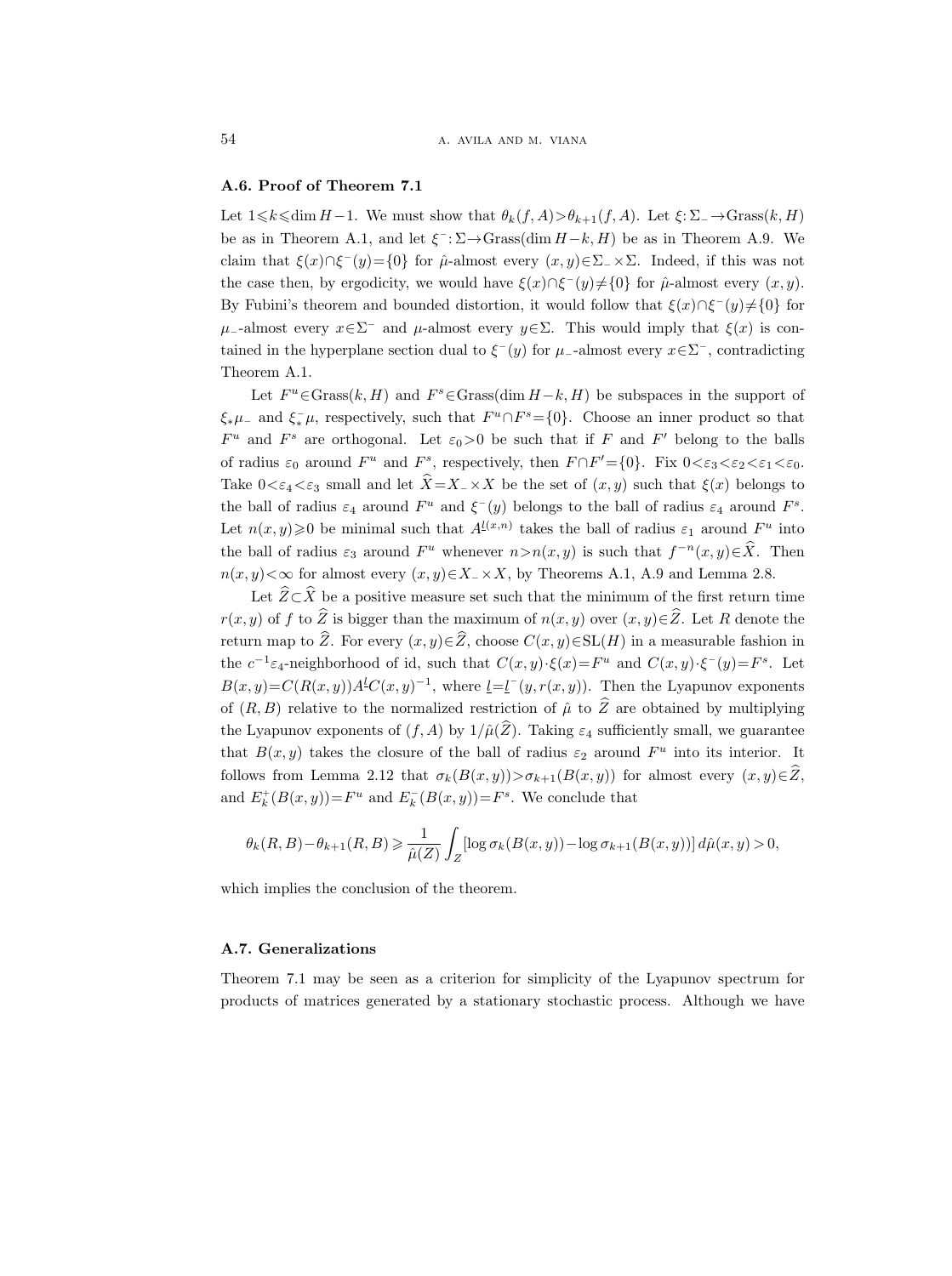stated it in the case where there is a finite or countable number of states, our method can actually be used to prove the following more general result. Let  $(T, A)$ , with

$$
T: (\Delta, \mu) \longrightarrow (\Delta, \mu)
$$
 and  $A: \Delta \longrightarrow SL(H)$ ,

be a measurable cocycle. Given  $k \geq 1$  and any set  $Z \in SL(H)^k$ , we set

$$
Z^{\wedge} = \{ x \in \Delta : (A(x), ..., A(T^{k-1}(x))) \in Z \}.
$$

We say that the cocycle has approximate local product structure if there exists  $C \geq 1$  such that, for any  $n, m \geq 1$  and any measurable sets  $X \in SL(H)^n$ ,  $Y \in SL(H)^m$ ,

$$
C^{-1}\mu(X^{\wedge})\mu(Y^{\wedge}) \leq \mu((X \times Y)^{\wedge}) \leq C\mu(X^{\wedge})\mu(Y^{\wedge}).
$$

THEOREM A.10. Let  $(T, A)$ , with  $T: (\Delta, \mu) \rightarrow (\Delta, \mu)$  and  $A: \Delta \rightarrow SL(H)$ , be a measurable cocycle with approximate local product structure, and assume that the submonoid of  $SL(H)$  generated by the support of the measure  $A_*\mu$  is simple. Then the Lyapunov spectrum of  $(T, A)$  is simple.

#### References

- [AF] Avila, A. & Forni, G., Weak mixing for interval exchange transformations and translation flows. Ann. of Math., 165 (2007).
- [AV1] Avila, A. & Viana, M., Dynamics in the moduli space of abelian differentials. Port. Math., 62 (2005), 531–547.

[AV] — Simplicity of Lyapunov spectra: a sufficient criterion. To appear in Port. Math.

- [BGV] BONATTI, C., GÓMEZ-MONT, X. & VIANA, M., Généricité d'exposants de Lyapunov non-nuls pour des produits déterministes de matrices. Ann. Inst. H. Poincaré Anal. Non Linéaire, 20 (2003), 579–624.
- [BV] Bonatti, C. & Viana, M., Lyapunov exponents with multiplicity 1 for deterministic products of matrices. Ergodic Theory Dynam. Systems, 24 (2004), 1295–1330.
- [Fo] Forni, G., Deviation of ergodic averages for area-preserving flows on surfaces of higher genus. Ann. of Math., 155 (2002), 1–103.
- [Fu] Furstenberg, H., Noncommuting random products. Trans. Amer. Math. Soc., 108 (1963), 377–428.
- [GM] GOLDSHEID, I. Y. & MARGULIS, G. A., Lyapunov exponents of a product of random matrices. Uspekhi Mat. Nauk, 44:5 (1989), 13–60 (Russian); English translation in Russian Math. Surveys, 44:5 (1989), 11–71.
- [GR] Guivarc'h, Y. & Raugi, A., Products of random matrices: convergence theorems, in Random Matrices and their Applications (Brunswick, ME, 1984), Contemp. Math., 50, pp. 31–54. Amer. Math. Soc., Providence, RI, 1986.
- [Ko] KONTSEVICH, M., Lyapunov exponents and Hodge theory, in The Mathematical Beauty of Physics (Saclay, 1996), Adv. Ser. Math. Phys., 24, pp. 318–332. World Scientific, River Edge, NJ, 1997.